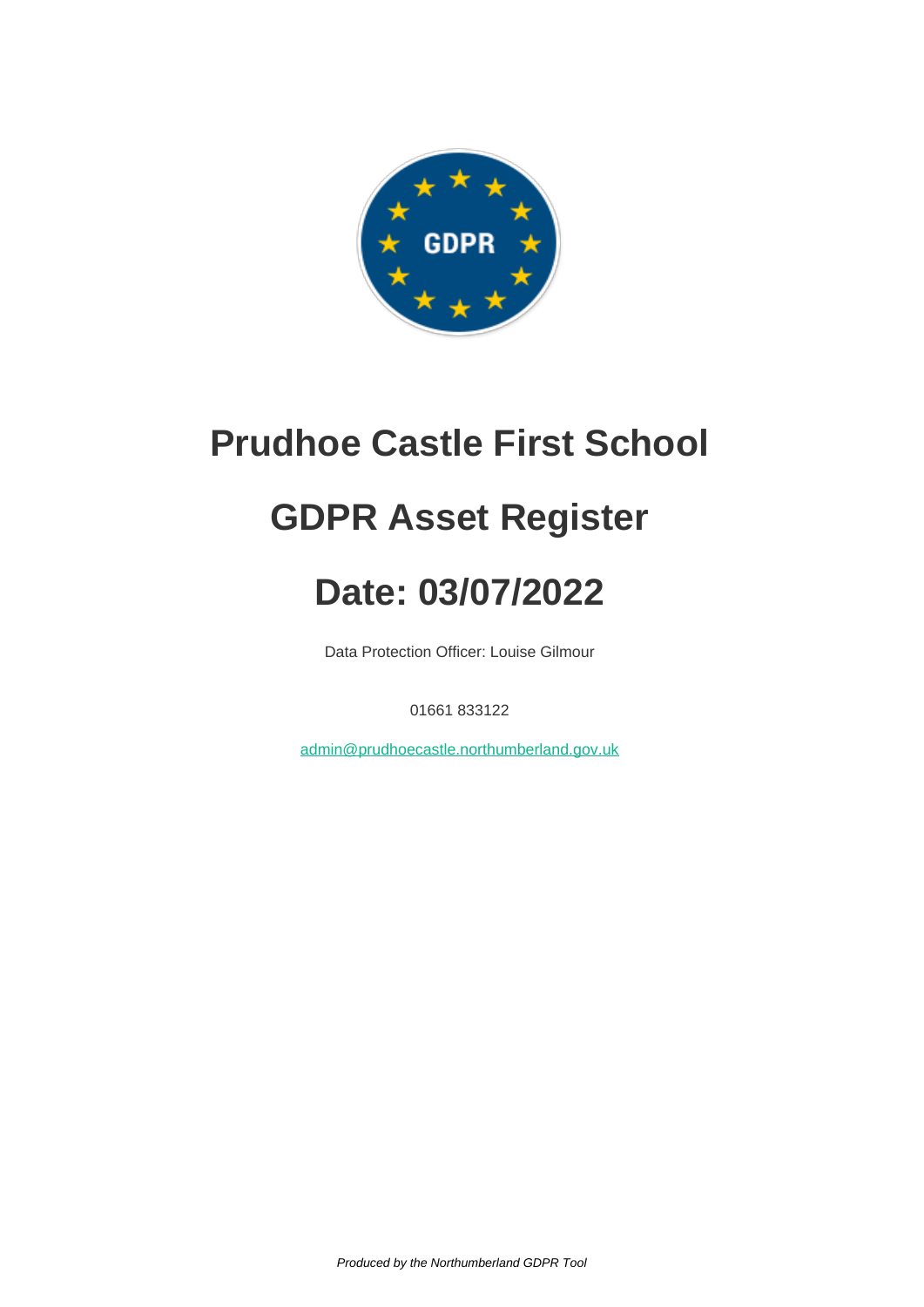### **Introduction**

Under the General Data Protection Regulations (GDPR), individuals have a right to be informed about how the school uses any personal data that we hold about them. This report provides information on the kinds of personal data we hold as a school and why and how we might use it.

Schools use a variety of personal data as part of their work and we take great care to ensure that this information is kept safe and secure. Personal data includes things like names, addresses and age, information that we need in order to comply with our statutory role in educating pupils.

Most of this data is essential and does not require your consent to use it. Some personal data is not essential and for that, depending on age, we require the consent of either the pupil or parent. An example of the kind of data that needs consent would be using pupil photographs on the school website.

In this GDPR asset register you will find a complete list of all the systems the school uses which hold personal data. The report also contains additional information such as what personal data items are held, the legal basis for doing this, along with a description of the system and why the school processes the data.

If you have any queries about this document or any other issue relaing to personal data, please contact the school Data Protection Officer, whose name is on the front of the pack.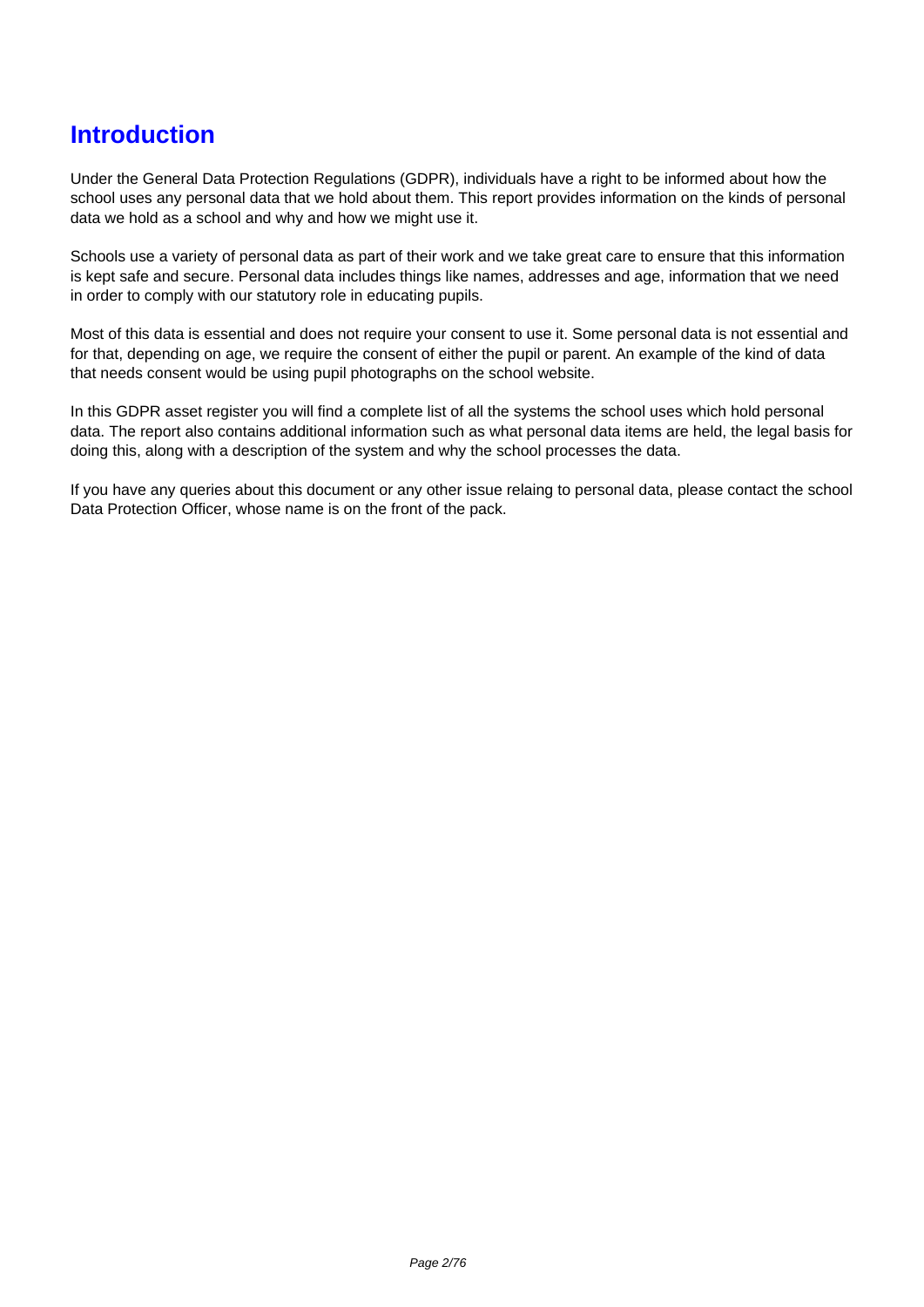### **Systems included in this report**

| <b>System Name</b>                         | <b>Description</b>                                                                                                                                                                                                                                                                                                                                                                                                                                                                                                                                                                                                                                                                                                                                                                                       | <b>Special Category</b> |
|--------------------------------------------|----------------------------------------------------------------------------------------------------------------------------------------------------------------------------------------------------------------------------------------------------------------------------------------------------------------------------------------------------------------------------------------------------------------------------------------------------------------------------------------------------------------------------------------------------------------------------------------------------------------------------------------------------------------------------------------------------------------------------------------------------------------------------------------------------------|-------------------------|
| Accident book                              | Log of accidents / minor injuries in school                                                                                                                                                                                                                                                                                                                                                                                                                                                                                                                                                                                                                                                                                                                                                              |                         |
| <b>Accident Report Form</b>                | ACC1 form for reporting accidents to NCC                                                                                                                                                                                                                                                                                                                                                                                                                                                                                                                                                                                                                                                                                                                                                                 |                         |
| <b>Assessment Records</b>                  | Electronic and paper mark books                                                                                                                                                                                                                                                                                                                                                                                                                                                                                                                                                                                                                                                                                                                                                                          |                         |
| Attendance file                            | Attendance information about pupils and classes                                                                                                                                                                                                                                                                                                                                                                                                                                                                                                                                                                                                                                                                                                                                                          | yes                     |
| <b>BBC Bitesize</b>                        | BBC Bitesize is a free online study support resource<br>designed to help with learning, revision and homework!<br>Bitesize provides support for learners aged 5 to 16+<br>across a wide range of school subjects. It also<br>supports children and young people's wellbeing and<br>career choices. Bitesize also has hundreds of<br>published lessons to help students across the UK with<br>home schooling. Bitesize guides are written by<br>teachers and subject experts and are mapped to follow<br>the curricula of the UK. Secondary Bitesize follows<br>exam board specifications for the main exam boards in<br>the UK, including for GCSE in England, Wales and<br>Northern Ireland and National 4, National 5 & Highers<br>in Scotland, ensuring students are preparing for the<br>right exams |                         |
| <b>CCTV</b>                                | <b>CCTV</b>                                                                                                                                                                                                                                                                                                                                                                                                                                                                                                                                                                                                                                                                                                                                                                                              |                         |
| Charanga                                   | Charanga Music School, the best-selling, modern<br>resource for primary music - online, easy to use and<br>great value. Includes A complete scheme to teach the<br>national curriculum for music A vast library of songs,<br>topics, instrument courses and creative apps In-depth<br>support for assessment, SEND and personalised<br>teaching and learning                                                                                                                                                                                                                                                                                                                                                                                                                                             |                         |
| Code for Life                              | Code for Life aims to teach children the basic<br>principles of coding, to help them flourish in an<br>increasingly digital world.                                                                                                                                                                                                                                                                                                                                                                                                                                                                                                                                                                                                                                                                       |                         |
| Consent for educational visits             | Consent information for all educational visits including<br>day trips and residential visits                                                                                                                                                                                                                                                                                                                                                                                                                                                                                                                                                                                                                                                                                                             | yes                     |
| Data tracking spreadsheets                 | Spreadhseets (excel) to track progress of children over<br>the course of their school career.                                                                                                                                                                                                                                                                                                                                                                                                                                                                                                                                                                                                                                                                                                            | yes                     |
| Dietary requirements<br>information sheets | Required documents for specific chidlren with severe<br>allergies / intolerances and religious observations<br>(food)                                                                                                                                                                                                                                                                                                                                                                                                                                                                                                                                                                                                                                                                                    | yes                     |
| <b>Education City</b>                      | EducationCity offers a flexible range of teaching<br>resources, linked to teaching, planning and<br>assessment.                                                                                                                                                                                                                                                                                                                                                                                                                                                                                                                                                                                                                                                                                          |                         |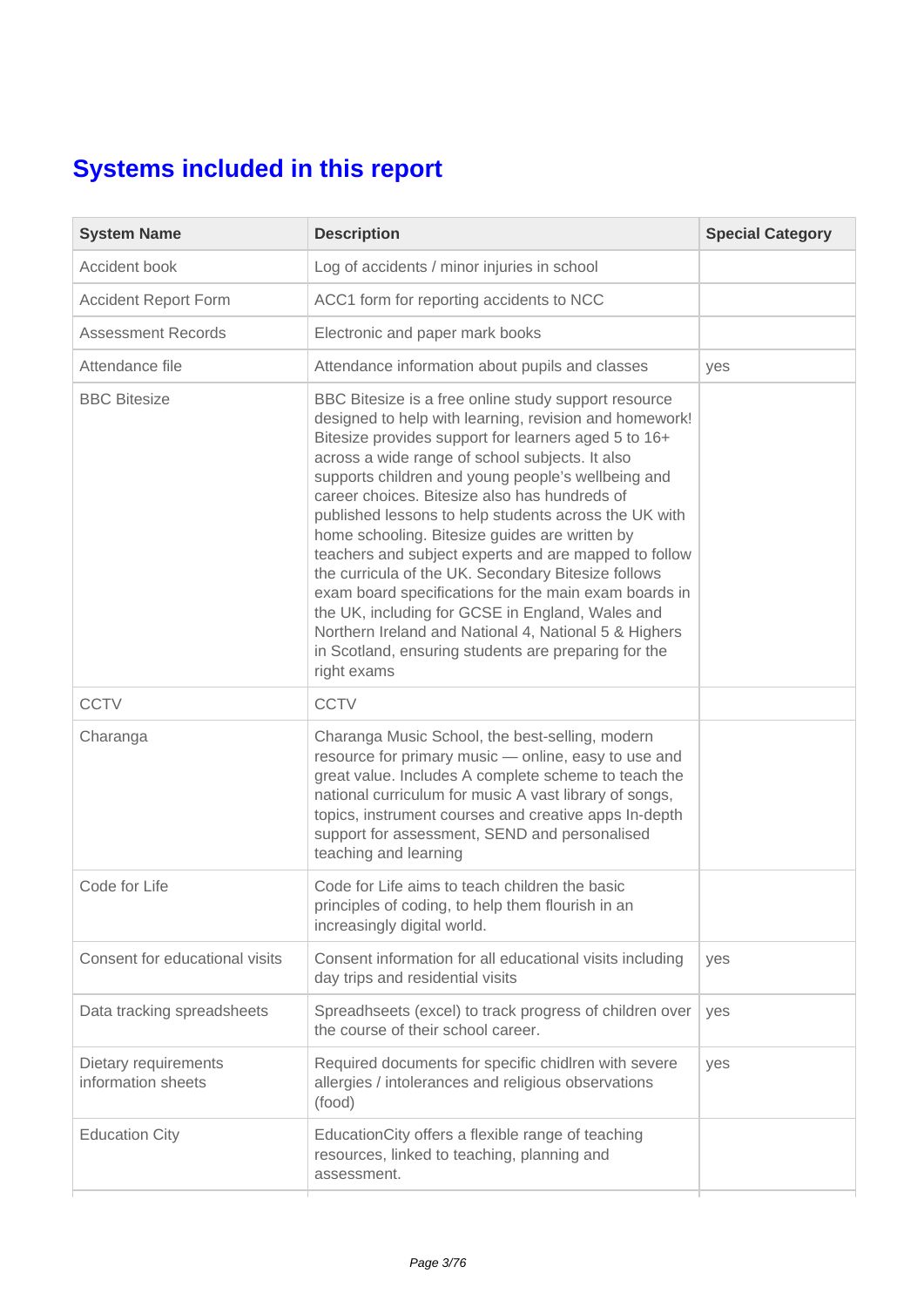| Eschools Website Provider                  | On-line school website building tool                                                                                                                                                                                                                                                                                                                                                                                                                                                      |     |
|--------------------------------------------|-------------------------------------------------------------------------------------------------------------------------------------------------------------------------------------------------------------------------------------------------------------------------------------------------------------------------------------------------------------------------------------------------------------------------------------------------------------------------------------------|-----|
| <b>EVOLVE</b> visits                       | An online system for the planning, approval and<br>management of educational visits, sports fixtures and<br>extra-curricular activities.                                                                                                                                                                                                                                                                                                                                                  |     |
| <b>Futures Cloud</b>                       | Internet / Network monitoring and reporting tool                                                                                                                                                                                                                                                                                                                                                                                                                                          |     |
| Google Classroom                           | A free and easy tool helping educators efficiently<br>manage and assess progress, while enhancing<br>connections with learners from school, from home, or<br>on the go.                                                                                                                                                                                                                                                                                                                   |     |
| Google drive for education                 | suite of online tools for staff and pupils, including<br>Google drive, docs, slides, sheets, gmail and Google<br>classroom.                                                                                                                                                                                                                                                                                                                                                               |     |
| Governance                                 | Details of all members of the Governing Body                                                                                                                                                                                                                                                                                                                                                                                                                                              |     |
| Health & Safety                            | Records pertaining to Health & Safety                                                                                                                                                                                                                                                                                                                                                                                                                                                     |     |
| Lightspeed Internet Filtering              | The Lightspeed Rockets provide DfE compliant<br>Internet Filtering Services for all schools connected to<br>the Internet through NCC.                                                                                                                                                                                                                                                                                                                                                     |     |
| Local Authority moderation of<br>work      | The Local Authority arranges a number of meetings<br>with groups of schools where pupil work is presented<br>along with grades and cross moderated to ensure<br>consistency of assessment in schools across the<br>County.                                                                                                                                                                                                                                                                |     |
| Mathletics _ online numeracy<br>activities | Mathletics is a captivating online learning space<br>providing students with all the tools they need to be<br>successful learners, both in the classroom and<br>beyond. Powerful courses aligned to the various<br>National Curricula of the UK & Ireland, from<br>Foundation Stage to Key Stage 5, matched with<br>dynamic tools and reporting for teachers. Mathletics<br>supports and caters to each teacher's unique blend of<br>student-driven learning and teacher-led instruction. |     |
| Medical log                                | File of medical information for each child: asthma,<br>medication administered, heath care plans, risk<br>assessments                                                                                                                                                                                                                                                                                                                                                                     | yes |
| Nursery (Early Years) files                | Early years registration information and funding<br>informaiton for Early Years entitlement, hours taken<br>each week                                                                                                                                                                                                                                                                                                                                                                     | yes |
| Oak Acadamy                                | Oak National Academy provides free video lessons,<br>slides and worksheets to support teachers and pupils<br>to keep learning. Created by teachers in response to<br>coronavirus, the resources are freely available, to<br>complement schools' own teaching. Lessons cover a<br>broad range of subjects, from reception to year 11.<br>There are no sign-ups or logins required.                                                                                                         |     |
| <b>Oxford Owls</b>                         | Oxford Owl for School Teaching resources and expert<br>school improvement support Remote learning                                                                                                                                                                                                                                                                                                                                                                                         |     |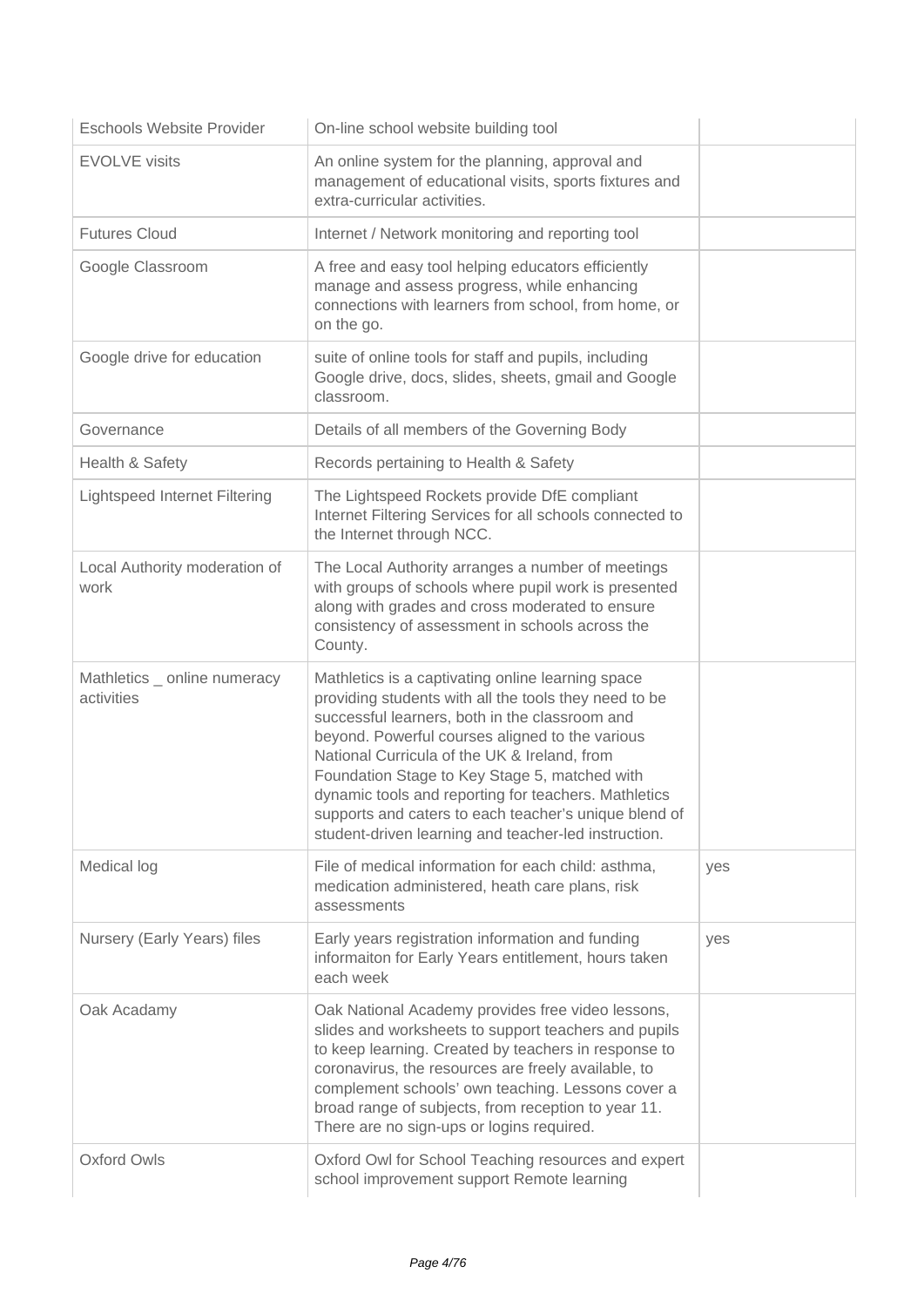|                                                | guidance and support Award-winning subscriptions<br>and leadership support Free teaching resources and<br>eBooks Advice and support for parents Educational<br>activities and games Free eBook library for 3- to<br>11-year-olds                 |     |
|------------------------------------------------|--------------------------------------------------------------------------------------------------------------------------------------------------------------------------------------------------------------------------------------------------|-----|
| Personnel files                                | Information relating to staff employment                                                                                                                                                                                                         |     |
| Phonics play                                   | Interactive phonics games, phonics planning,<br>assessment ideas and many teaching ideas and<br>resources to help children to learn                                                                                                              |     |
| Photographs and videos of staff<br>and pupils. | Permission to display staff and pupil photographs<br>(unnamed) and video on the school website and social<br>media platforms.                                                                                                                    |     |
| Purple Mash                                    | The all-in-one Edtech solution for your Primary School.<br>Embed computing and digital skills across your whole<br>curriculum with award-winning teaching and learning<br>software for KS1 and KS2.                                              |     |
| Recruitment information                        | Part of the job application process                                                                                                                                                                                                              | yes |
| Registers                                      | Daily register, after school club registers, lunch register                                                                                                                                                                                      |     |
| <b>Safeguarding Records -</b><br>Electronic    | Records relating to safeguarding of children                                                                                                                                                                                                     | yes |
| Safeguarding Records - Paper                   | Records relating to safeguarding of children                                                                                                                                                                                                     | yes |
| School meals identification                    | Identification of pupils for meals                                                                                                                                                                                                               | yes |
| School360                                      | Learning platform for Northumberland schools with<br>links to 3rd party educational resource providers.                                                                                                                                          | yes |
| Schoolcomms                                    | Communication app for parents                                                                                                                                                                                                                    |     |
| Seesaw                                         | Seesaw - Student driven digital portfolios and simple<br>parent communication.                                                                                                                                                                   |     |
| SEND electronic records                        | Records relating to Special Educational Needs and<br>Disability for individual pupils                                                                                                                                                            | yes |
| Send Paper Records                             | Records relating to individual pupil's SEND history                                                                                                                                                                                              | yes |
| <b>SIMS</b>                                    | SIMS is a management information system used by<br>maintained schools in the UK. It provides, teachers,<br>senior leaders and support staff with the tools to<br>efficiently manage daily school life and drive<br>improvement in their schools. | yes |
| Social media sites e.g. Twitter,<br>Facebook   | Social Media tool used to inform parents about events<br>in school and celebrate children's achievement.                                                                                                                                         |     |
| Tapestry                                       | An online journal recording all the learning and fun of<br>children's early years education.                                                                                                                                                     |     |
| <b>Times Tables Rock Stars</b>                 | Online times tables practice and testing.                                                                                                                                                                                                        |     |
| Wonde                                          | Manages transfer of data from Sims MIS to School360.                                                                                                                                                                                             | yes |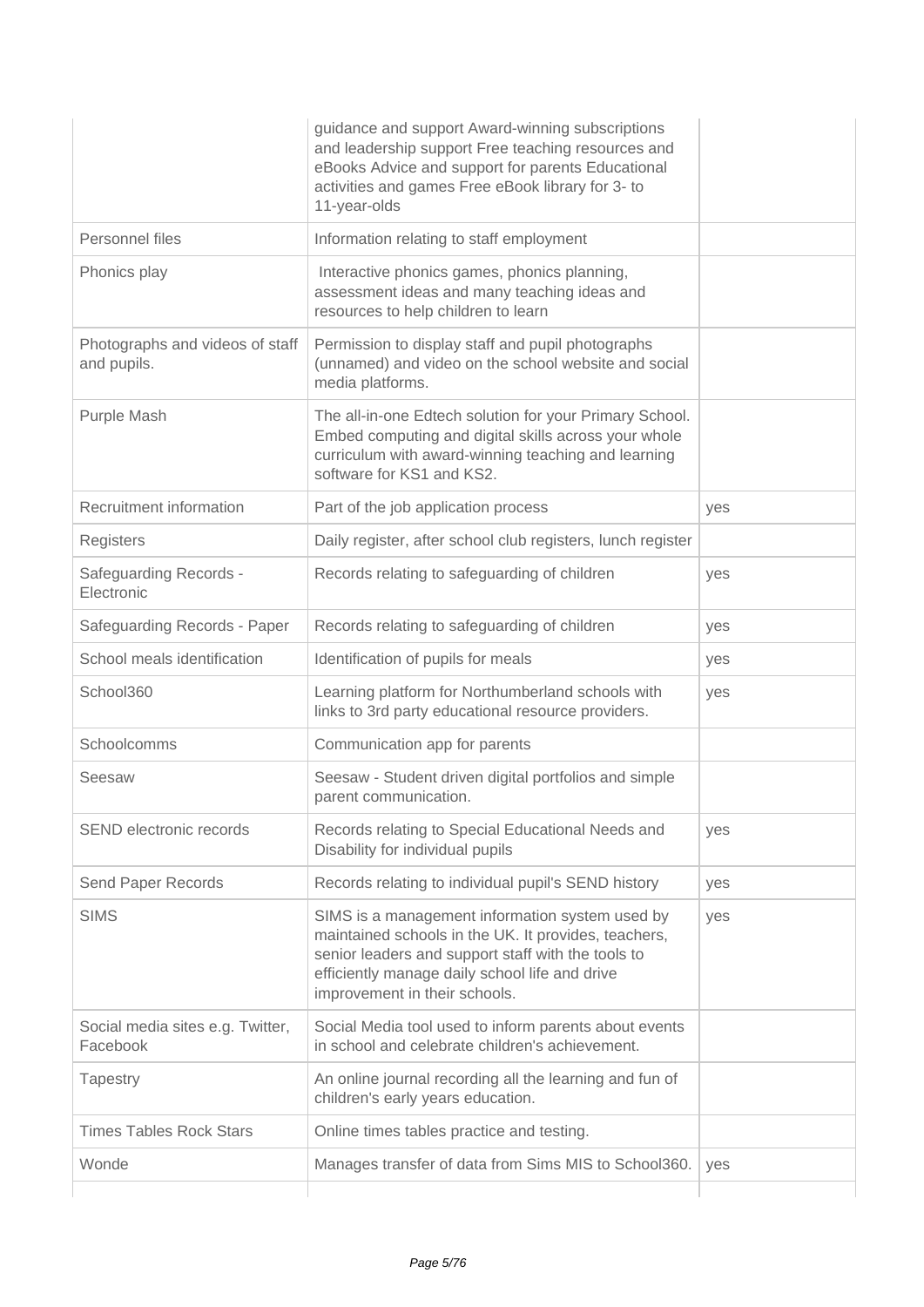| Admission data        | Data collected by the school admission form (paper or<br>online)                               | ves |
|-----------------------|------------------------------------------------------------------------------------------------|-----|
| Head Teacher's Report | Termly report provided by the head-teacher on matters<br>relating to the running of the school |     |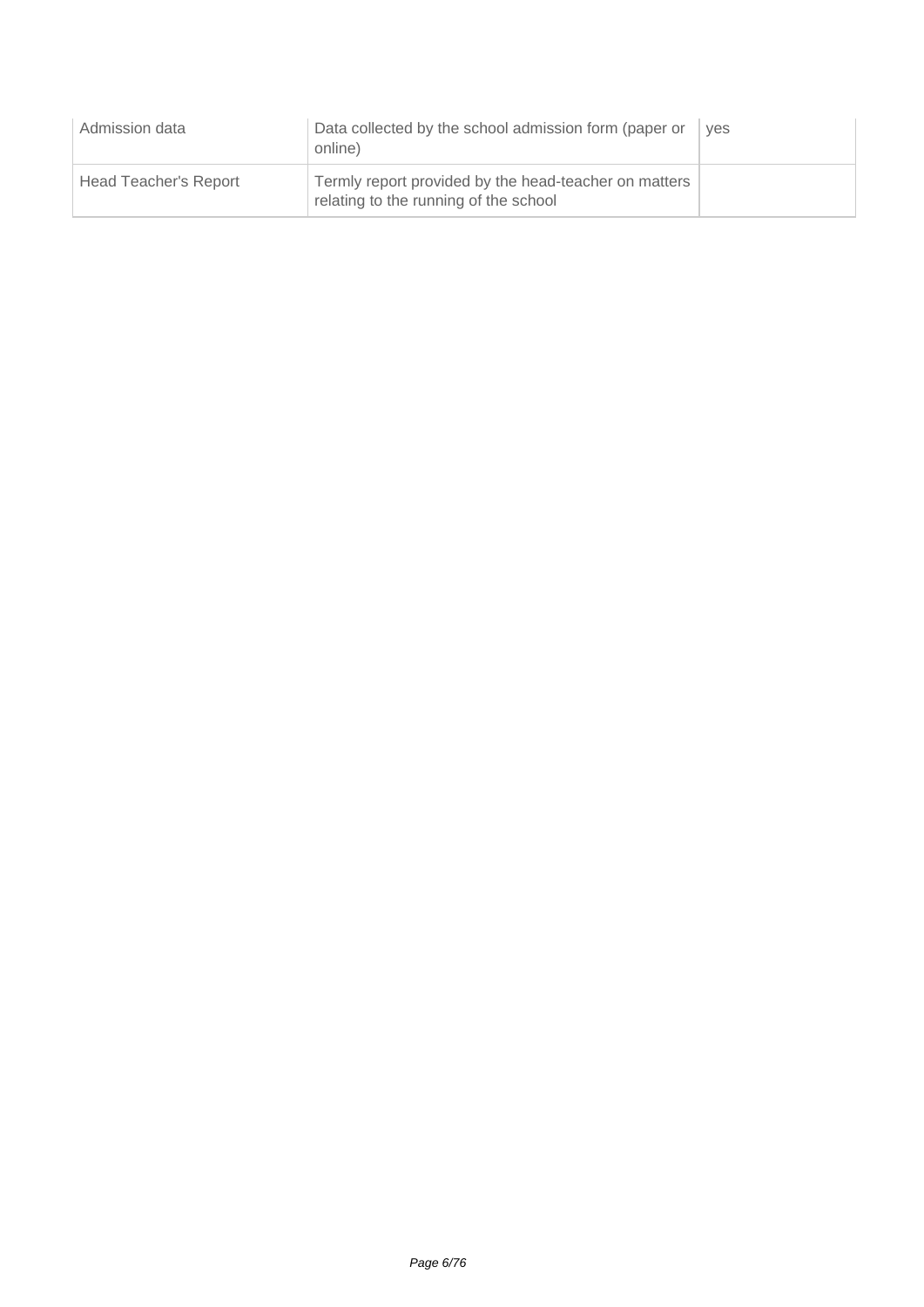| System used: Accident book      |                                                                                                                                                                                                     |
|---------------------------------|-----------------------------------------------------------------------------------------------------------------------------------------------------------------------------------------------------|
| <b>Description</b>              | Log of accidents / minor injuries in school                                                                                                                                                         |
| <b>Personal Data Items</b>      | Pupil<br>• Name<br>$\bullet$ class<br>· Injury<br>• first aid<br>$\bullet$                                                                                                                          |
| Why is it being processed?      | To record injuries in school                                                                                                                                                                        |
| <b>Legal Basis</b>              | <b>Legal Obligation</b><br>Article 6(1)(c) provides a lawful basis for processing where: "processing<br>is necessary for compliance with a legal obligation to which the controller<br>is subject." |
| <b>Evidence for legal basis</b> | ICO legal basis toolkit                                                                                                                                                                             |
| <b>Is Consent Required?</b>     | <b>No</b>                                                                                                                                                                                           |
| <b>Data Source</b>              | School                                                                                                                                                                                              |
| Where is data stored?           | File in office                                                                                                                                                                                      |
| Is it secure and/or encrypted?  | <b>No</b>                                                                                                                                                                                           |
| Who can access data?            | School staff                                                                                                                                                                                        |
| How long is data kept?          | 3 years after date closed                                                                                                                                                                           |
| Who is data shared with?        | Parents                                                                                                                                                                                             |
| <b>Legal basis for sharing</b>  | Legal obligation                                                                                                                                                                                    |
| How is data shared?             | Verbally                                                                                                                                                                                            |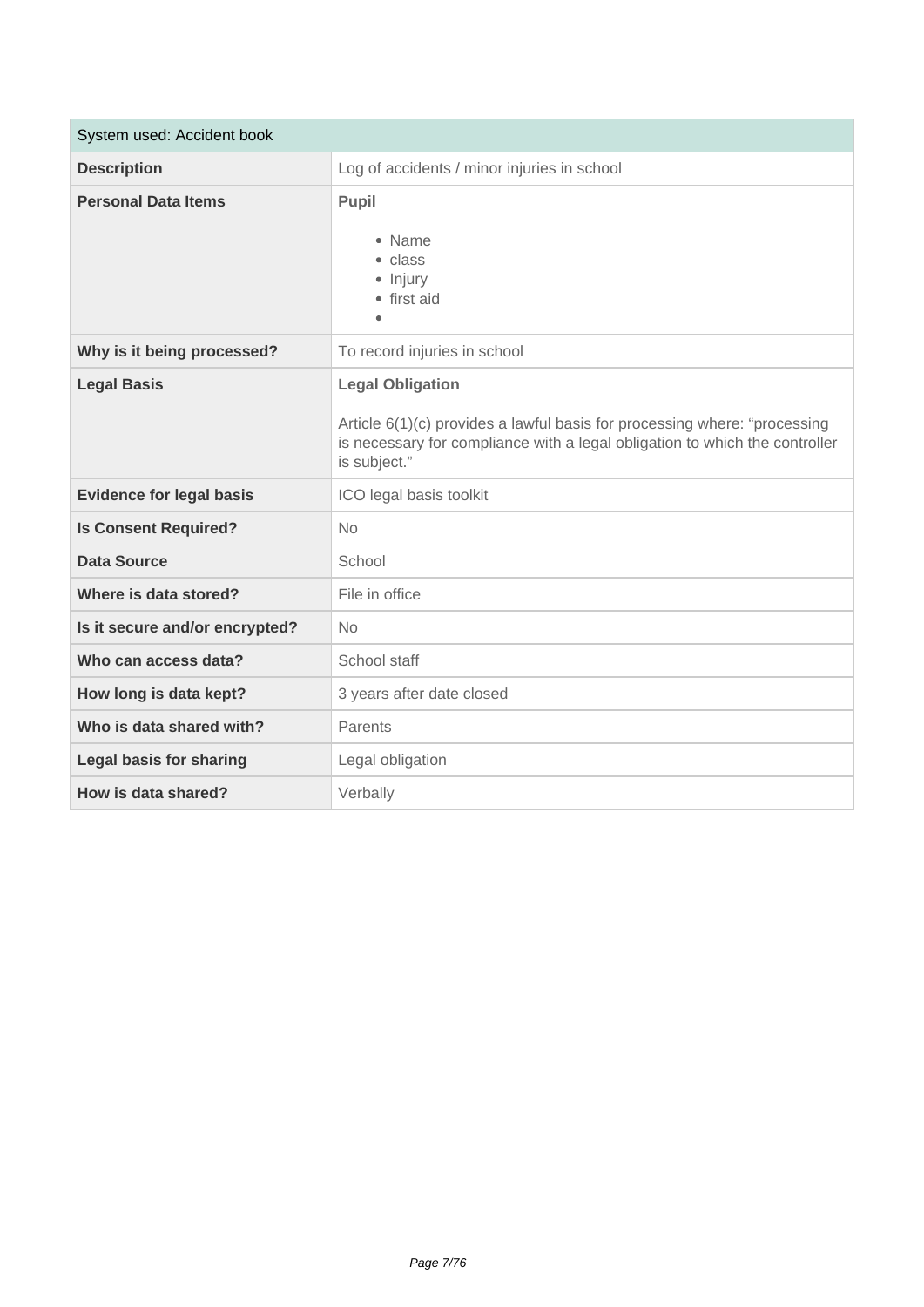| System used: Accident Report Form |                                                                                                                                                                                                                                                                                                                                                                                                                                                               |  |
|-----------------------------------|---------------------------------------------------------------------------------------------------------------------------------------------------------------------------------------------------------------------------------------------------------------------------------------------------------------------------------------------------------------------------------------------------------------------------------------------------------------|--|
| <b>Description</b>                | ACC1 form for reporting accidents to NCC                                                                                                                                                                                                                                                                                                                                                                                                                      |  |
| <b>Personal Data Items</b>        | Pupil<br>• Name<br>$\bullet$ DOB<br>• Gender<br>• Address<br>• Telephone number<br>• Date and time of accident<br>• nature of injury<br>• Place of accident<br>• First aid<br>• Circumstances<br>• Action taken<br>• Witness information<br>$\bullet$                                                                                                                                                                                                         |  |
|                                   | <b>Staff member</b><br>• Name<br>• Occupation<br>$\bullet$ DOB<br>• Gender<br>• Address<br>• Telephone number<br>• Date and time of injury<br>• nature of injury<br>• place of accident<br>• First aid<br>• Circumstances<br>• Action taken<br>• Witness information<br>۰                                                                                                                                                                                     |  |
| Why is it being processed?        | Statutory obligations to comply with Health and Safety regulations.                                                                                                                                                                                                                                                                                                                                                                                           |  |
| <b>Legal Basis</b>                | <b>Legal Obligation</b><br>Article 6(1)(c) provides a lawful basis for processing where: "processing<br>is necessary for compliance with a legal obligation to which the controller<br>is subject."<br><b>Public task</b><br>Article 6(1)(e) gives you a lawful basis for processing where: "processing<br>is necessary for the performance of a task carried out in the public<br>interest or in the exercise of official authority vested in the controller |  |
| <b>Evidence for legal basis</b>   | ICO legal basis toolkit                                                                                                                                                                                                                                                                                                                                                                                                                                       |  |
| <b>Is Consent Required?</b>       | <b>No</b>                                                                                                                                                                                                                                                                                                                                                                                                                                                     |  |
| <b>Data Source</b>                | School                                                                                                                                                                                                                                                                                                                                                                                                                                                        |  |
|                                   |                                                                                                                                                                                                                                                                                                                                                                                                                                                               |  |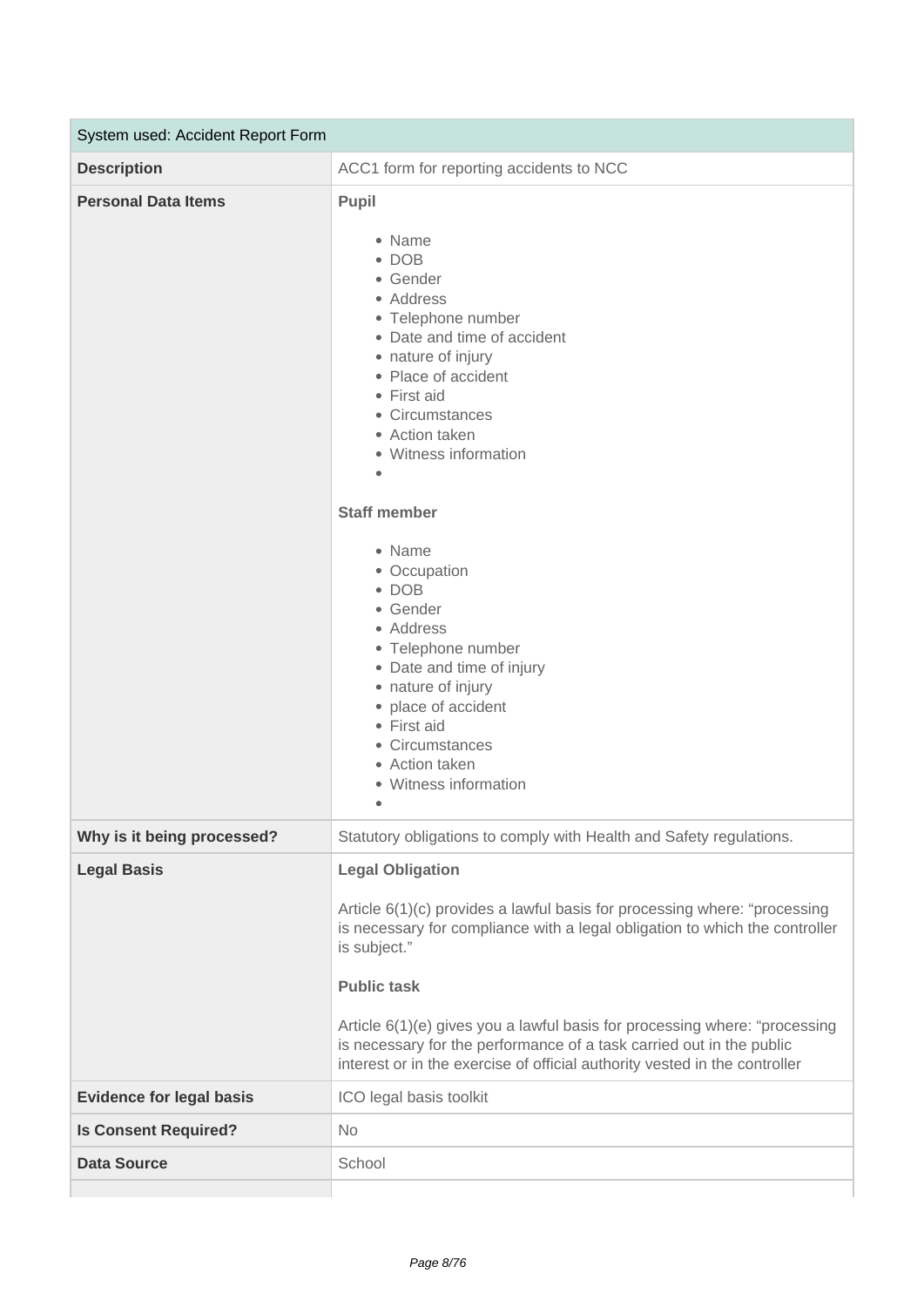| Where is data stored?          | Secure filing cabinet in office  |
|--------------------------------|----------------------------------|
| Is it secure and/or encrypted? | Yes                              |
| Who can access data?           | <b>SLT</b>                       |
| How long is data kept?         | 3 years after date closed        |
| Who is data shared with?       | NCC / parents                    |
| Legal basis for sharing        | Public task and legal obligation |
| How is data shared?            | Carbon copy                      |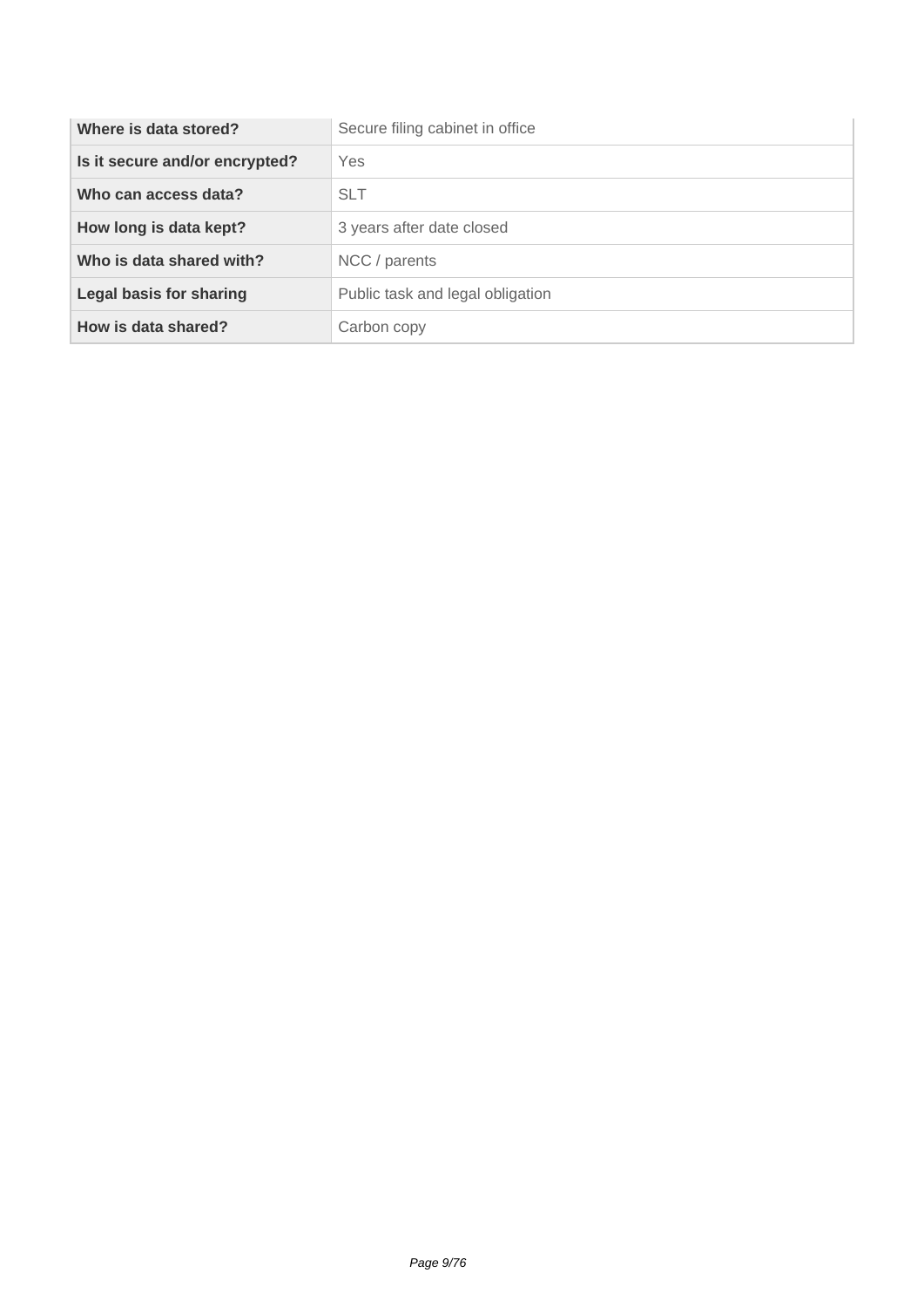| System used: Assessment Records |                                                                                                                                                                                                                                                                                                                                                                                                                                                                                                                                                                                                    |
|---------------------------------|----------------------------------------------------------------------------------------------------------------------------------------------------------------------------------------------------------------------------------------------------------------------------------------------------------------------------------------------------------------------------------------------------------------------------------------------------------------------------------------------------------------------------------------------------------------------------------------------------|
| <b>Description</b>              | Electronic and paper mark books                                                                                                                                                                                                                                                                                                                                                                                                                                                                                                                                                                    |
| <b>Personal Data Items</b>      | Child<br>• Name<br>• Gender<br>· Disadvantaged cohort<br>• SEND Code<br>• Key Stage 2 Assessment data<br>• Internal Assessment Data                                                                                                                                                                                                                                                                                                                                                                                                                                                                |
| Why is it being processed?      | To track student achievement and report to parents                                                                                                                                                                                                                                                                                                                                                                                                                                                                                                                                                 |
| <b>Legal Basis</b>              | <b>Legal Obligation</b><br>Article 6(1)(c) provides a lawful basis for processing where: "processing<br>is necessary for compliance with a legal obligation to which the controller<br>is subject."<br><b>Public task</b><br>Article 6(1)(e) gives you a lawful basis for processing where: "processing<br>is necessary for the performance of a task carried out in the public<br>interest or in the exercise of official authority vested in the controller                                                                                                                                      |
| <b>Evidence for legal basis</b> | ICO lawful basis toolkit                                                                                                                                                                                                                                                                                                                                                                                                                                                                                                                                                                           |
| <b>Is Consent Required?</b>     | <b>No</b>                                                                                                                                                                                                                                                                                                                                                                                                                                                                                                                                                                                          |
| <b>Data Source</b>              | School                                                                                                                                                                                                                                                                                                                                                                                                                                                                                                                                                                                             |
| Where is data stored?           | On-site Secure Network Google Drive On paper- Class Context Files                                                                                                                                                                                                                                                                                                                                                                                                                                                                                                                                  |
| Is it secure and/or encrypted?  | On-site Network-This solution has user authentication and access<br>controls which determine the level of access to data that a user requires.<br>The solution also utilises the Schools' Information Security policy which<br>includes password, physical and network security controls. Google Drive-<br>authentication and access controls which determine the level of access to<br>data that a user requires. G-Suite complies with the Schools' Information<br>Security policy which includes password security controls. Class Context<br>Files- teachers follow privacy culture procedures |
| Who can access data?            | <b>Staff</b>                                                                                                                                                                                                                                                                                                                                                                                                                                                                                                                                                                                       |
| How long is data kept?          | 3+ years                                                                                                                                                                                                                                                                                                                                                                                                                                                                                                                                                                                           |
| Who is data shared with?        | Parents                                                                                                                                                                                                                                                                                                                                                                                                                                                                                                                                                                                            |
| <b>Legal basis for sharing</b>  | Legal obligation, Public task                                                                                                                                                                                                                                                                                                                                                                                                                                                                                                                                                                      |
| How is data shared?             | Parents evenings, reports                                                                                                                                                                                                                                                                                                                                                                                                                                                                                                                                                                          |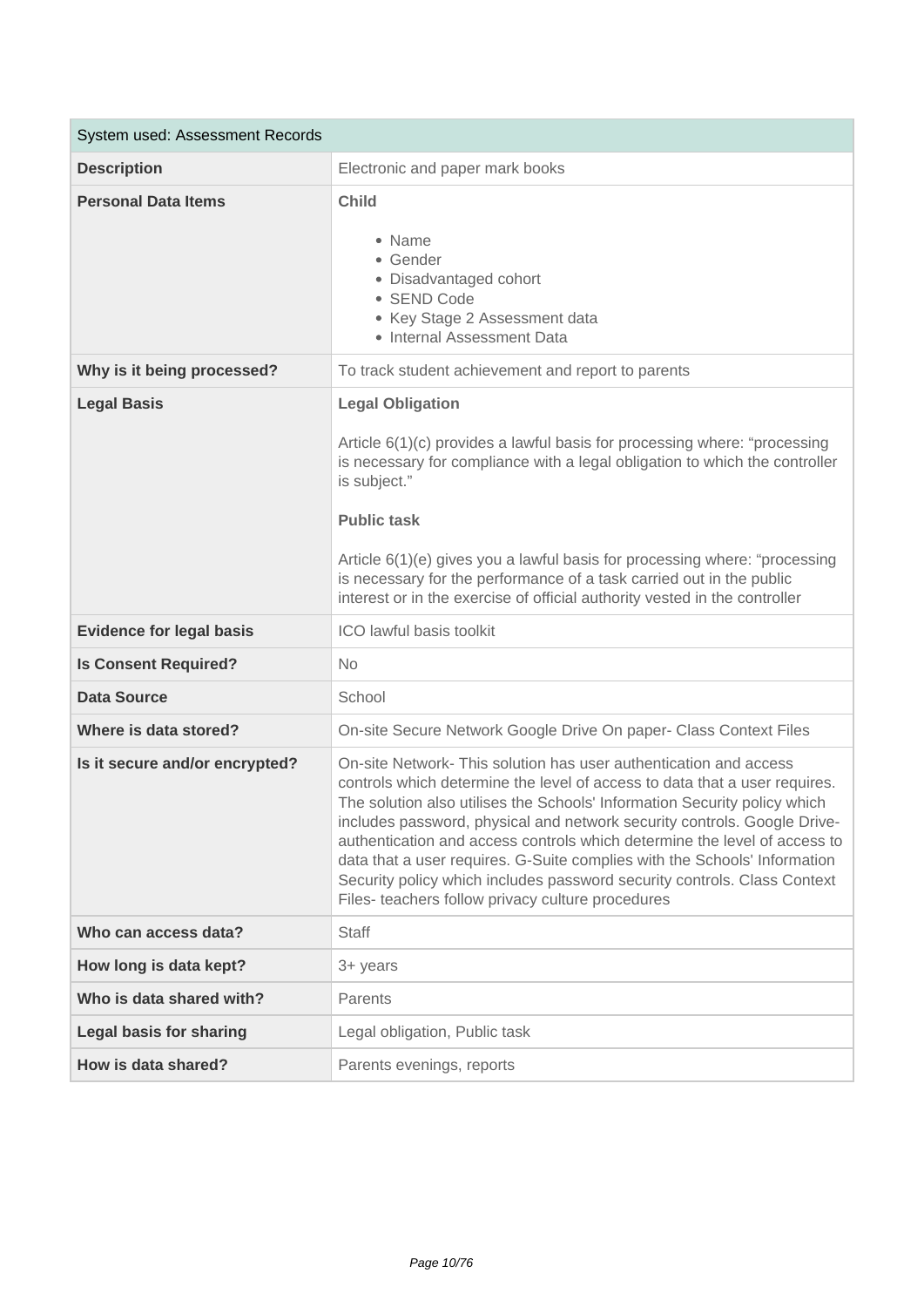| System used: Attendance file                                                                                                                                                                                                                                                                                                                                                 |                                                                                                                                                                                                     |  |
|------------------------------------------------------------------------------------------------------------------------------------------------------------------------------------------------------------------------------------------------------------------------------------------------------------------------------------------------------------------------------|-----------------------------------------------------------------------------------------------------------------------------------------------------------------------------------------------------|--|
| <b>Description</b>                                                                                                                                                                                                                                                                                                                                                           | Attendance information about pupils and classes                                                                                                                                                     |  |
| <b>Personal Data Items</b>                                                                                                                                                                                                                                                                                                                                                   | Pupil<br>• Name<br>$\bullet$ DOB<br>• Class<br>• Gender<br>$\bullet$ UPN<br>• Address<br>• Telephone number<br>• Parental contact<br>• Ethnic origin<br>• Current attendance<br>• Past attendance   |  |
|                                                                                                                                                                                                                                                                                                                                                                              | This system has been identified as containing Special Category Information                                                                                                                          |  |
| Special category information is data which has the following characteristics:<br>• Racial or ethnic origin<br>• Political opinions<br>• Religious or philosophical beliefs<br>• Trade union membership<br>• Genetic data for the purpose of identifying a natural person<br>• Sex life and or sexual orientation<br>• Criminal Records information - protected in Article 10 |                                                                                                                                                                                                     |  |
| <b>Special Category Data Legal</b><br><b>Basis</b>                                                                                                                                                                                                                                                                                                                           | Obligation<br>Processing is required for carrying out obligations under employment,<br>social security or social protection law or a collective agreement.                                          |  |
| <b>Special Category Evidence for</b><br>legal basis                                                                                                                                                                                                                                                                                                                          | Article 9                                                                                                                                                                                           |  |
| How is the Special Category data<br>shared?                                                                                                                                                                                                                                                                                                                                  | Verbally, Secure cloud,                                                                                                                                                                             |  |
| <b>Legal basis for sharing Special</b><br><b>Category data</b>                                                                                                                                                                                                                                                                                                               | Article 9                                                                                                                                                                                           |  |
| Why is it being processed?                                                                                                                                                                                                                                                                                                                                                   | To regularly check pupil's attendance towards a desired goal                                                                                                                                        |  |
| <b>Legal Basis</b>                                                                                                                                                                                                                                                                                                                                                           | <b>Legal Obligation</b><br>Article 6(1)(c) provides a lawful basis for processing where: "processing<br>is necessary for compliance with a legal obligation to which the controller<br>is subject." |  |

#### **Public task**

Article 6(1)(e) gives you a lawful basis for processing where: "processing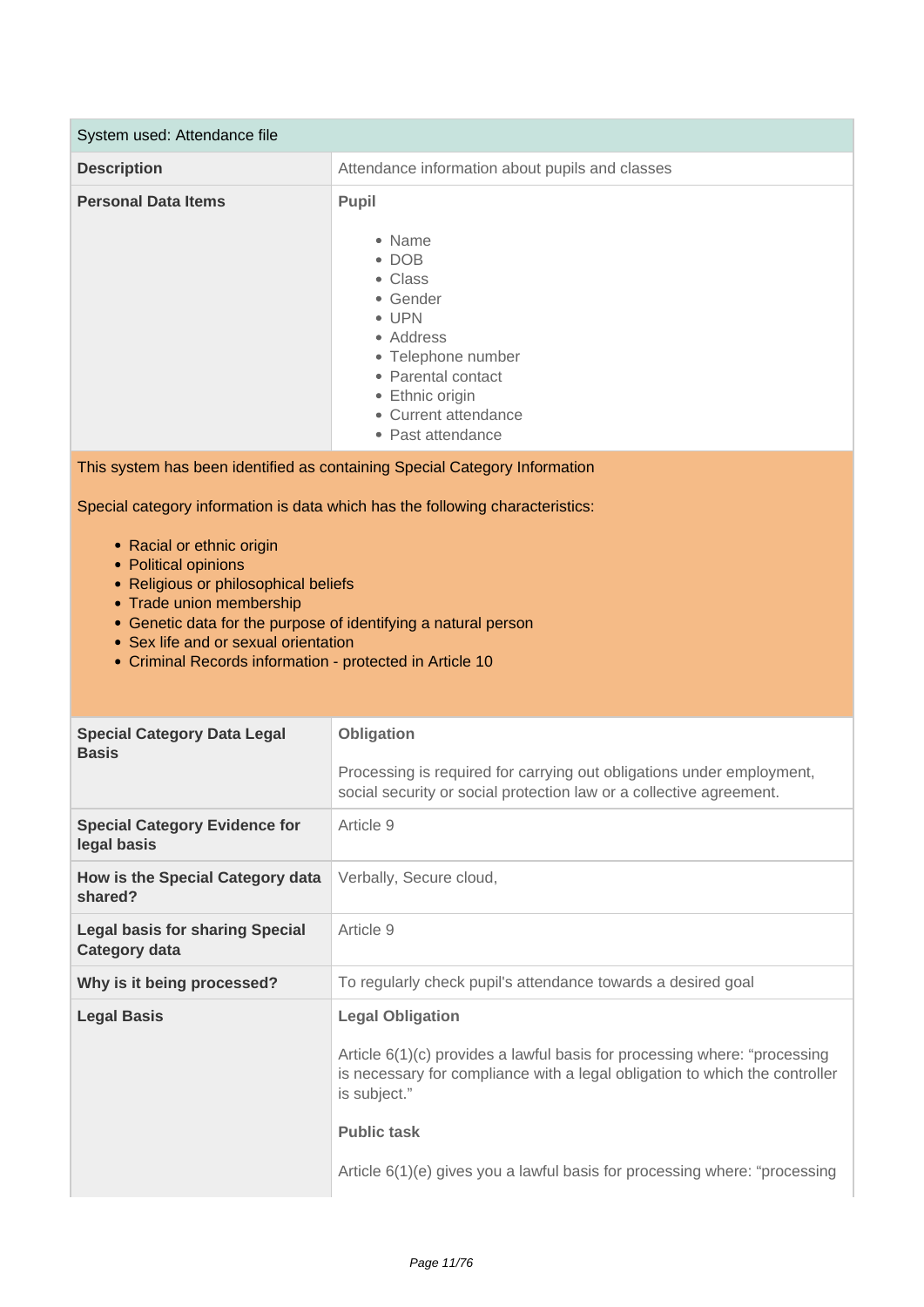|                                 | is necessary for the performance of a task carried out in the public<br>interest or in the exercise of official authority vested in the controller |
|---------------------------------|----------------------------------------------------------------------------------------------------------------------------------------------------|
| <b>Evidence for legal basis</b> | ICO legal basis toolkit                                                                                                                            |
| <b>Is Consent Required?</b>     | No.                                                                                                                                                |
| Data Source                     | School                                                                                                                                             |
| Where is data stored?           | Attendance file and electronically                                                                                                                 |
| Is it secure and/or encrypted?  | <b>Yes</b>                                                                                                                                         |
| Who can access data?            | School staff                                                                                                                                       |
| How long is data kept?          | 3 years after date closed                                                                                                                          |
| Who is data shared with?        | EWO and other agencies as required / parents                                                                                                       |
| <b>Legal basis for sharing</b>  | Legal obligation/ Public task                                                                                                                      |
| How is data shared?             | Electronically                                                                                                                                     |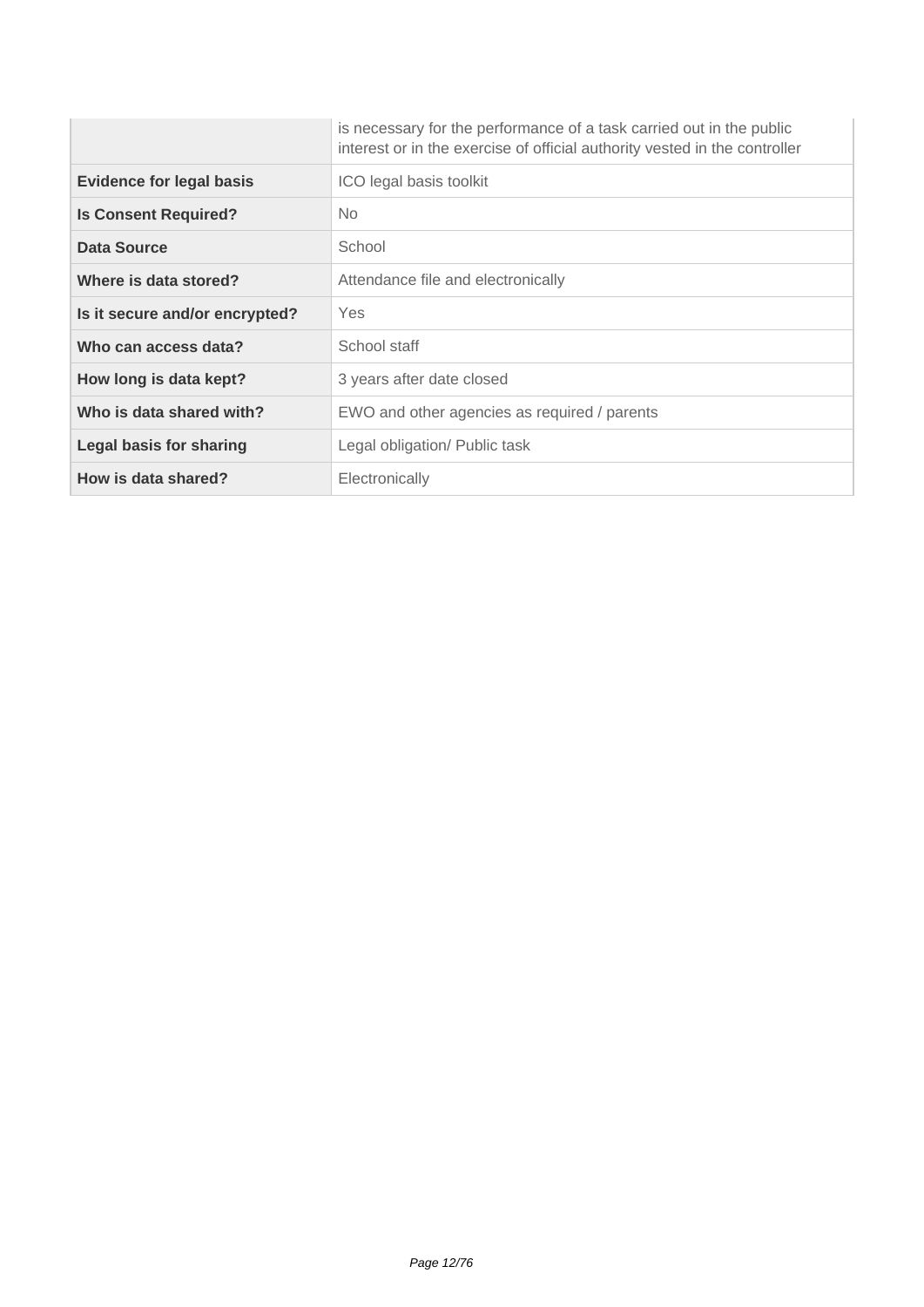| System used: BBC Bitesize       |                                                                                                                                                                                                                                                                                                                                                                                                                                                                                                                                                                                                                                                                                                                                                                                              |
|---------------------------------|----------------------------------------------------------------------------------------------------------------------------------------------------------------------------------------------------------------------------------------------------------------------------------------------------------------------------------------------------------------------------------------------------------------------------------------------------------------------------------------------------------------------------------------------------------------------------------------------------------------------------------------------------------------------------------------------------------------------------------------------------------------------------------------------|
| <b>Description</b>              | BBC Bitesize is a free online study support resource designed to help with<br>learning, revision and homework! Bitesize provides support for learners<br>aged 5 to 16+ across a wide range of school subjects. It also supports<br>children and young people's wellbeing and career choices. Bitesize also<br>has hundreds of published lessons to help students across the UK with<br>home schooling. Bitesize guides are written by teachers and subject<br>experts and are mapped to follow the curricula of the UK. Secondary<br>Bitesize follows exam board specifications for the main exam boards in<br>the UK, including for GCSE in England, Wales and Northern Ireland and<br>National 4, National 5 & Highers in Scotland, ensuring students are<br>preparing for the right exams |
| <b>Personal Data Items</b>      | teacher                                                                                                                                                                                                                                                                                                                                                                                                                                                                                                                                                                                                                                                                                                                                                                                      |
|                                 | • Name<br>• email address<br>child<br>• Name<br>• Age<br>• Year group                                                                                                                                                                                                                                                                                                                                                                                                                                                                                                                                                                                                                                                                                                                        |
| Why is it being processed?      | https://www.bbc.co.uk/usingthebbc/privacy/                                                                                                                                                                                                                                                                                                                                                                                                                                                                                                                                                                                                                                                                                                                                                   |
| <b>Legal Basis</b>              | <b>Public task</b><br>Article 6(1)(e) gives you a lawful basis for processing where: "processing<br>is necessary for the performance of a task carried out in the public<br>interest or in the exercise of official authority vested in the controller                                                                                                                                                                                                                                                                                                                                                                                                                                                                                                                                       |
| <b>Evidence for legal basis</b> | ICO legal basis toolkit                                                                                                                                                                                                                                                                                                                                                                                                                                                                                                                                                                                                                                                                                                                                                                      |
| <b>Is Consent Required?</b>     | Yes                                                                                                                                                                                                                                                                                                                                                                                                                                                                                                                                                                                                                                                                                                                                                                                          |
| <b>Data Source</b>              | School                                                                                                                                                                                                                                                                                                                                                                                                                                                                                                                                                                                                                                                                                                                                                                                       |
| Where is data stored?           | https://www.bbc.co.uk/usingthebbc/privacy/                                                                                                                                                                                                                                                                                                                                                                                                                                                                                                                                                                                                                                                                                                                                                   |
| Is it secure and/or encrypted?  | Secure                                                                                                                                                                                                                                                                                                                                                                                                                                                                                                                                                                                                                                                                                                                                                                                       |
| Who can access data?            | https://www.bbc.co.uk/usingthebbc/privacy/                                                                                                                                                                                                                                                                                                                                                                                                                                                                                                                                                                                                                                                                                                                                                   |
| How long is data kept?          | 3 years after date closed                                                                                                                                                                                                                                                                                                                                                                                                                                                                                                                                                                                                                                                                                                                                                                    |
| Who is data shared with?        | https://www.bbc.co.uk/usingthebbc/privacy/                                                                                                                                                                                                                                                                                                                                                                                                                                                                                                                                                                                                                                                                                                                                                   |
| <b>Legal basis for sharing</b>  | <b>Public Task</b>                                                                                                                                                                                                                                                                                                                                                                                                                                                                                                                                                                                                                                                                                                                                                                           |
| How is data shared?             | https://www.bbc.co.uk/usingthebbc/privacy/                                                                                                                                                                                                                                                                                                                                                                                                                                                                                                                                                                                                                                                                                                                                                   |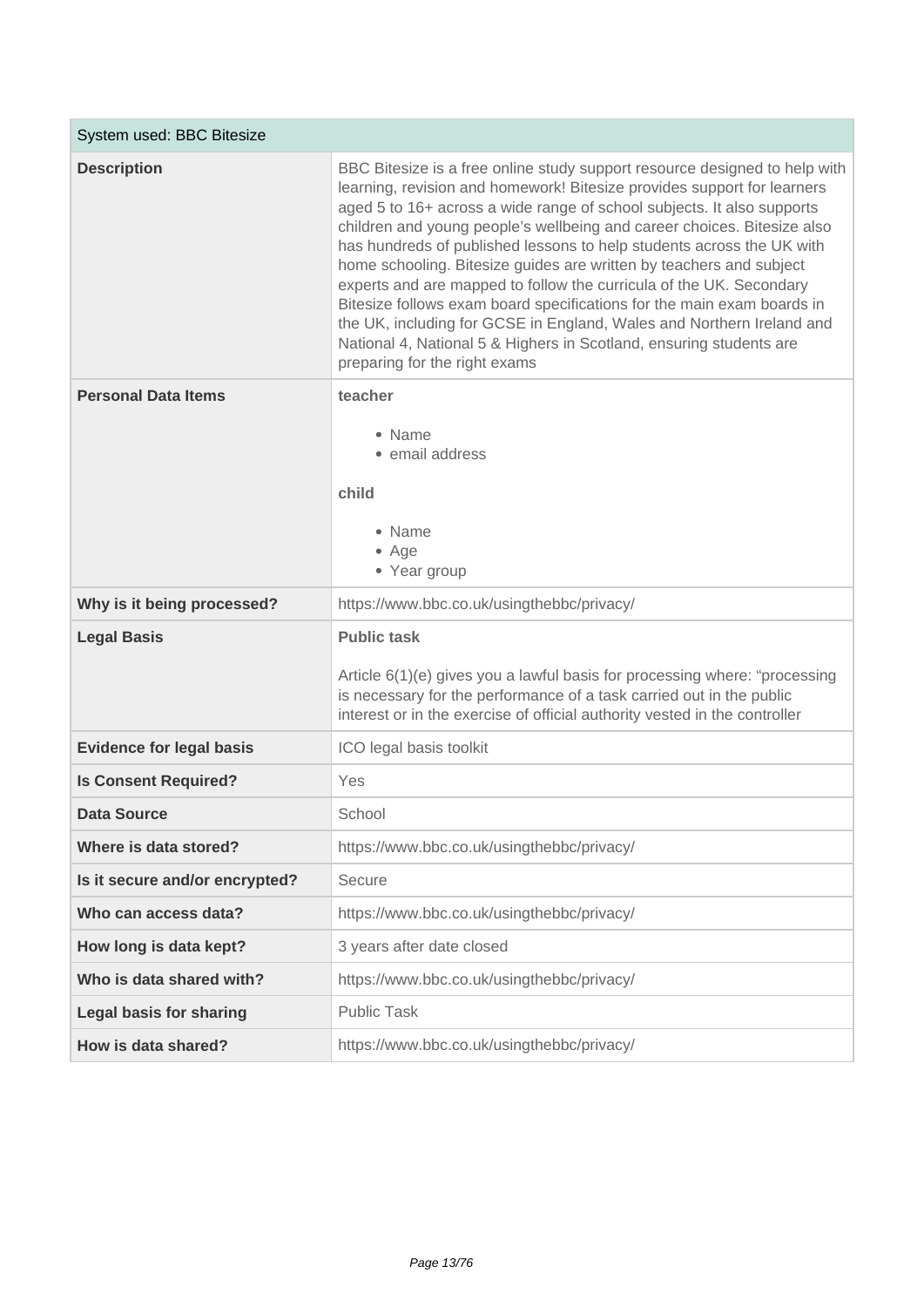| System used: CCTV               |                                                                                                                                                                                                                                  |  |
|---------------------------------|----------------------------------------------------------------------------------------------------------------------------------------------------------------------------------------------------------------------------------|--|
| <b>Description</b>              | <b>CCTV</b>                                                                                                                                                                                                                      |  |
| <b>Personal Data Items</b>      | <b>Staff</b>                                                                                                                                                                                                                     |  |
|                                 | • Images                                                                                                                                                                                                                         |  |
|                                 | <b>Child</b>                                                                                                                                                                                                                     |  |
|                                 | • Images                                                                                                                                                                                                                         |  |
|                                 | <b>Visitor</b>                                                                                                                                                                                                                   |  |
|                                 | • Images                                                                                                                                                                                                                         |  |
| Why is it being processed?      | Safeguarding                                                                                                                                                                                                                     |  |
| <b>Legal Basis</b>              | <b>Public task</b>                                                                                                                                                                                                               |  |
|                                 | Article 6(1)(e) gives you a lawful basis for processing where: "processing<br>is necessary for the performance of a task carried out in the public<br>interest or in the exercise of official authority vested in the controller |  |
| <b>Evidence for legal basis</b> | ICO legal basis toolkit                                                                                                                                                                                                          |  |
| <b>Is Consent Required?</b>     | <b>No</b>                                                                                                                                                                                                                        |  |
| <b>Data Source</b>              | School                                                                                                                                                                                                                           |  |
| Where is data stored?           | School servers and recordings                                                                                                                                                                                                    |  |
| Is it secure and/or encrypted?  | <b>Yes</b>                                                                                                                                                                                                                       |  |
| Who can access data?            | School staff                                                                                                                                                                                                                     |  |
| How long is data kept?          | 3 years after date closed                                                                                                                                                                                                        |  |
| Who is data shared with?        | Police in event of criminal investigations                                                                                                                                                                                       |  |
| <b>Legal basis for sharing</b>  | ICO legal basis toolkit                                                                                                                                                                                                          |  |
| How is data shared?             | <b>Hard Copy</b>                                                                                                                                                                                                                 |  |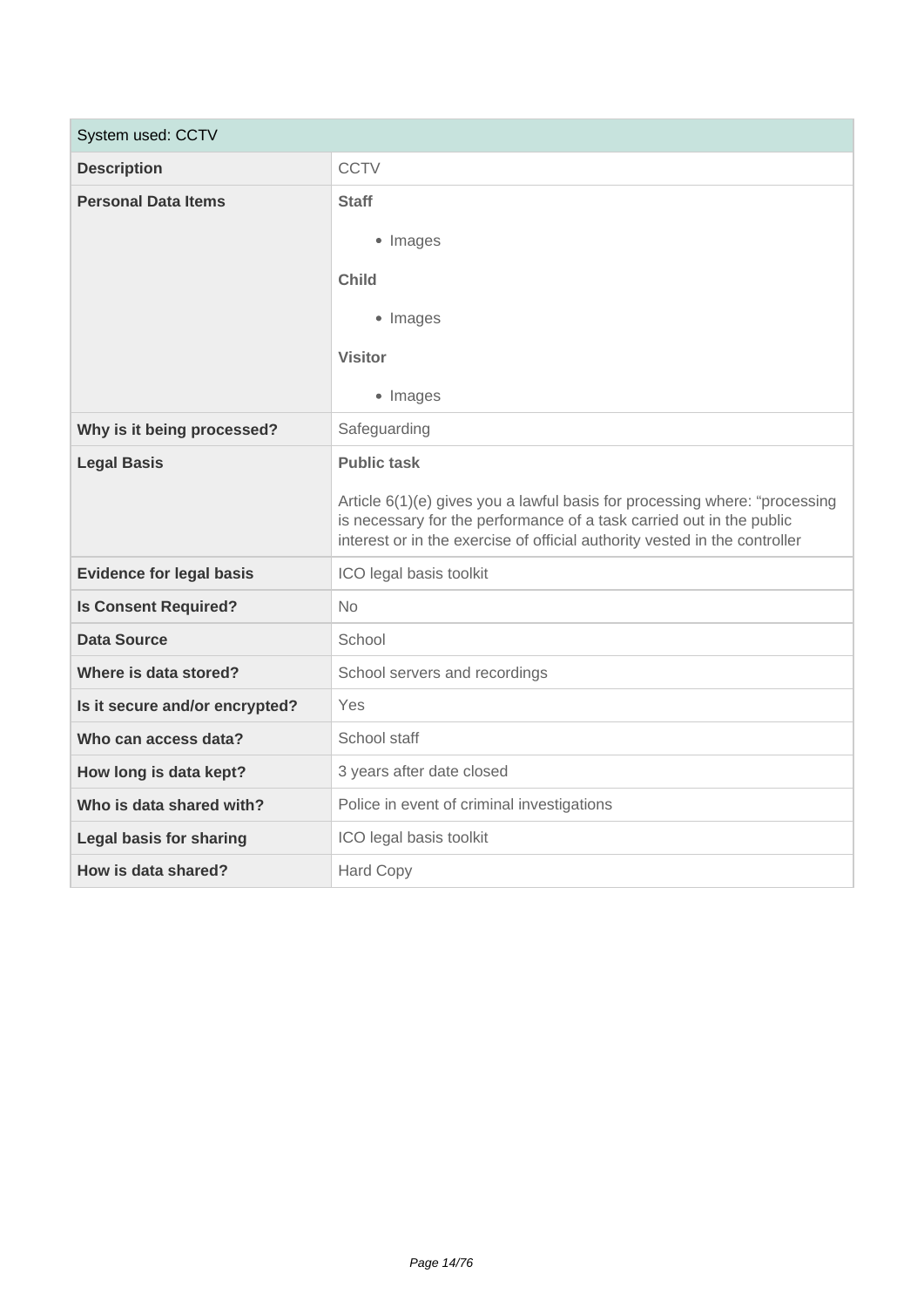| System used: Charanga           |                                                                                                                                                                                                                                                                                                                                                        |
|---------------------------------|--------------------------------------------------------------------------------------------------------------------------------------------------------------------------------------------------------------------------------------------------------------------------------------------------------------------------------------------------------|
| <b>Description</b>              | Charanga Music School, the best-selling, modern resource for primary<br>music - online, easy to use and great value. Includes A complete scheme<br>to teach the national curriculum for music A vast library of songs, topics,<br>instrument courses and creative apps In-depth support for assessment,<br>SEND and personalised teaching and learning |
| <b>Personal Data Items</b>      | <b>Staff</b><br>• Name<br>• School<br>• email address<br>• Mobile phone umber<br>• Pupils groups<br>Pupil<br>• Name<br>• School<br>• Assessment information                                                                                                                                                                                            |
| Why is it being processed?      | To provide online access to teaching and learning materials.                                                                                                                                                                                                                                                                                           |
| <b>Legal Basis</b>              | <b>Public task</b><br>Article 6(1)(e) gives you a lawful basis for processing where: "processing<br>is necessary for the performance of a task carried out in the public<br>interest or in the exercise of official authority vested in the controller                                                                                                 |
| <b>Evidence for legal basis</b> | Charanga privacy notice.                                                                                                                                                                                                                                                                                                                               |
| <b>Is Consent Required?</b>     | <b>No</b>                                                                                                                                                                                                                                                                                                                                              |
| <b>Data Source</b>              | School                                                                                                                                                                                                                                                                                                                                                 |
| Where is data stored?           | Securely stored on servers in Ireland.                                                                                                                                                                                                                                                                                                                 |
| Is it secure and/or encrypted?  | Yes                                                                                                                                                                                                                                                                                                                                                    |
| Who can access data?            | Strictly controlled internally in Charanga, Teachers and pupils.                                                                                                                                                                                                                                                                                       |
| How long is data kept?          | 3 years after date closed                                                                                                                                                                                                                                                                                                                              |
| Who is data shared with?        | Shared with partner company Soundation AB                                                                                                                                                                                                                                                                                                              |
| <b>Legal basis for sharing</b>  |                                                                                                                                                                                                                                                                                                                                                        |
| How is data shared?             | Electronically                                                                                                                                                                                                                                                                                                                                         |
| <b>References</b>               | <b>Click to download Privacy Notice</b><br><b>Click to download Soundation Privacy Policy</b>                                                                                                                                                                                                                                                          |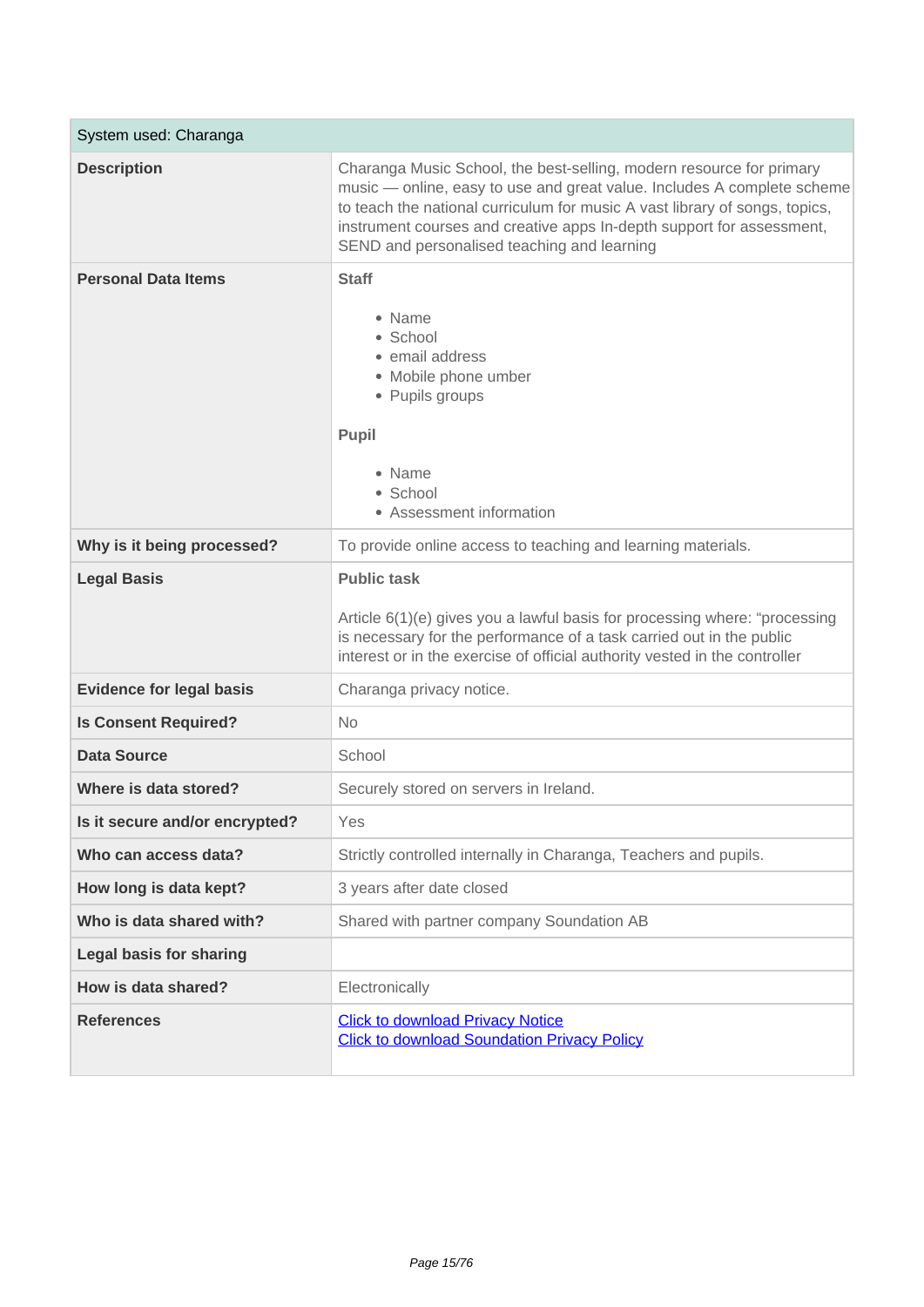| System used: Code for Life      |                                                                                                                                                                                                                                                        |
|---------------------------------|--------------------------------------------------------------------------------------------------------------------------------------------------------------------------------------------------------------------------------------------------------|
| <b>Description</b>              | Code for Life aims to teach children the basic principles of coding, to help<br>them flourish in an increasingly digital world.                                                                                                                        |
| <b>Personal Data Items</b>      | <b>Staff</b><br>• Name<br>• email address<br>• School name<br>Pupil<br>• Name<br>• Class                                                                                                                                                               |
| Why is it being processed?      | To provide staff and pupils with access to the online teaching resources.                                                                                                                                                                              |
| <b>Legal Basis</b>              | <b>Public task</b><br>Article 6(1)(e) gives you a lawful basis for processing where: "processing<br>is necessary for the performance of a task carried out in the public<br>interest or in the exercise of official authority vested in the controller |
| <b>Evidence for legal basis</b> | ICO legal basis toolkit                                                                                                                                                                                                                                |
| <b>Is Consent Required?</b>     | <b>No</b>                                                                                                                                                                                                                                              |
| <b>Data Source</b>              | School                                                                                                                                                                                                                                                 |
| Where is data stored?           | Ocado secure servers                                                                                                                                                                                                                                   |
| Is it secure and/or encrypted?  | Yes                                                                                                                                                                                                                                                    |
| Who can access data?            | Staff and? pupils with accounts                                                                                                                                                                                                                        |
| How long is data kept?          | 3 years after date closed                                                                                                                                                                                                                              |
| Who is data shared with?        | Shared within school                                                                                                                                                                                                                                   |
| <b>Legal basis for sharing</b>  | Public task                                                                                                                                                                                                                                            |
| How is data shared?             | Online with users with logins                                                                                                                                                                                                                          |
| <b>References</b>               | <b>Click to download Code for Life</b>                                                                                                                                                                                                                 |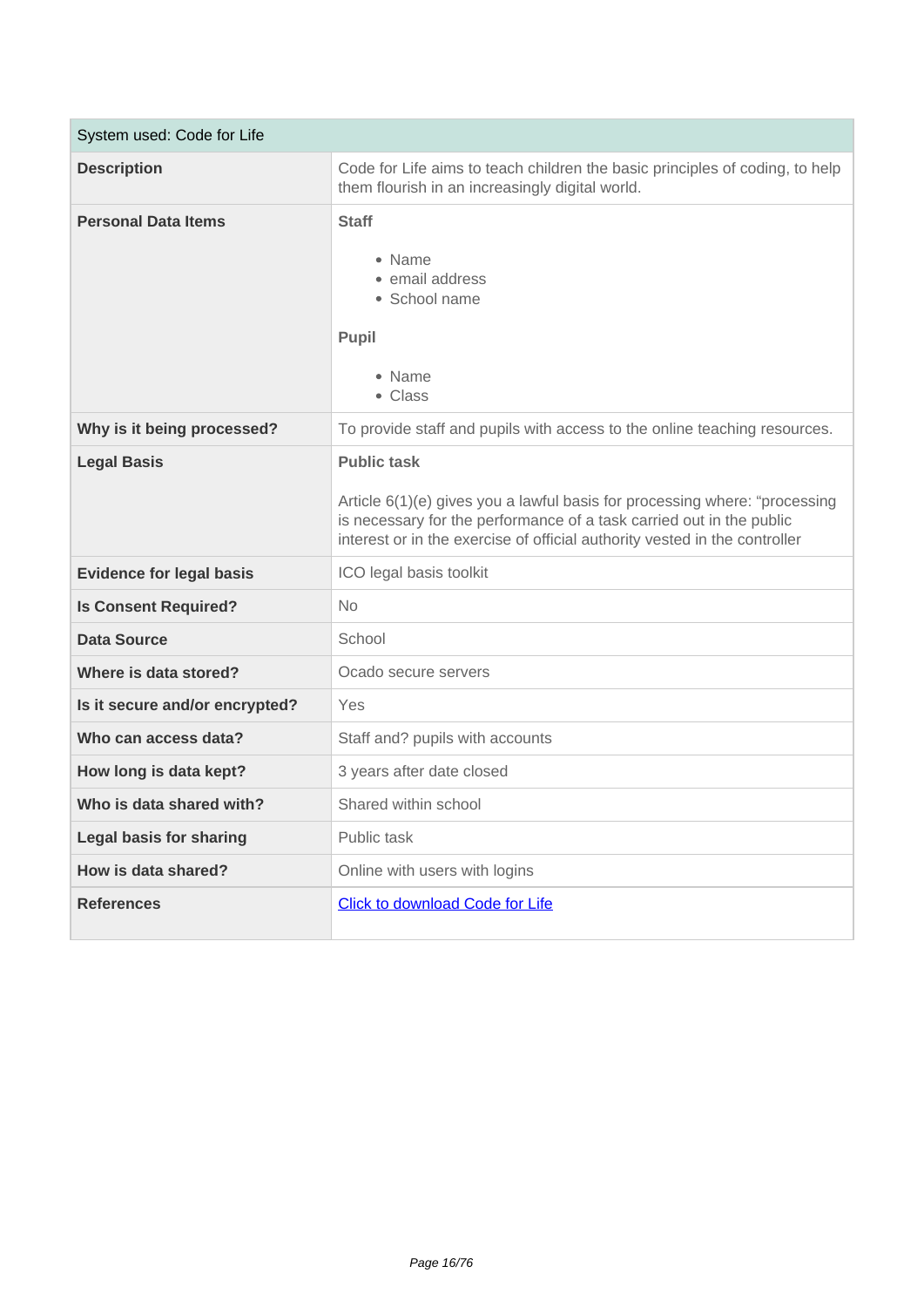| System used: Consent for educational visits |                                                                                                                                                      |
|---------------------------------------------|------------------------------------------------------------------------------------------------------------------------------------------------------|
| <b>Description</b>                          | Consent information for all educational visits including day trips and<br>residential visits                                                         |
| <b>Personal Data Items</b>                  | <b>Pupil</b><br>• Name<br>$\bullet$ DOB<br>• Health conditions<br>• Medication<br>• Dietary requirements<br>• Contact information<br>• Family doctor |

This system has been identified as containing Special Category Information

Special category information is data which has the following characteristics:

- Racial or ethnic origin
- Political opinions
- Religious or philosophical beliefs
- Trade union membership
- Genetic data for the purpose of identifying a natural person
- Sex life and or sexual orientation
- Criminal Records information protected in Article 10

| <b>Special Category Data Legal</b><br><b>Basis</b>             | Obligation<br>Processing is required for carrying out obligations under employment,<br>social security or social protection law or a collective agreement.                                                                                                                                                                                                                                                                                                    |
|----------------------------------------------------------------|---------------------------------------------------------------------------------------------------------------------------------------------------------------------------------------------------------------------------------------------------------------------------------------------------------------------------------------------------------------------------------------------------------------------------------------------------------------|
| <b>Special Category Evidence for</b><br>legal basis            | Article 9                                                                                                                                                                                                                                                                                                                                                                                                                                                     |
| How is the Special Category data<br>shared?                    | Shared by phone                                                                                                                                                                                                                                                                                                                                                                                                                                               |
| <b>Legal basis for sharing Special</b><br><b>Category data</b> | Article 9                                                                                                                                                                                                                                                                                                                                                                                                                                                     |
| Why is it being processed?                                     | To ensure school has up to date information when taking children off site                                                                                                                                                                                                                                                                                                                                                                                     |
| <b>Legal Basis</b>                                             | <b>Legal Obligation</b><br>Article 6(1)(c) provides a lawful basis for processing where: "processing<br>is necessary for compliance with a legal obligation to which the controller<br>is subject."<br><b>Public task</b><br>Article 6(1)(e) gives you a lawful basis for processing where: "processing<br>is necessary for the performance of a task carried out in the public<br>interest or in the exercise of official authority vested in the controller |
| <b>Evidence for legal basis</b>                                | ICO legal basis toolkit                                                                                                                                                                                                                                                                                                                                                                                                                                       |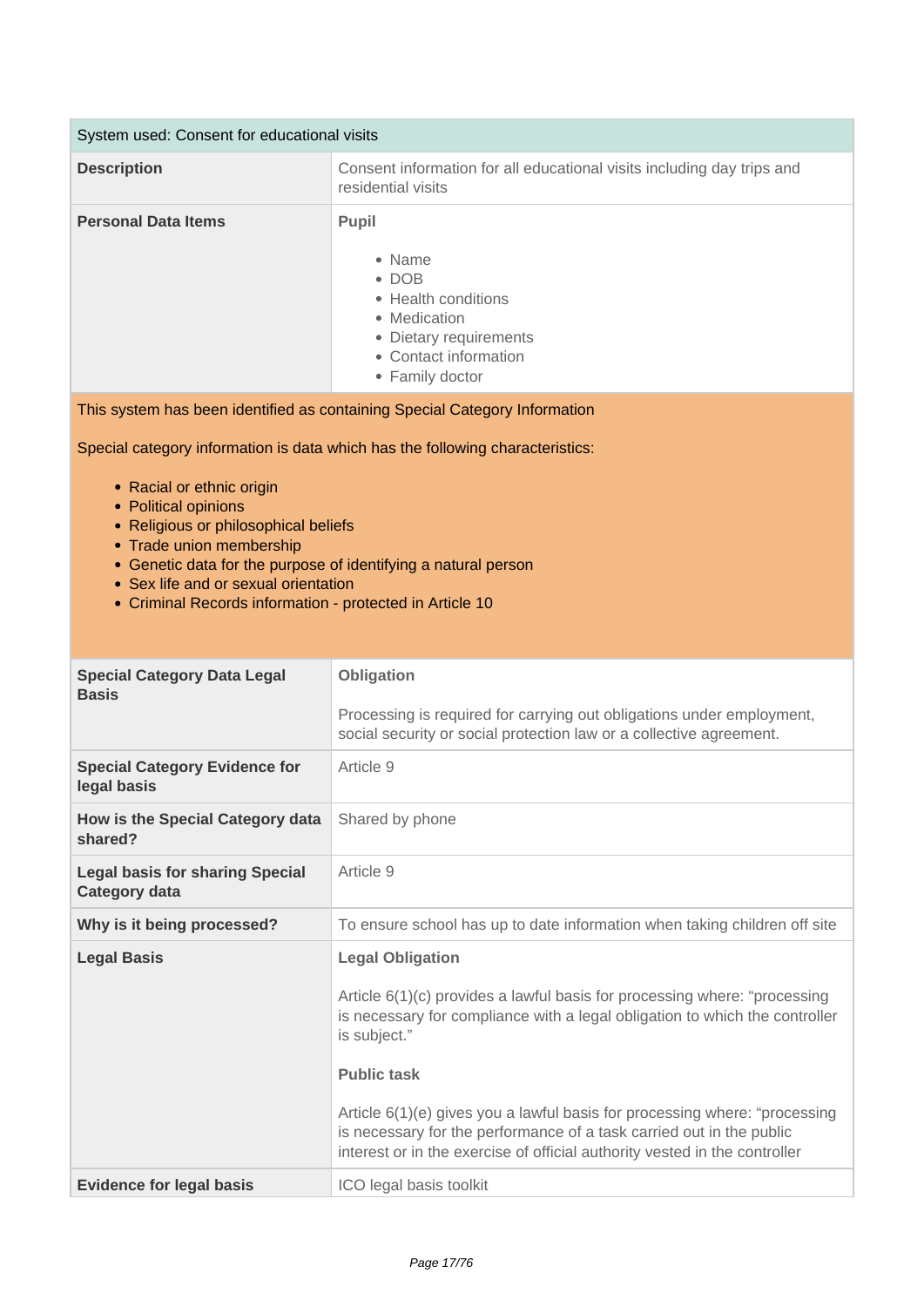| <b>Is Consent Required?</b>    | No.                                             |
|--------------------------------|-------------------------------------------------|
| Data Source                    | Parent                                          |
| Where is data stored?          | Paper records kept in school and taken on visit |
| Is it secure and/or encrypted? | no                                              |
| Who can access data?           | Staff involved with visit                       |
| How long is data kept?         | 3 years after date closed                       |
| Who is data shared with?       | NCC or medical practitioners / providers        |
| Legal basis for sharing        | Public task & Legal obligation                  |
| How is data shared?            | summarised document                             |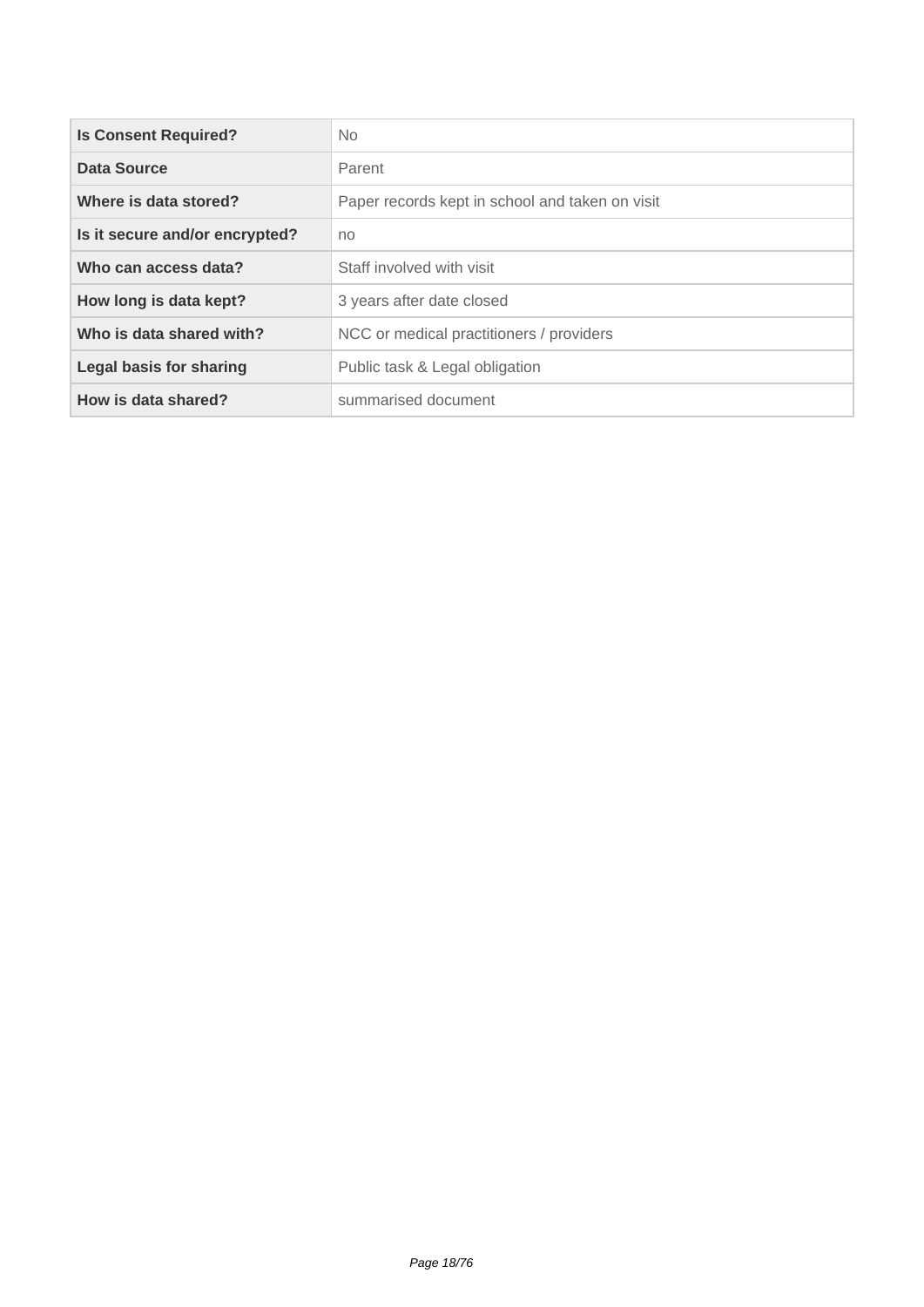| System used: Data tracking spreadsheets |                                                                                                                                    |
|-----------------------------------------|------------------------------------------------------------------------------------------------------------------------------------|
| <b>Description</b>                      | Spreadhseets (excel) to track progress of children over the course of their<br>school career.                                      |
| <b>Personal Data Items</b>              | pupil<br>• Name<br>• date of birth<br>• gender<br>• class<br>$\bullet$ year<br>$\bullet$ FSM<br>$\bullet$ SEN<br>• Assessment info |

This system has been identified as containing Special Category Information

Special category information is data which has the following characteristics:

- Racial or ethnic origin
- Political opinions
- Religious or philosophical beliefs
- Trade union membership
- Genetic data for the purpose of identifying a natural person
- Sex life and or sexual orientation
- Criminal Records information protected in Article 10

| <b>Special Category Data Legal</b><br><b>Basis</b>             | Obligation<br>Processing is required for carrying out obligations under employment,<br>social security or social protection law or a collective agreement.                                                                                             |
|----------------------------------------------------------------|--------------------------------------------------------------------------------------------------------------------------------------------------------------------------------------------------------------------------------------------------------|
|                                                                |                                                                                                                                                                                                                                                        |
| <b>Special Category Evidence for</b><br>legal basis            | Article 9                                                                                                                                                                                                                                              |
| How is the Special Category data<br>shared?                    | Secure google drive and paper copies                                                                                                                                                                                                                   |
| <b>Legal basis for sharing Special</b><br><b>Category data</b> | Article 9                                                                                                                                                                                                                                              |
| Why is it being processed?                                     | Processing this data is necessary for the completion of a public task and<br>for the school to meet statutory requirements                                                                                                                             |
| <b>Legal Basis</b>                                             | <b>Public task</b><br>Article 6(1)(e) gives you a lawful basis for processing where: "processing<br>is necessary for the performance of a task carried out in the public<br>interest or in the exercise of official authority vested in the controller |
| <b>Evidence for legal basis</b>                                | ICO legal basis toolkit                                                                                                                                                                                                                                |
| <b>Is Consent Required?</b>                                    | No                                                                                                                                                                                                                                                     |
| Data Source                                                    | School                                                                                                                                                                                                                                                 |
|                                                                |                                                                                                                                                                                                                                                        |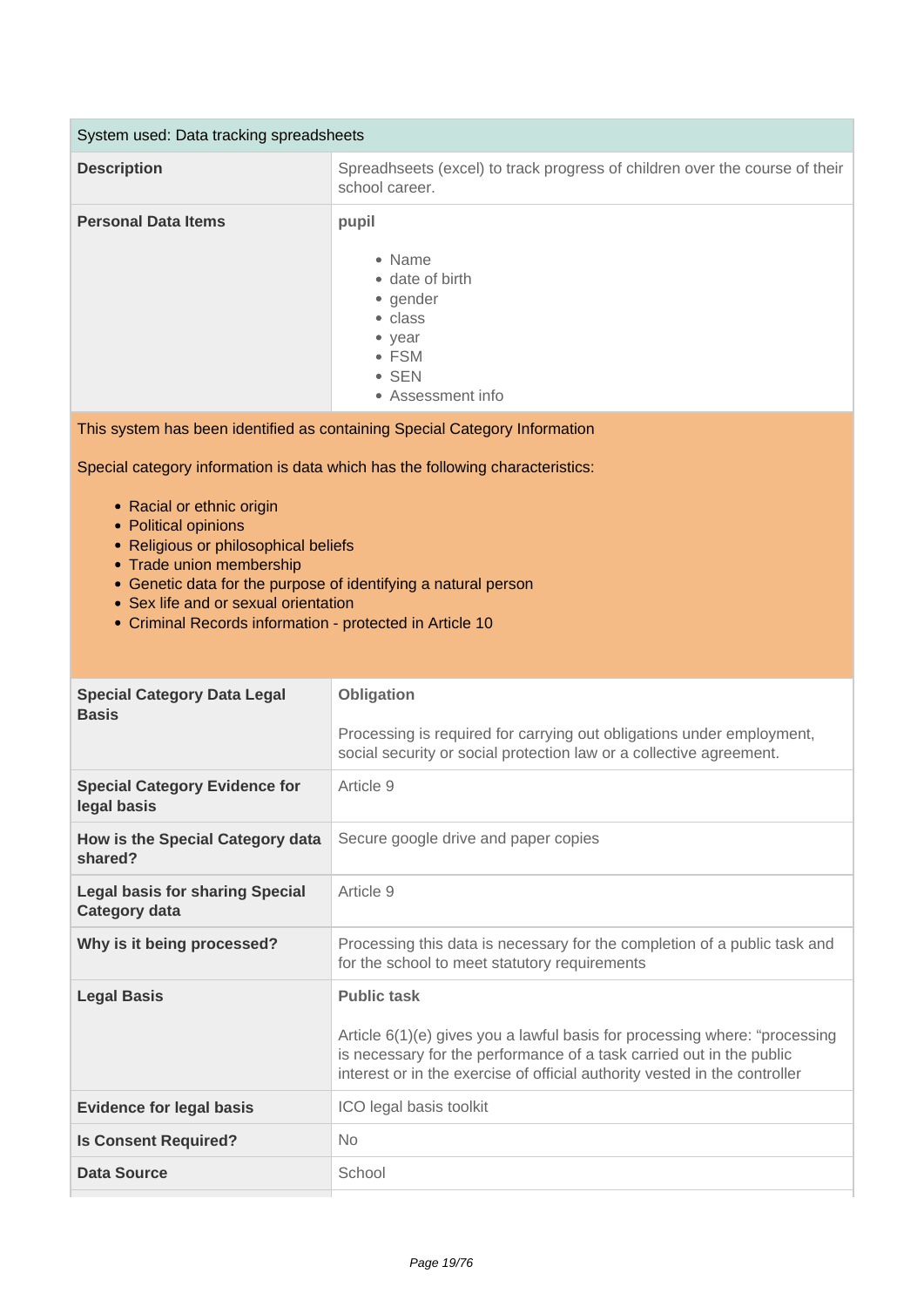| Where is data stored?          | Secure Google Drive/cloud based storage.                                                                      |
|--------------------------------|---------------------------------------------------------------------------------------------------------------|
| Is it secure and/or encrypted? | Yes                                                                                                           |
| Who can access data?           | Teachers in school                                                                                            |
| How long is data kept?         | 3 years after date closed                                                                                     |
| Who is data shared with?       | Different elemetns of data are shared with different parties including:<br>other staff, Governors and parents |
| Legal basis for sharing        | Public task                                                                                                   |
| How is data shared?            | Electronically by secure encrypted communication                                                              |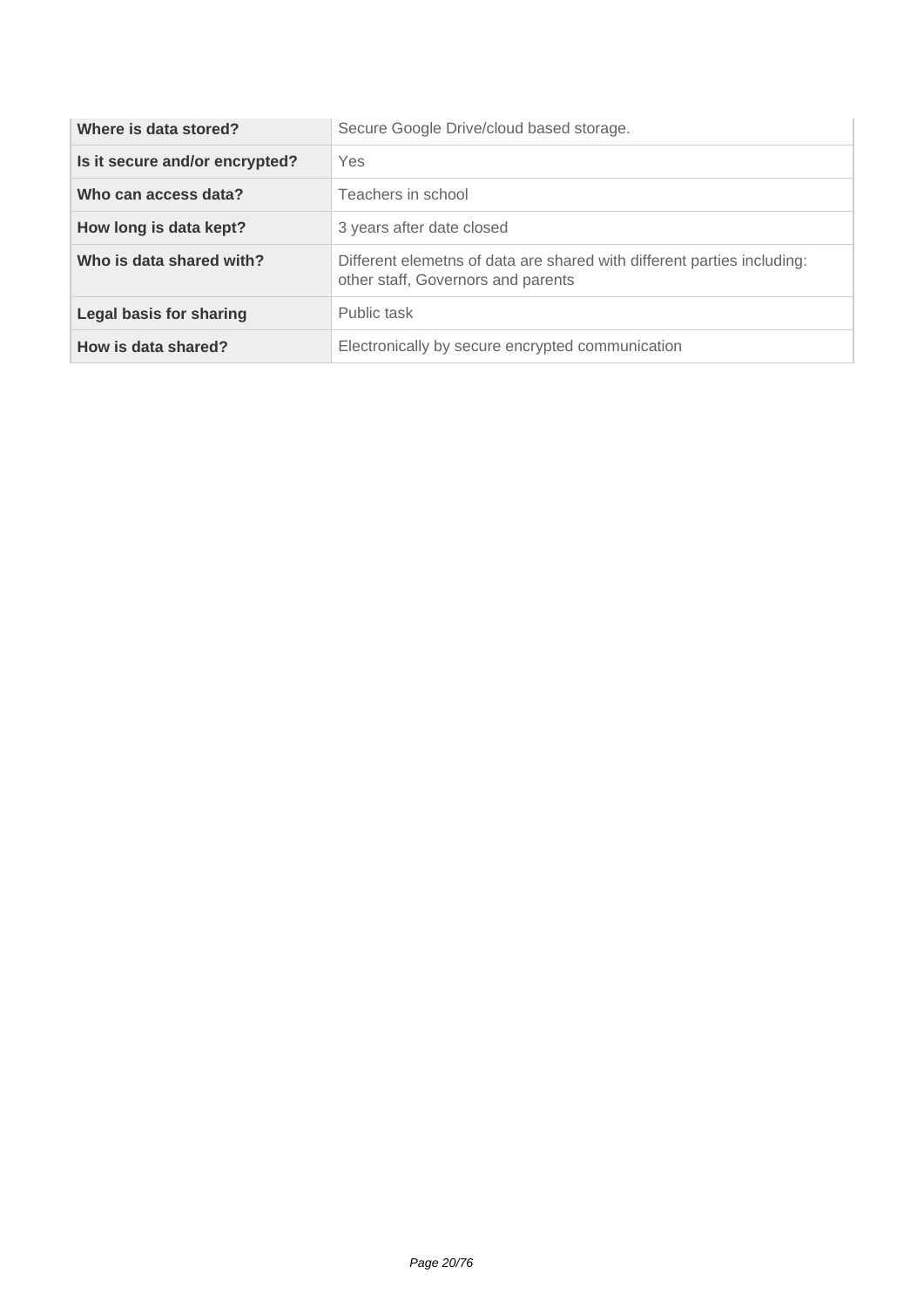| System used: Dietary requirements information sheets                                                                                                                                                                                                           |                                                                                                                                                                                                                                                                                                                                                                                                                                                               |  |
|----------------------------------------------------------------------------------------------------------------------------------------------------------------------------------------------------------------------------------------------------------------|---------------------------------------------------------------------------------------------------------------------------------------------------------------------------------------------------------------------------------------------------------------------------------------------------------------------------------------------------------------------------------------------------------------------------------------------------------------|--|
| <b>Description</b>                                                                                                                                                                                                                                             | Required documents for specific chidlren with severe allergies /<br>intolerances and religious observations (food)                                                                                                                                                                                                                                                                                                                                            |  |
| <b>Personal Data Items</b>                                                                                                                                                                                                                                     | <b>Pupil</b><br>• Name<br>$\bullet$ DOB<br>• Dietary information                                                                                                                                                                                                                                                                                                                                                                                              |  |
|                                                                                                                                                                                                                                                                | This system has been identified as containing Special Category Information                                                                                                                                                                                                                                                                                                                                                                                    |  |
| Special category information is data which has the following characteristics:<br>• Racial or ethnic origin                                                                                                                                                     |                                                                                                                                                                                                                                                                                                                                                                                                                                                               |  |
| • Political opinions<br>• Religious or philosophical beliefs<br>• Trade union membership<br>• Genetic data for the purpose of identifying a natural person<br>• Sex life and or sexual orientation<br>• Criminal Records information - protected in Article 10 |                                                                                                                                                                                                                                                                                                                                                                                                                                                               |  |
| <b>Special Category Data Legal</b>                                                                                                                                                                                                                             | Obligation                                                                                                                                                                                                                                                                                                                                                                                                                                                    |  |
| <b>Basis</b>                                                                                                                                                                                                                                                   | Processing is required for carrying out obligations under employment,<br>social security or social protection law or a collective agreement.                                                                                                                                                                                                                                                                                                                  |  |
| <b>Special Category Evidence for</b><br>legal basis                                                                                                                                                                                                            | Article 9                                                                                                                                                                                                                                                                                                                                                                                                                                                     |  |
| How is the Special Category data<br>shared?                                                                                                                                                                                                                    | Paper records                                                                                                                                                                                                                                                                                                                                                                                                                                                 |  |
| <b>Legal basis for sharing Special</b><br><b>Category data</b>                                                                                                                                                                                                 | Article 9                                                                                                                                                                                                                                                                                                                                                                                                                                                     |  |
| Why is it being processed?                                                                                                                                                                                                                                     | Health and safety - to avoid children coming into contact with specific<br>foods                                                                                                                                                                                                                                                                                                                                                                              |  |
| <b>Legal Basis</b>                                                                                                                                                                                                                                             | <b>Legal Obligation</b><br>Article 6(1)(c) provides a lawful basis for processing where: "processing<br>is necessary for compliance with a legal obligation to which the controller<br>is subject."<br><b>Public task</b><br>Article 6(1)(e) gives you a lawful basis for processing where: "processing<br>is necessary for the performance of a task carried out in the public<br>interest or in the exercise of official authority vested in the controller |  |
| <b>Evidence for legal basis</b>                                                                                                                                                                                                                                | ICO legal basis toolkit                                                                                                                                                                                                                                                                                                                                                                                                                                       |  |
| <b>Is Consent Required?</b>                                                                                                                                                                                                                                    | <b>No</b>                                                                                                                                                                                                                                                                                                                                                                                                                                                     |  |
|                                                                                                                                                                                                                                                                |                                                                                                                                                                                                                                                                                                                                                                                                                                                               |  |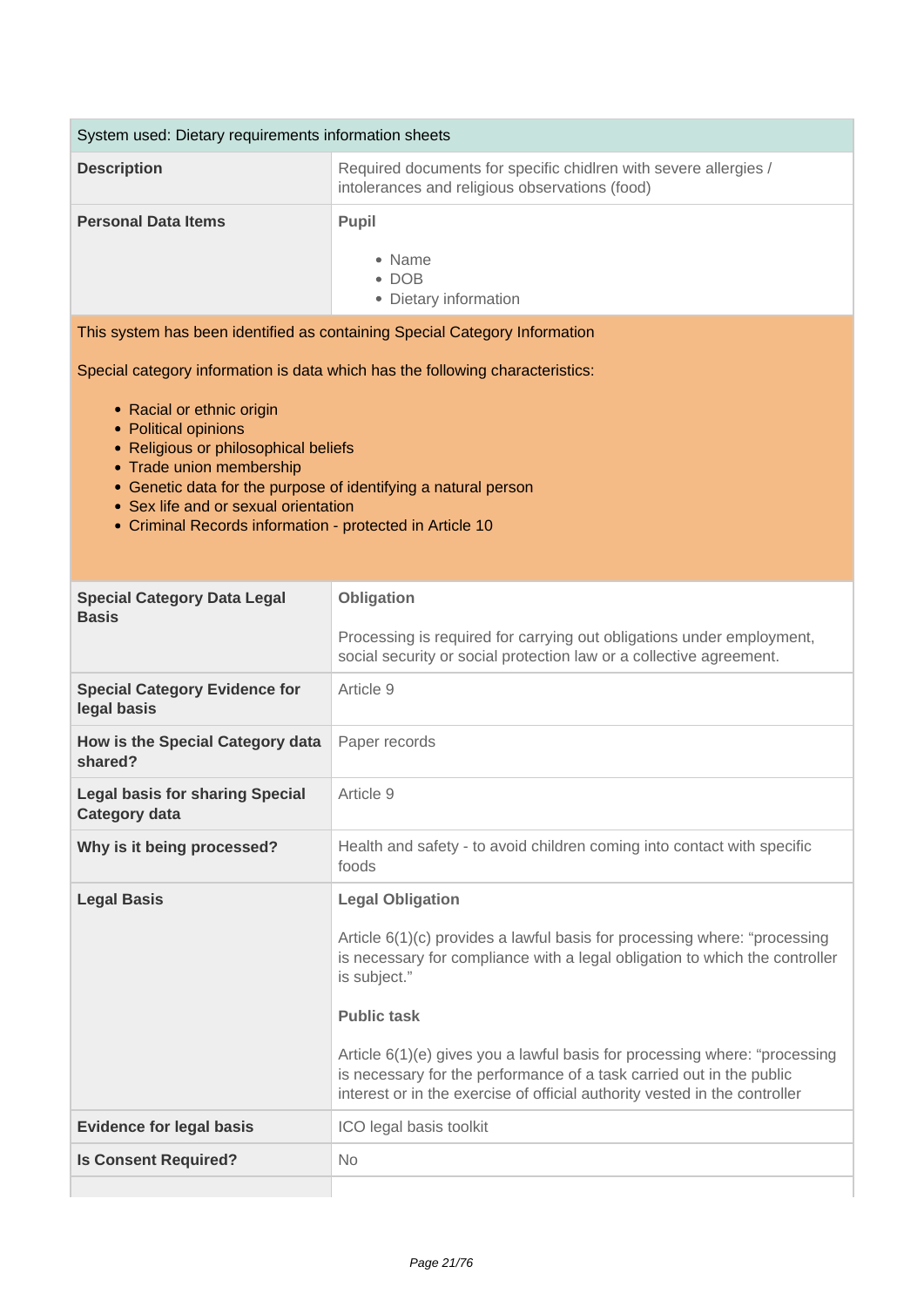| Data Source                    | Parent                            |
|--------------------------------|-----------------------------------|
| Where is data stored?          | Accessible only to kitchen staff  |
| Is it secure and/or encrypted? | Secure - in locked kitchen office |
| Who can access data?           | kitchen staff / school staff      |
| How long is data kept?         | 3 years after date closed         |
| Who is data shared with?       | n/a                               |
| <b>Legal basis for sharing</b> | n/a                               |
| How is data shared?            | n/a                               |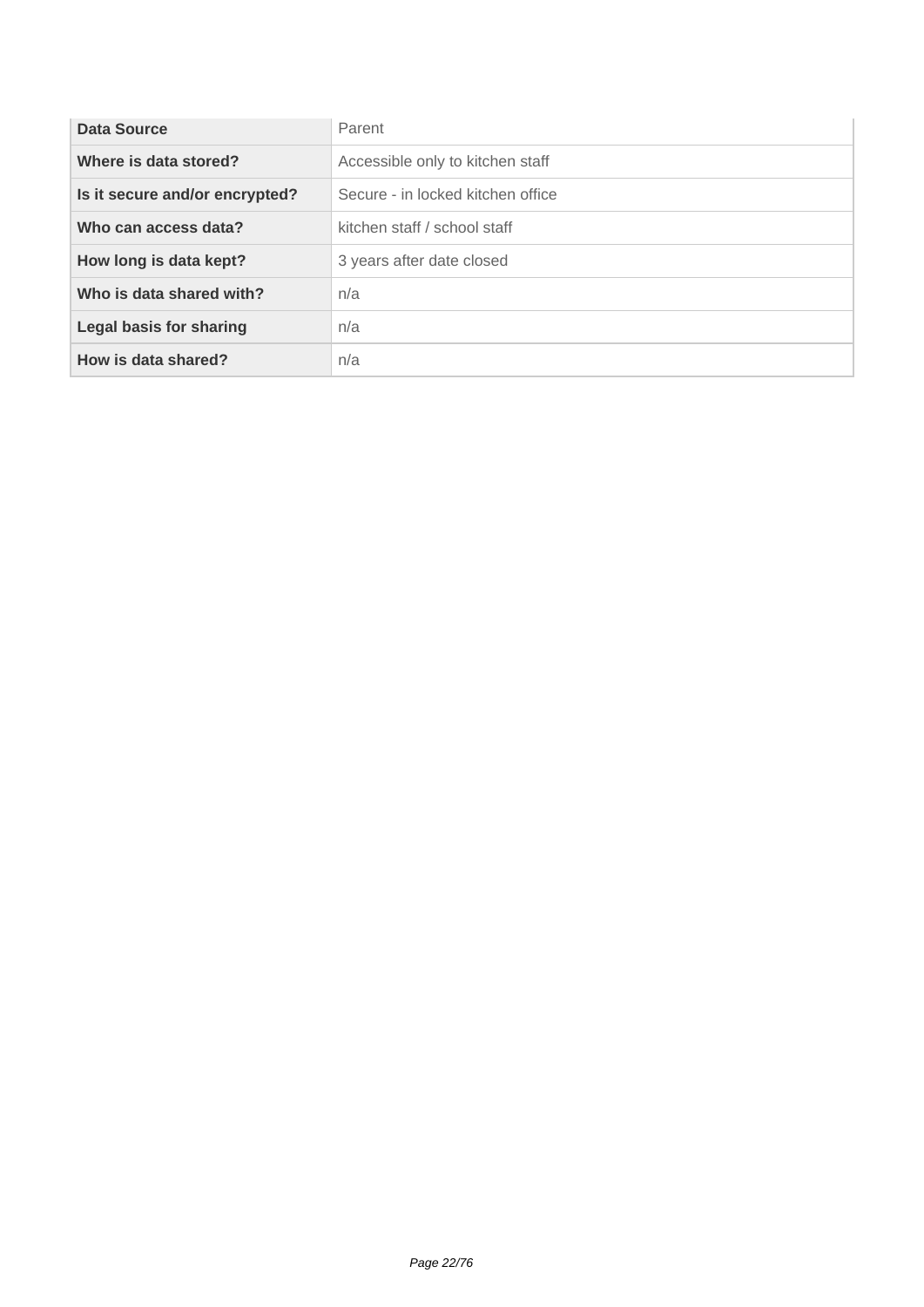| System used: Education City     |                                                                                                                                                                                                                                                        |
|---------------------------------|--------------------------------------------------------------------------------------------------------------------------------------------------------------------------------------------------------------------------------------------------------|
| <b>Description</b>              | EducationCity offers a flexible range of teaching resources, linked to<br>teaching, planning and assessment.                                                                                                                                           |
| <b>Personal Data Items</b>      | <b>Staff</b><br>• Name<br>• Email<br>• School<br>Pupil<br>• Name<br>• Gender<br>• Age<br>• Class                                                                                                                                                       |
| Why is it being processed?      | To provide access for teachers and pupils to a range of online teaching<br>and learning tools.                                                                                                                                                         |
| <b>Legal Basis</b>              | <b>Public task</b><br>Article 6(1)(e) gives you a lawful basis for processing where: "processing<br>is necessary for the performance of a task carried out in the public<br>interest or in the exercise of official authority vested in the controller |
| <b>Evidence for legal basis</b> | ICO legal basis toolkit                                                                                                                                                                                                                                |
| <b>Is Consent Required?</b>     | <b>No</b>                                                                                                                                                                                                                                              |
| <b>Data Source</b>              | School                                                                                                                                                                                                                                                 |
| Where is data stored?           | Education City secure servers in the U.K>                                                                                                                                                                                                              |
| Is it secure and/or encrypted?  | Yes                                                                                                                                                                                                                                                    |
| Who can access data?            | School users with login, Education city for technical? support                                                                                                                                                                                         |
| How long is data kept?          | 3 years after date closed                                                                                                                                                                                                                              |
| Who is data shared with?        | Shared with school                                                                                                                                                                                                                                     |
| <b>Legal basis for sharing</b>  | Public task                                                                                                                                                                                                                                            |
| How is data shared?             | Secure online server                                                                                                                                                                                                                                   |
| <b>References</b>               | <b>Click to download Education City</b>                                                                                                                                                                                                                |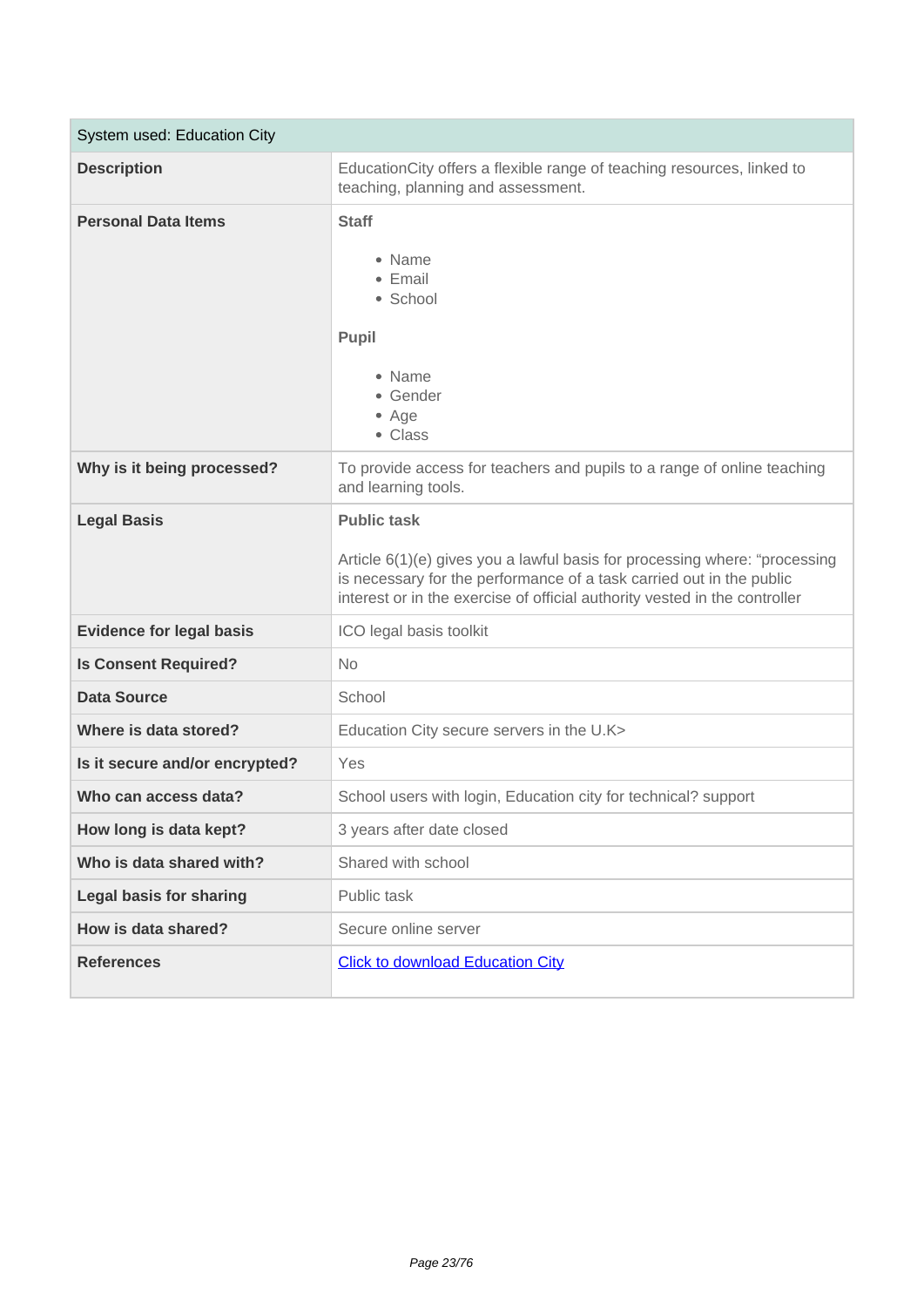| System used: Eschools Website Provider |                                                                                                                                                                                                                                                                                                                                                                                                                                                                                                                                                                                                                |
|----------------------------------------|----------------------------------------------------------------------------------------------------------------------------------------------------------------------------------------------------------------------------------------------------------------------------------------------------------------------------------------------------------------------------------------------------------------------------------------------------------------------------------------------------------------------------------------------------------------------------------------------------------------|
| <b>Description</b>                     | On-line school website building tool                                                                                                                                                                                                                                                                                                                                                                                                                                                                                                                                                                           |
| <b>Personal Data Items</b>             | <b>School Information</b><br>• Name<br>• Address<br>• Contact information<br>• Class names<br>• Staff names<br>• Governor names<br>• Year group information (planning, homework)<br>• Newsletters<br>Pupil<br>• Photographs                                                                                                                                                                                                                                                                                                                                                                                    |
| Why is it being processed?             | To inform parents and the wider community about the life of the school                                                                                                                                                                                                                                                                                                                                                                                                                                                                                                                                         |
| <b>Legal Basis</b>                     | <b>Legal Obligation</b><br>Article 6(1)(c) provides a lawful basis for processing where: "processing<br>is necessary for compliance with a legal obligation to which the controller<br>is subject."<br><b>Public task</b><br>Article 6(1)(e) gives you a lawful basis for processing where: "processing<br>is necessary for the performance of a task carried out in the public<br>interest or in the exercise of official authority vested in the controller                                                                                                                                                  |
| <b>Evidence for legal basis</b>        | ICO legal basis toolkit                                                                                                                                                                                                                                                                                                                                                                                                                                                                                                                                                                                        |
| <b>Is Consent Required?</b>            | Consent not required to put on school information. Consent required to<br>use pupil photographs                                                                                                                                                                                                                                                                                                                                                                                                                                                                                                                |
| <b>Data Source</b>                     | School                                                                                                                                                                                                                                                                                                                                                                                                                                                                                                                                                                                                         |
| Where is data stored?                  | On eschool secure server through school 360 platform 4. Transfer of<br>School Data 4.1. The School hereby consents to eSchools accessing<br>School Data held on the Management Information System through<br>Wonde, for the purpose of extracting and transferring such School Data to<br>eSchools. 4.2. Prior to leaving the School premises by electronic means<br>(via HTTPS) the School Data will be encrypted by Wonde and eSchools.                                                                                                                                                                      |
| Is it secure and/or encrypted?         | Yes 4.2. Prior to leaving the School premises by electronic means (via<br>HTTPS) the School Data will be encrypted by Wonde and eSchools. 5.1.<br>The School Data shall always remain the property of the School. 5.2.<br>eSchools shall have no responsibility to maintain the security of any<br>School Data held or controlled by the School. 5.3. eSchools shall keep all<br>Confidential Information and School Data confidential and shall not:-<br>5.3.1.1. use any Confidential Information or School Data except for the<br>purpose of performing the services it provides to the School; or 5.3.1.2. |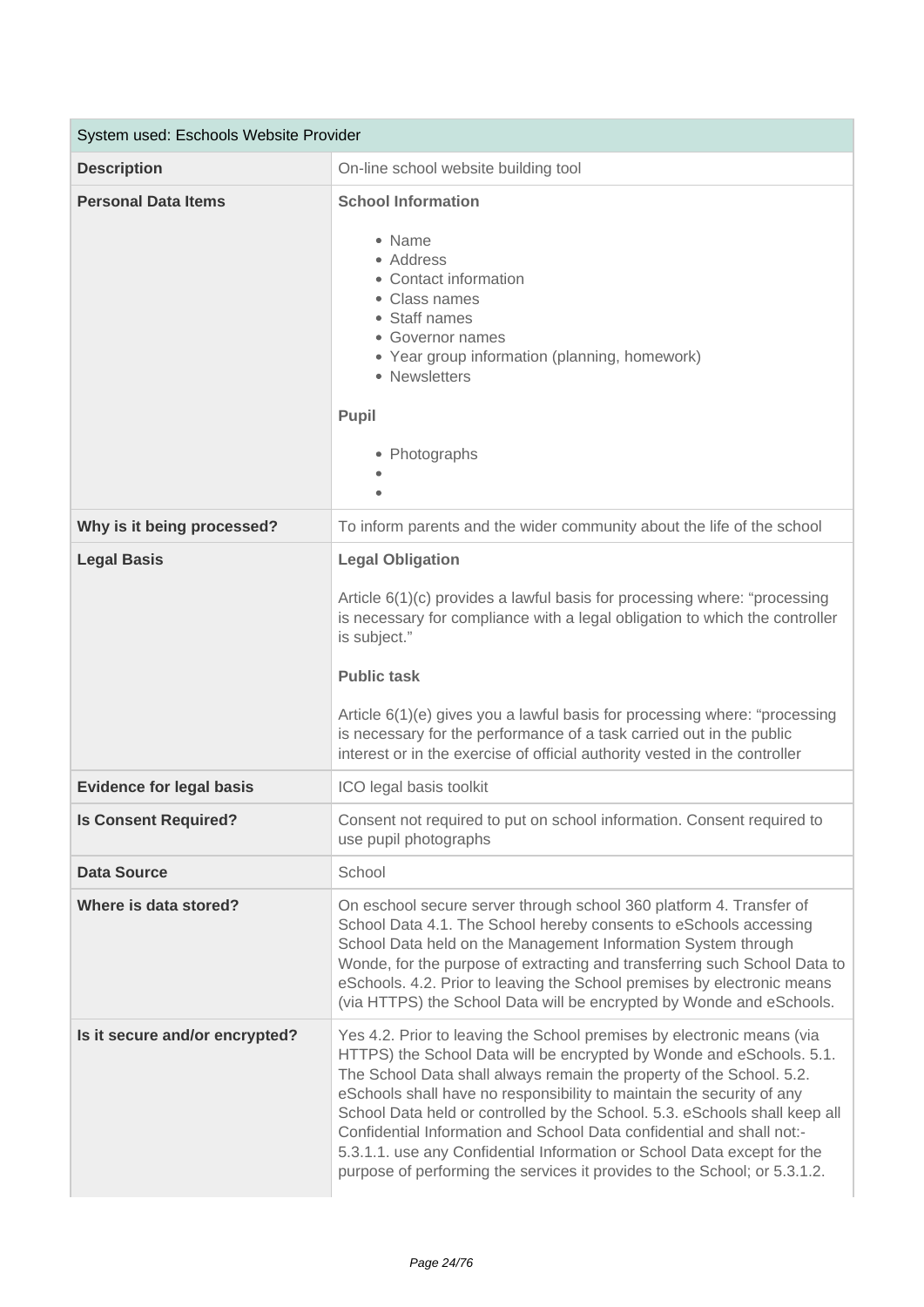|                                | disclose any Confidential Information in whole or in part to any third party,<br>except as expressly permitted by this Agreement, or as required for the<br>purpose of any services provided by eSchools to the School, or to the<br>extent required by law. 6.1. Taking into account the state of the art, the<br>costs of implementation and the nature, scope, context and purposes of<br>processing to be carried out by eSchools, as well as the risk of varying<br>likelihood and severity for the rights and freedoms of natural persons,<br>eSchools shall in relation to the School Data implement appropriate<br>technical and organisational measures to ensure a level of security<br>appropriate to that risk. 6.2. In assessing the appropriate level of security,<br>eSchools shall take account in particular of the risks that are presented by<br>processing of the School Data, in particular from a Personal Data Breach. |
|--------------------------------|-----------------------------------------------------------------------------------------------------------------------------------------------------------------------------------------------------------------------------------------------------------------------------------------------------------------------------------------------------------------------------------------------------------------------------------------------------------------------------------------------------------------------------------------------------------------------------------------------------------------------------------------------------------------------------------------------------------------------------------------------------------------------------------------------------------------------------------------------------------------------------------------------------------------------------------------------|
| Who can access data?           | Parents and wider community. Information available to the public on the<br>internet. Eschools can access the data. DFE                                                                                                                                                                                                                                                                                                                                                                                                                                                                                                                                                                                                                                                                                                                                                                                                                        |
| How long is data kept?         | 3 years after date closed                                                                                                                                                                                                                                                                                                                                                                                                                                                                                                                                                                                                                                                                                                                                                                                                                                                                                                                     |
| Who is data shared with?       | The general public eschools is a public facing website                                                                                                                                                                                                                                                                                                                                                                                                                                                                                                                                                                                                                                                                                                                                                                                                                                                                                        |
| <b>Legal basis for sharing</b> | Public interest & legal obligation                                                                                                                                                                                                                                                                                                                                                                                                                                                                                                                                                                                                                                                                                                                                                                                                                                                                                                            |
| How is data shared?            | On the school's website page with designated URL                                                                                                                                                                                                                                                                                                                                                                                                                                                                                                                                                                                                                                                                                                                                                                                                                                                                                              |
| <b>References</b>              | <b>Click to download Eschools data agreement</b>                                                                                                                                                                                                                                                                                                                                                                                                                                                                                                                                                                                                                                                                                                                                                                                                                                                                                              |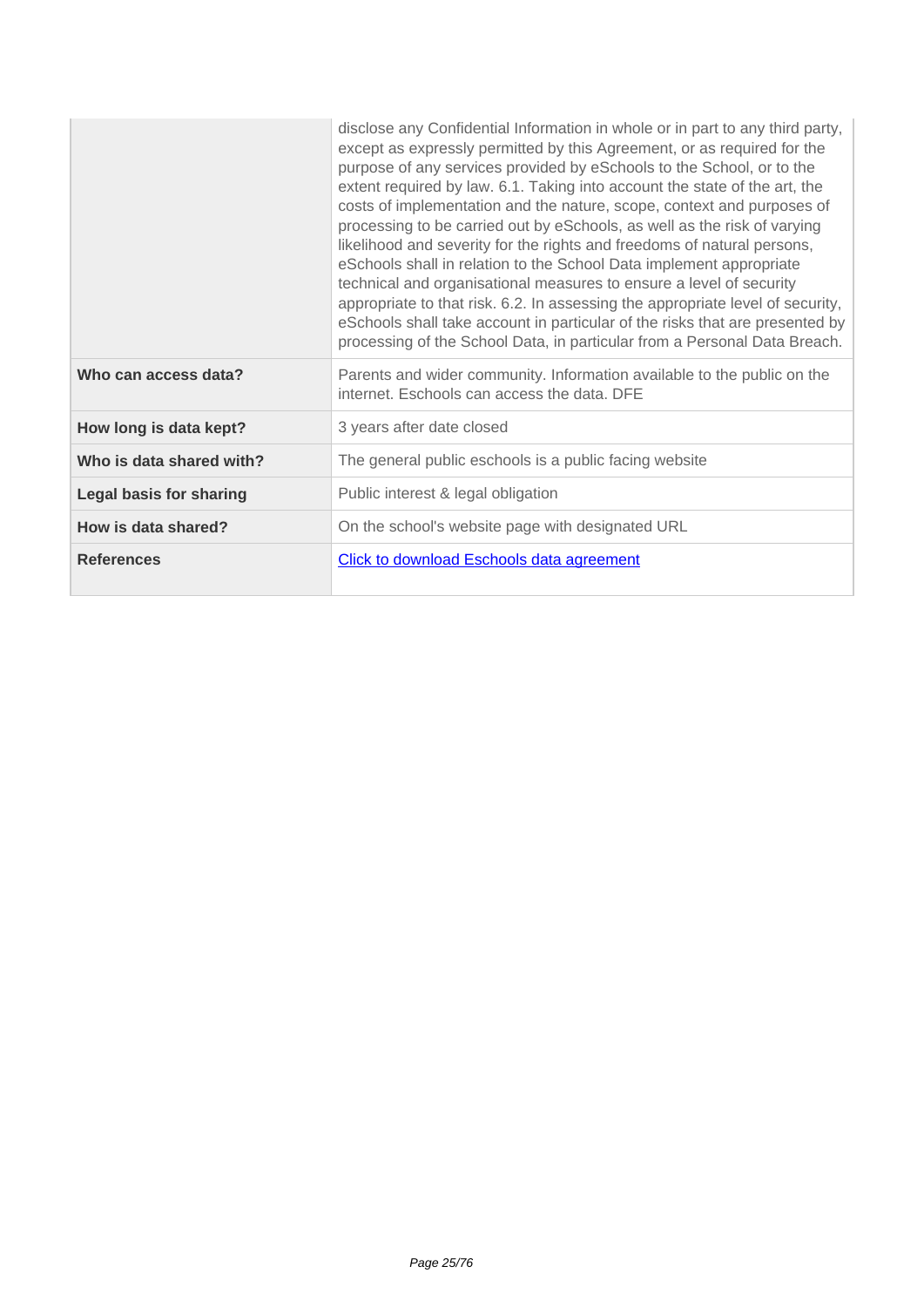| System used: EVOLVE visits      |                                                                                                                                                                                                                                                                                                                                                                                                                                                               |
|---------------------------------|---------------------------------------------------------------------------------------------------------------------------------------------------------------------------------------------------------------------------------------------------------------------------------------------------------------------------------------------------------------------------------------------------------------------------------------------------------------|
| <b>Description</b>              | An online system for the planning, approval and management of<br>educational visits, sports fixtures and extra-curricular activities.                                                                                                                                                                                                                                                                                                                         |
| <b>Personal Data Items</b>      | <b>Staff</b><br>• Name<br>• e-mail address<br>• IP address<br>• Location data<br>• Qualifications<br>Pupil<br>• Name<br>• Date of Birth<br>$\bullet$ UPN                                                                                                                                                                                                                                                                                                      |
| Why is it being processed?      | To reduce paperwork, simplify procedures, produce self-review and<br>inspection preparation data, and improve staff confidence in that they<br>automatically follow both employer, and National Guidelines.                                                                                                                                                                                                                                                   |
| <b>Legal Basis</b>              | <b>Legal Obligation</b><br>Article 6(1)(c) provides a lawful basis for processing where: "processing<br>is necessary for compliance with a legal obligation to which the controller<br>is subject."<br><b>Public task</b><br>Article 6(1)(e) gives you a lawful basis for processing where: "processing<br>is necessary for the performance of a task carried out in the public<br>interest or in the exercise of official authority vested in the controller |
| <b>Evidence for legal basis</b> | ICO legal basis toolkit                                                                                                                                                                                                                                                                                                                                                                                                                                       |
| <b>Is Consent Required?</b>     | Yes                                                                                                                                                                                                                                                                                                                                                                                                                                                           |
| <b>Data Source</b>              | <b>SIMS</b>                                                                                                                                                                                                                                                                                                                                                                                                                                                   |
| Where is data stored?           | 'We store all of the Customer Data (including your personal data) on<br>servers which are located in the United Kingdom. These servers are<br>protected by passwords and firewalls.'                                                                                                                                                                                                                                                                          |
| Is it secure and/or encrypted?  | Yes                                                                                                                                                                                                                                                                                                                                                                                                                                                           |
| Who can access data?            | Evolve staff                                                                                                                                                                                                                                                                                                                                                                                                                                                  |
| How long is data kept?          | 3 years after date closed                                                                                                                                                                                                                                                                                                                                                                                                                                     |
| Who is data shared with?        | 'The only time that any information will be shared by us outside of our<br>services is where our Customer has asked us to configure the service so<br>that it shares certain data with specified third party programs including<br>calendars.'                                                                                                                                                                                                                |
| <b>Legal basis for sharing</b>  | Public task & legal obligation                                                                                                                                                                                                                                                                                                                                                                                                                                |
| How is data shared?             | See contract/agreement                                                                                                                                                                                                                                                                                                                                                                                                                                        |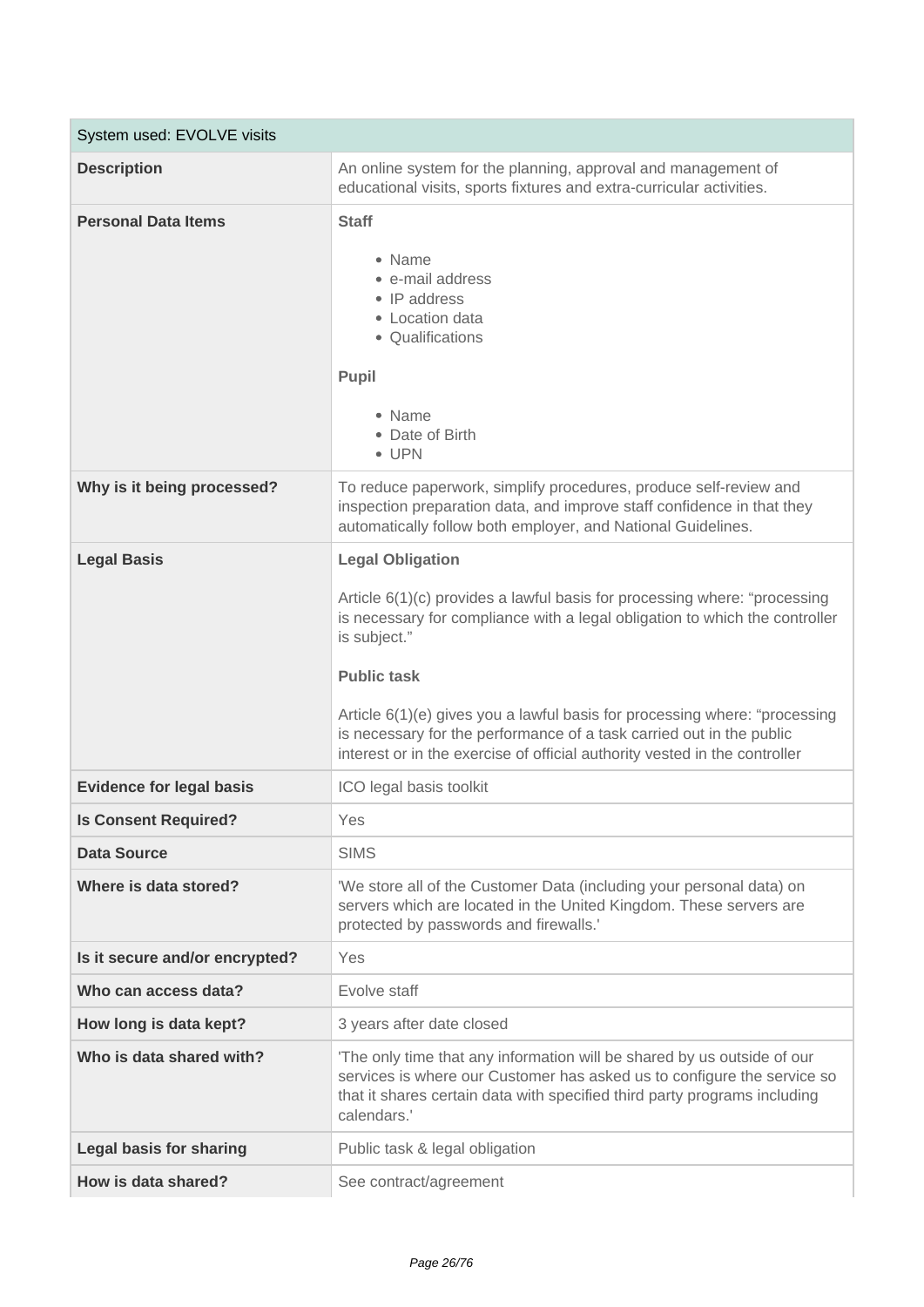|                   | http://edufocus.co.uk/assets/files/gdpr/Data%20Processing%20Details.pd |
|-------------------|------------------------------------------------------------------------|
| <b>References</b> | <b>Click to download Evolve eduFOCUS Global Data Privacy</b>           |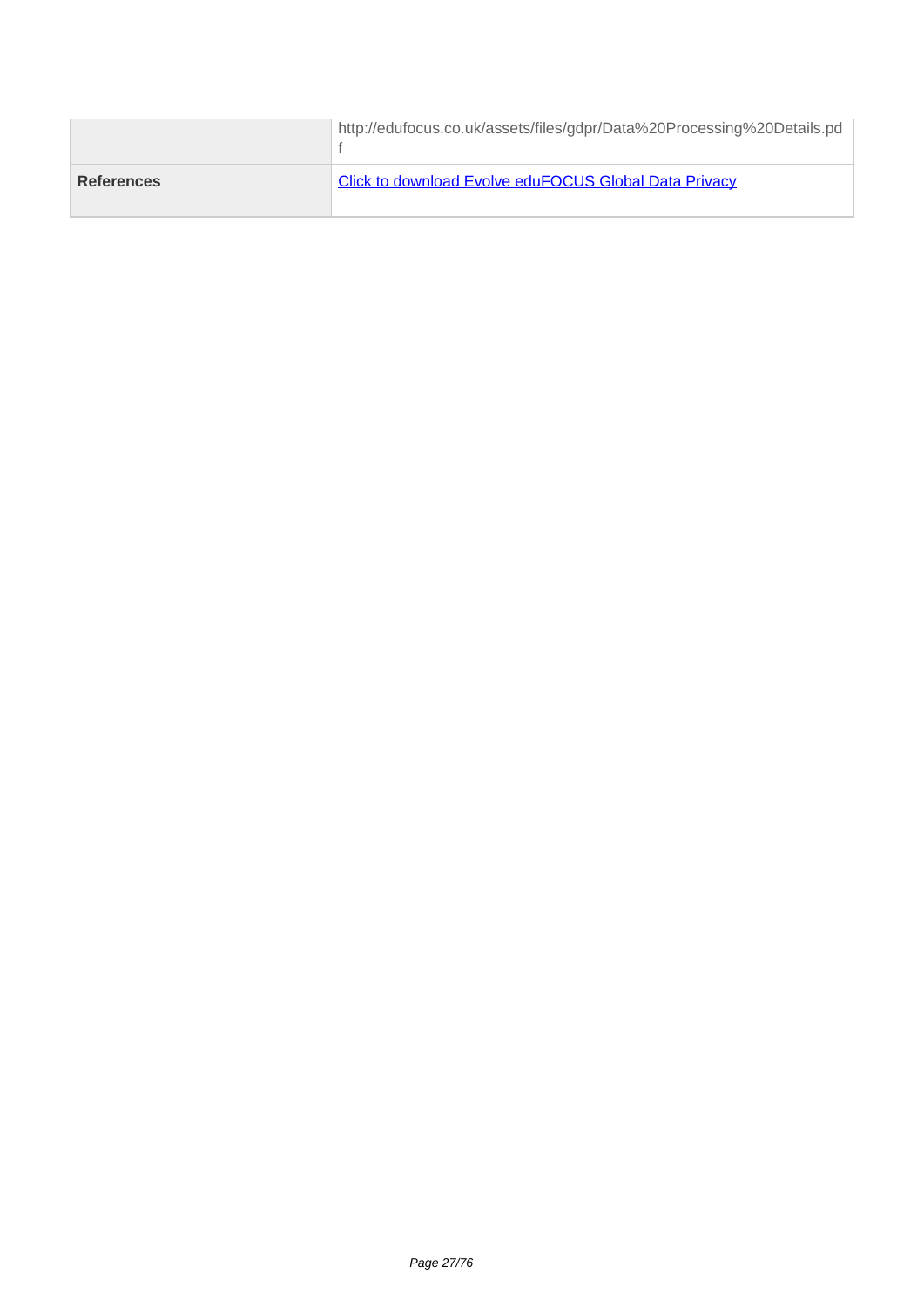| System used: Futures Cloud      |                                                                                                                                                                                                                                                                                                                                                                                                                                                               |
|---------------------------------|---------------------------------------------------------------------------------------------------------------------------------------------------------------------------------------------------------------------------------------------------------------------------------------------------------------------------------------------------------------------------------------------------------------------------------------------------------------|
| <b>Description</b>              | Internet / Network monitoring and reporting tool                                                                                                                                                                                                                                                                                                                                                                                                              |
| <b>Personal Data Items</b>      | Pupil<br>• Name<br>• I/P address<br>• URL's visited<br><b>Teacher</b><br>• Name<br>$\bullet$ I/P address<br>• URL's visited                                                                                                                                                                                                                                                                                                                                   |
| Why is it being processed?      | Fulfills statutory requirement for the school to monitor, log and report<br>inappropriate network activity.                                                                                                                                                                                                                                                                                                                                                   |
| <b>Legal Basis</b>              | <b>Legal Obligation</b><br>Article 6(1)(c) provides a lawful basis for processing where: "processing<br>is necessary for compliance with a legal obligation to which the controller<br>is subject."<br><b>Public task</b><br>Article 6(1)(e) gives you a lawful basis for processing where: "processing<br>is necessary for the performance of a task carried out in the public<br>interest or in the exercise of official authority vested in the controller |
| <b>Evidence for legal basis</b> | ICO legal basis toolkit                                                                                                                                                                                                                                                                                                                                                                                                                                       |
| <b>Is Consent Required?</b>     | <b>No</b>                                                                                                                                                                                                                                                                                                                                                                                                                                                     |
| <b>Data Source</b>              | School 360                                                                                                                                                                                                                                                                                                                                                                                                                                                    |
| Where is data stored?           | <b>Future Digital Secure Servers</b>                                                                                                                                                                                                                                                                                                                                                                                                                          |
| Is it secure and/or encrypted?  | Yes                                                                                                                                                                                                                                                                                                                                                                                                                                                           |
| Who can access data?            | Designated teachers in school (normally online safety lead.                                                                                                                                                                                                                                                                                                                                                                                                   |
| How long is data kept?          | 3 years after date closed                                                                                                                                                                                                                                                                                                                                                                                                                                     |
| Who is data shared with?        | NCC Online safety staff, Northumberland Safeguarding Children Board,<br>Police if serious incident, Staff within school.                                                                                                                                                                                                                                                                                                                                      |
| <b>Legal basis for sharing</b>  | Public task & legal obligation.                                                                                                                                                                                                                                                                                                                                                                                                                               |
| How is data shared?             | Electronically. through a secure connection.                                                                                                                                                                                                                                                                                                                                                                                                                  |
| <b>References</b>               | <b>Click to download Future Digital</b>                                                                                                                                                                                                                                                                                                                                                                                                                       |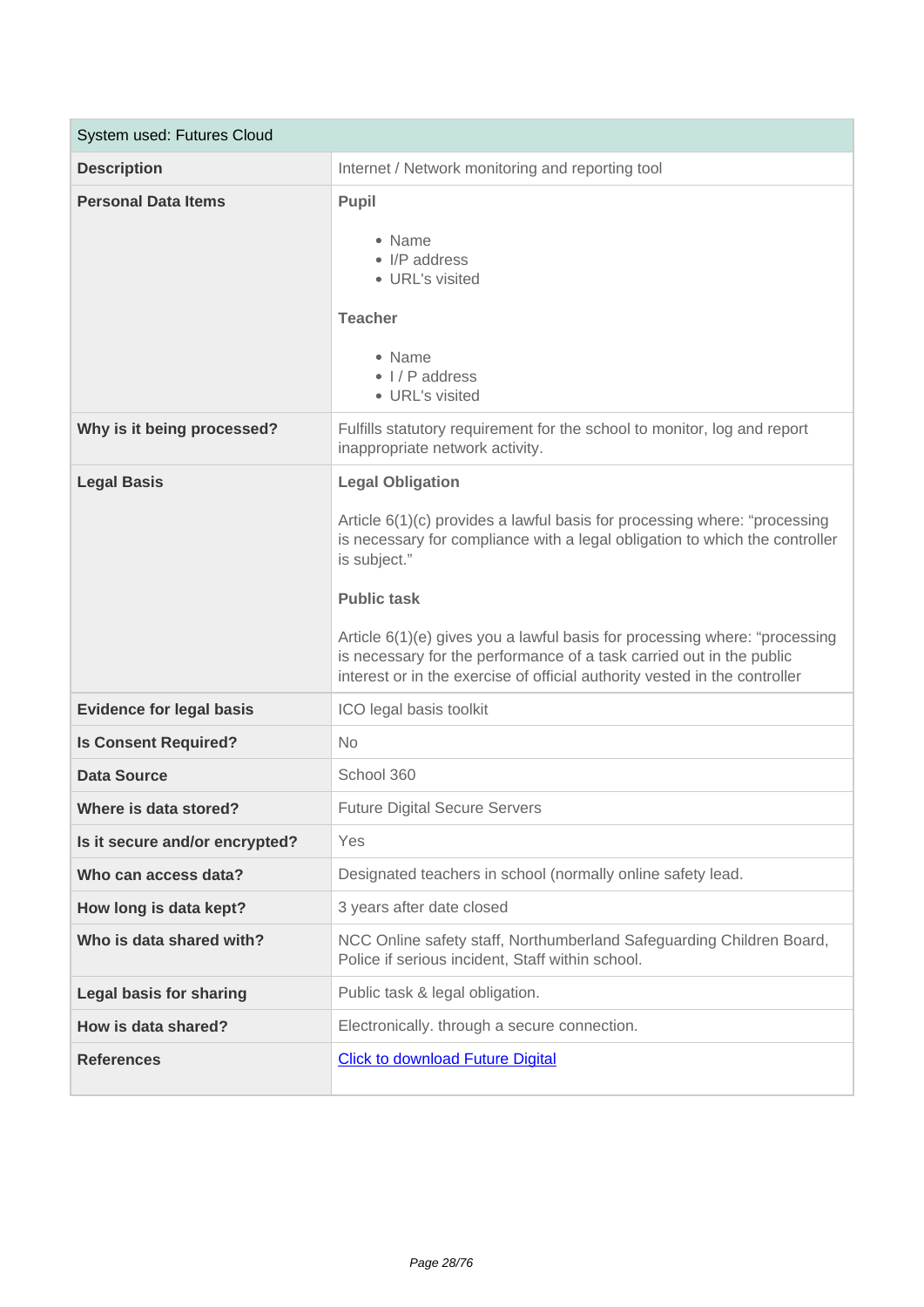| System used: Google Classroom   |                                                                                                                                                                                                                                  |
|---------------------------------|----------------------------------------------------------------------------------------------------------------------------------------------------------------------------------------------------------------------------------|
| <b>Description</b>              | A free and easy tool helping educators efficiently manage and assess<br>progress, while enhancing connections with learners from school, from<br>home, or on the go.                                                             |
| <b>Personal Data Items</b>      | <b>Teacher</b>                                                                                                                                                                                                                   |
|                                 | • Name                                                                                                                                                                                                                           |
|                                 | <b>Child</b>                                                                                                                                                                                                                     |
|                                 |                                                                                                                                                                                                                                  |
|                                 | • Name                                                                                                                                                                                                                           |
| Why is it being processed?      | https://policies.google.com/privacy?hl=en-GB#infocollect                                                                                                                                                                         |
| <b>Legal Basis</b>              | <b>Legal Obligation</b>                                                                                                                                                                                                          |
|                                 | Article 6(1)(c) provides a lawful basis for processing where: "processing<br>is necessary for compliance with a legal obligation to which the controller<br>is subject."                                                         |
|                                 | <b>Public task</b>                                                                                                                                                                                                               |
|                                 | Article 6(1)(e) gives you a lawful basis for processing where: "processing<br>is necessary for the performance of a task carried out in the public<br>interest or in the exercise of official authority vested in the controller |
| <b>Evidence for legal basis</b> | ICO legal tool kit                                                                                                                                                                                                               |
| <b>Is Consent Required?</b>     | Yes                                                                                                                                                                                                                              |
| <b>Data Source</b>              | School                                                                                                                                                                                                                           |
| Where is data stored?           | https://policies.google.com/privacy?hl=en-GB#infocollect                                                                                                                                                                         |
| Is it secure and/or encrypted?  | Secure                                                                                                                                                                                                                           |
| Who can access data?            | https://policies.google.com/privacy?hl=en-GB#infocollect                                                                                                                                                                         |
| How long is data kept?          | 3 years after date closed                                                                                                                                                                                                        |
| Who is data shared with?        | https://policies.google.com/privacy?hl=en-GB#infocollect                                                                                                                                                                         |
| <b>Legal basis for sharing</b>  | Public Task/legal obligation                                                                                                                                                                                                     |
| How is data shared?             | https://policies.google.com/privacy?hl=en-GB#infocollect                                                                                                                                                                         |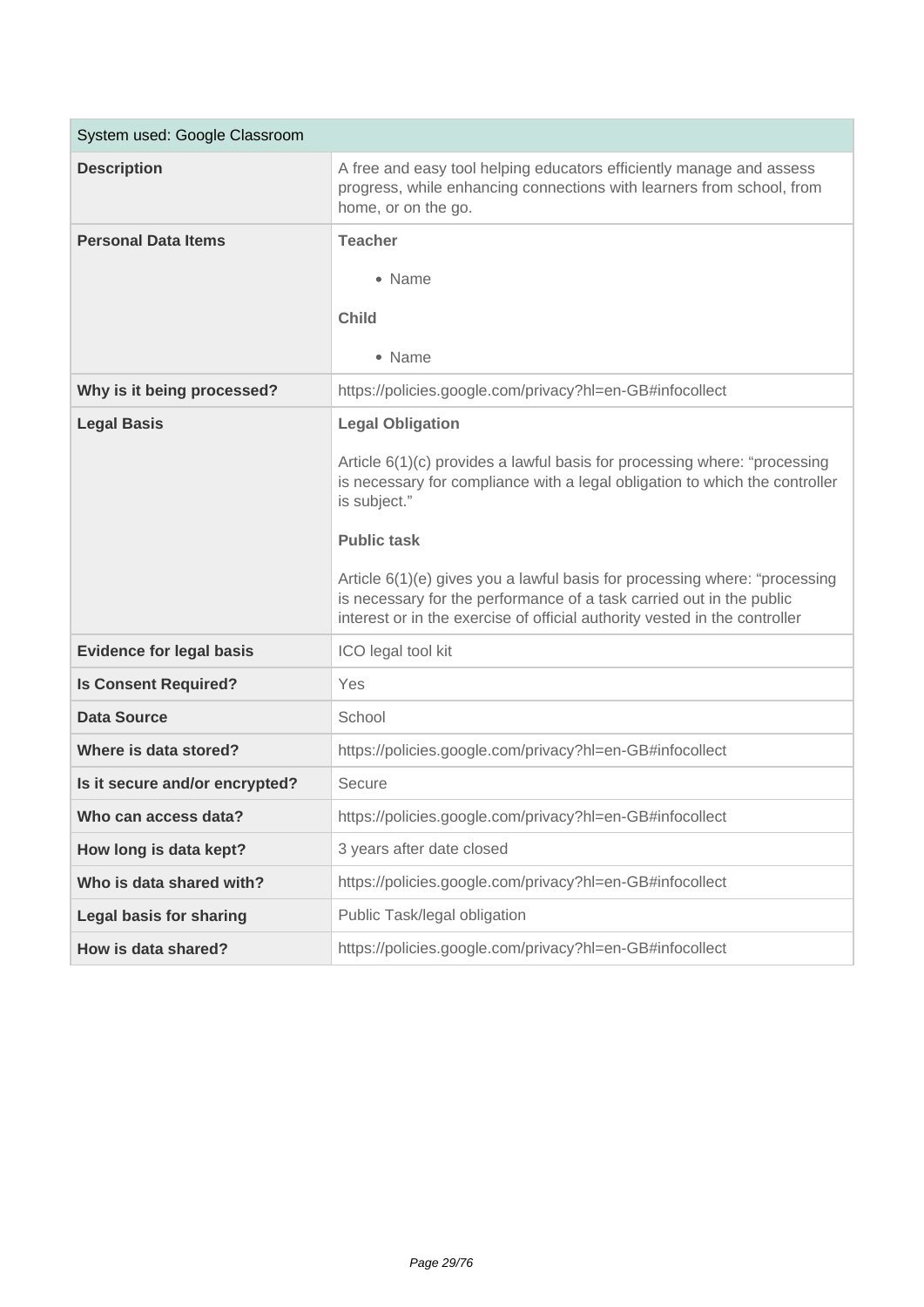| System used: Google drive for education |                                                                                                                                                                                                                                                        |
|-----------------------------------------|--------------------------------------------------------------------------------------------------------------------------------------------------------------------------------------------------------------------------------------------------------|
| <b>Description</b>                      | suite of online tools for staff and pupils, including Google drive, docs,<br>slides, sheets, gmail and Google classroom.                                                                                                                               |
| <b>Personal Data Items</b>              | <b>Staff</b><br>• Name<br>• Classes / groups<br>• Gmail address<br>Pupil<br>• Name<br>• Classes / groups<br>• Gmail address<br>Governor<br>• Name<br>• Gmail address                                                                                   |
| Why is it being processed?              | To provide Google drive for education to staff, pupils and governors.                                                                                                                                                                                  |
| <b>Legal Basis</b>                      | <b>Public task</b><br>Article 6(1)(e) gives you a lawful basis for processing where: "processing<br>is necessary for the performance of a task carried out in the public<br>interest or in the exercise of official authority vested in the controller |
| <b>Evidence for legal basis</b>         | ICO legal basis toolkit.                                                                                                                                                                                                                               |
| <b>Is Consent Required?</b>             | <b>No</b>                                                                                                                                                                                                                                              |
| <b>Data Source</b>                      | School 360                                                                                                                                                                                                                                             |
| Where is data stored?                   | Google secure servers in Europe                                                                                                                                                                                                                        |
| Is it secure and/or encrypted?          | Yes secure and encrypted                                                                                                                                                                                                                               |
| Who can access data?                    | Individual users can access their own accounts. School360 and ICT<br>Team can access management tool.                                                                                                                                                  |
| How long is data kept?                  | 3 years after date closed                                                                                                                                                                                                                              |
| Who is data shared with?                | <b>Staff and Pupils</b>                                                                                                                                                                                                                                |
| <b>Legal basis for sharing</b>          | Public task                                                                                                                                                                                                                                            |
| How is data shared?                     | Secure google cloud.                                                                                                                                                                                                                                   |
| <b>References</b>                       | <b>Click to download Google Drive Policy Notice</b><br><b>Click to download Google GSuite Privacy Policy</b>                                                                                                                                           |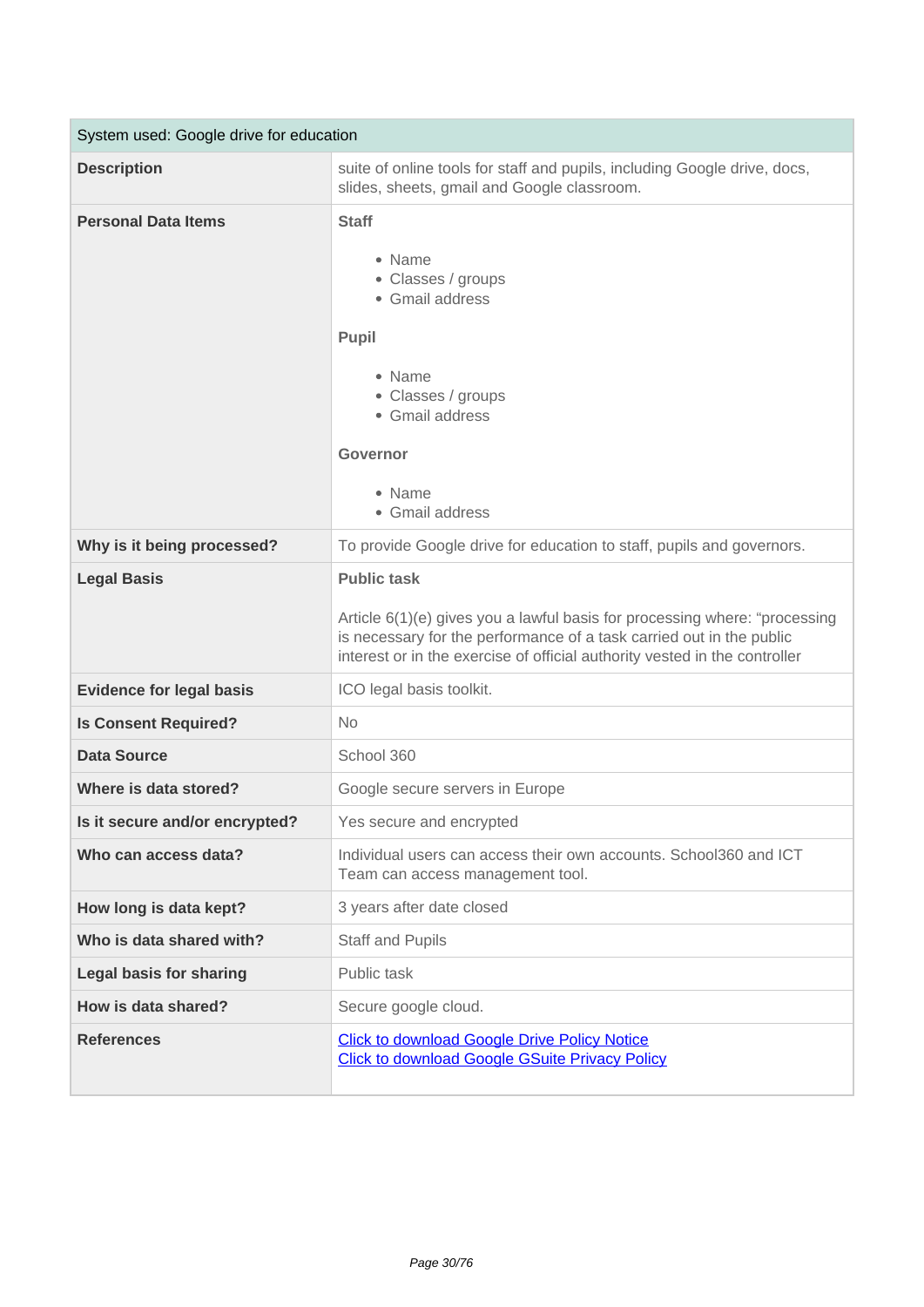| System used: Governance         |                                                                                                                                                                                                                                                                                                                                                                                                                                                               |
|---------------------------------|---------------------------------------------------------------------------------------------------------------------------------------------------------------------------------------------------------------------------------------------------------------------------------------------------------------------------------------------------------------------------------------------------------------------------------------------------------------|
| <b>Description</b>              | Details of all members of the Governing Body                                                                                                                                                                                                                                                                                                                                                                                                                  |
| <b>Personal Data Items</b>      | <b>Name</b><br>• Name<br>• Address<br>• Contact Details<br>• Photos<br>• Attendance at Meetings<br>• Pecuniary Interests                                                                                                                                                                                                                                                                                                                                      |
| Why is it being processed?      | <b>Statutory Requirement</b>                                                                                                                                                                                                                                                                                                                                                                                                                                  |
| <b>Legal Basis</b>              | <b>Legal Obligation</b><br>Article 6(1)(c) provides a lawful basis for processing where: "processing<br>is necessary for compliance with a legal obligation to which the controller<br>is subject."<br><b>Public task</b><br>Article 6(1)(e) gives you a lawful basis for processing where: "processing<br>is necessary for the performance of a task carried out in the public<br>interest or in the exercise of official authority vested in the controller |
| <b>Evidence for legal basis</b> | ICO legal basis toolkit                                                                                                                                                                                                                                                                                                                                                                                                                                       |
| <b>Is Consent Required?</b>     | <b>No</b>                                                                                                                                                                                                                                                                                                                                                                                                                                                     |
| <b>Data Source</b>              | School                                                                                                                                                                                                                                                                                                                                                                                                                                                        |
| Where is data stored?           | Secure school systems                                                                                                                                                                                                                                                                                                                                                                                                                                         |
| Is it secure and/or encrypted?  | Yes                                                                                                                                                                                                                                                                                                                                                                                                                                                           |
| Who can access data?            | Admin staff/ SLT                                                                                                                                                                                                                                                                                                                                                                                                                                              |
| How long is data kept?          | 3+ years                                                                                                                                                                                                                                                                                                                                                                                                                                                      |
| Who is data shared with?        | Local Authority and the general public                                                                                                                                                                                                                                                                                                                                                                                                                        |
| <b>Legal basis for sharing</b>  | Public task and legal obligation                                                                                                                                                                                                                                                                                                                                                                                                                              |
| How is data shared?             | Electronically via a secure server.                                                                                                                                                                                                                                                                                                                                                                                                                           |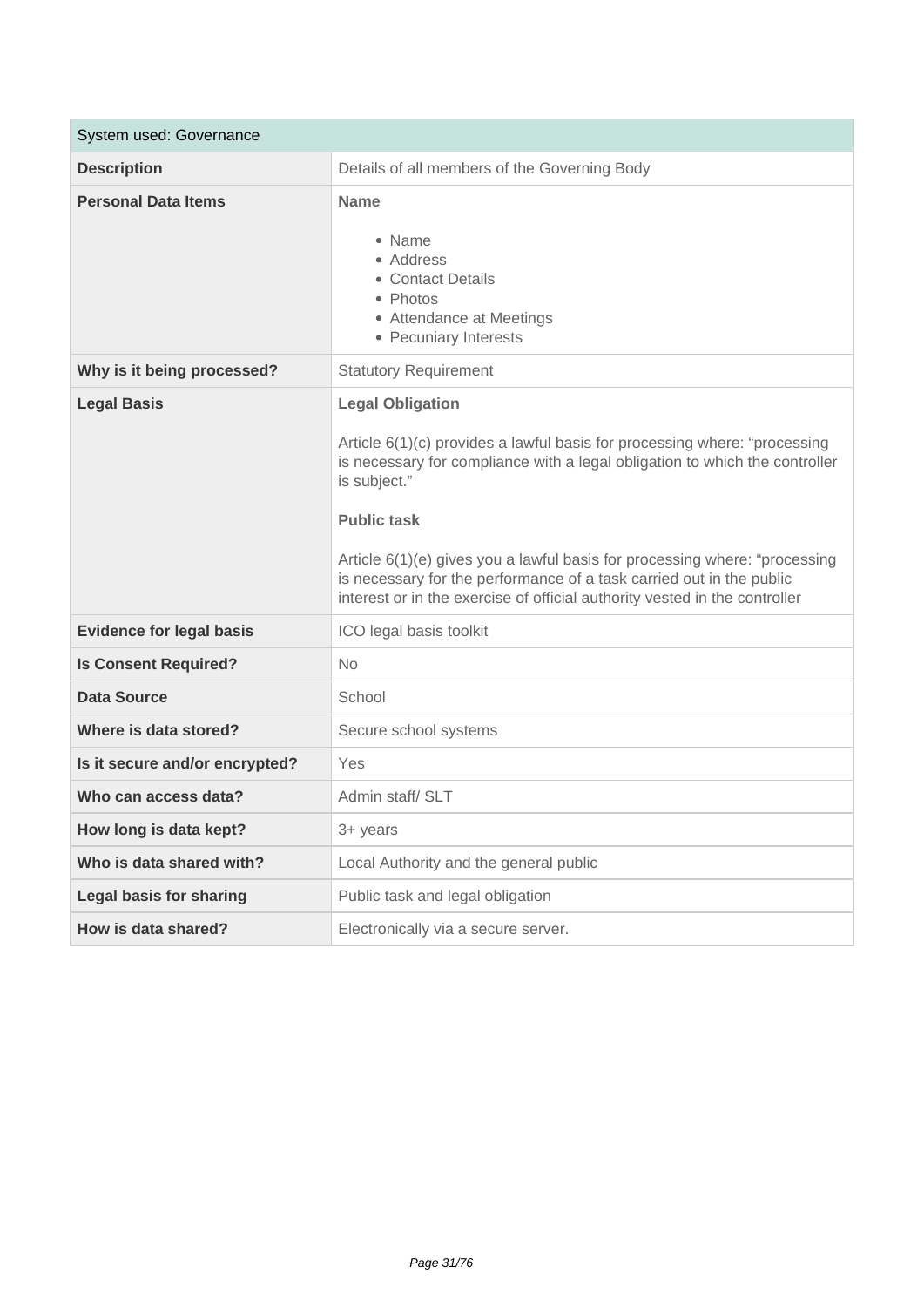| System used: Health & Safety    |                                                                                                                                                                                                                                                                                                         |
|---------------------------------|---------------------------------------------------------------------------------------------------------------------------------------------------------------------------------------------------------------------------------------------------------------------------------------------------------|
| <b>Description</b>              | Records pertaining to Health & Safety                                                                                                                                                                                                                                                                   |
| <b>Personal Data Items</b>      | <b>Staff</b><br>• Name<br>• Contact details<br>$\bullet$ D.o.B<br>• Record of Accident/Incident<br><b>Child</b><br>• Name<br>• Contact details<br>$\bullet$ D.o.B<br>• Record of Accident/Incident<br><b>Visitor</b><br>• Name<br>• Contact details<br>$\bullet$ D.o.B<br>• Record of Accident/Incident |
| Why is it being processed?      | To ensure Health and Safety Regulations are followed                                                                                                                                                                                                                                                    |
| <b>Legal Basis</b>              | <b>Legal Obligation</b><br>Article 6(1)(c) provides a lawful basis for processing where: "processing<br>is necessary for compliance with a legal obligation to which the controller<br>is subject."                                                                                                     |
| <b>Evidence for legal basis</b> | ICO legal basis toolkit                                                                                                                                                                                                                                                                                 |
| <b>Is Consent Required?</b>     | No                                                                                                                                                                                                                                                                                                      |
| <b>Data Source</b>              | School                                                                                                                                                                                                                                                                                                  |
| Where is data stored?           | School network Paper copies- secure private office                                                                                                                                                                                                                                                      |
|                                 |                                                                                                                                                                                                                                                                                                         |
| Is it secure and/or encrypted?  | Yes                                                                                                                                                                                                                                                                                                     |
| Who can access data?            | School staff                                                                                                                                                                                                                                                                                            |
| How long is data kept?          | 3 years after date closed                                                                                                                                                                                                                                                                               |
| Who is data shared with?        | NCC, school staff and parents                                                                                                                                                                                                                                                                           |
| <b>Legal basis for sharing</b>  | Public task and legal obligation.                                                                                                                                                                                                                                                                       |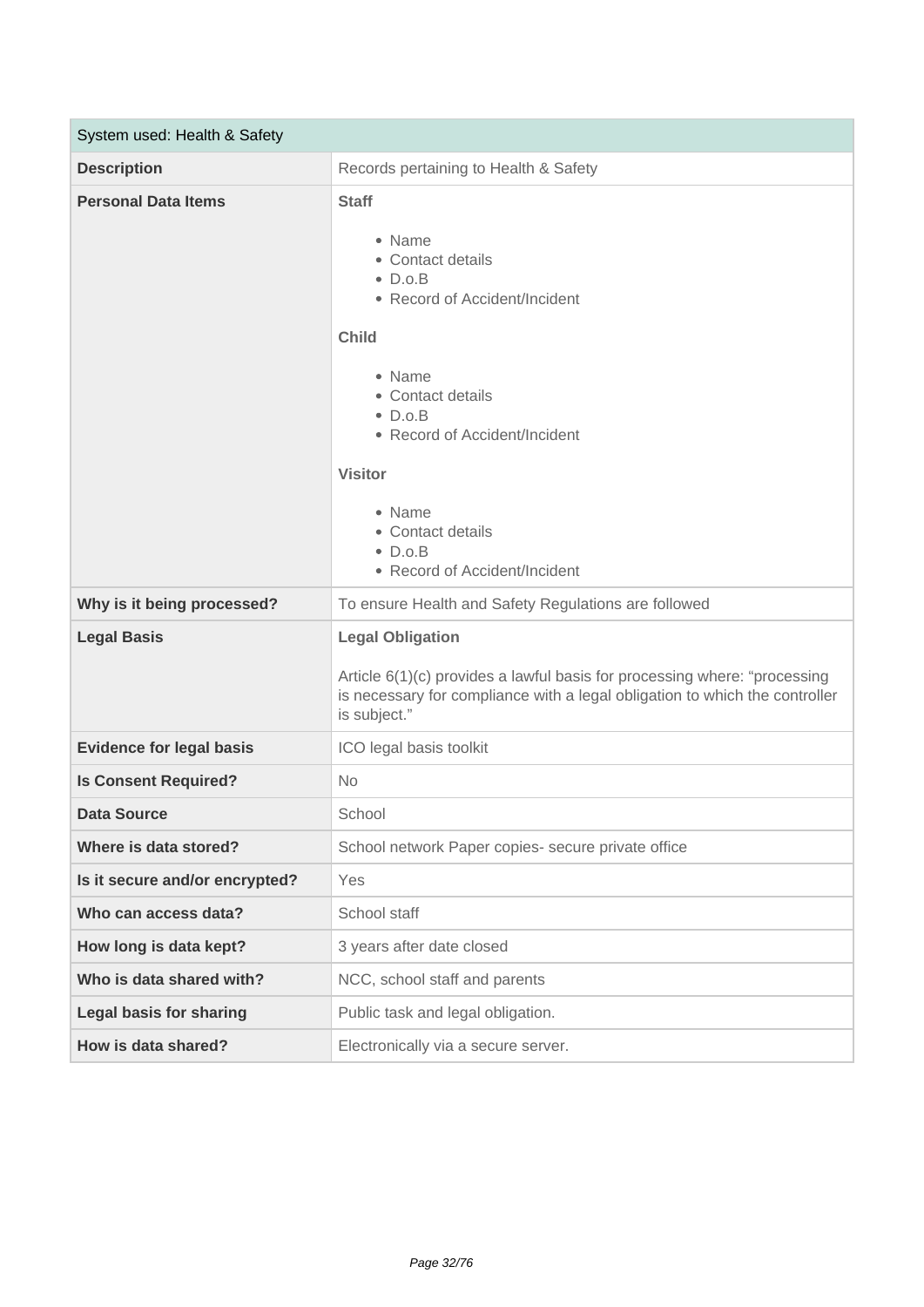| System used: Lightspeed Internet Filtering |                                                                                                                                                                                                                                                                                                                                                                                                                                                               |
|--------------------------------------------|---------------------------------------------------------------------------------------------------------------------------------------------------------------------------------------------------------------------------------------------------------------------------------------------------------------------------------------------------------------------------------------------------------------------------------------------------------------|
| <b>Description</b>                         | The Lightspeed Rockets provide DfE compliant Internet Filtering Services<br>for all schools connected to the Internet through NCC.                                                                                                                                                                                                                                                                                                                            |
| <b>Personal Data Items</b>                 | <b>Staff</b><br>• Name<br>• Machine name<br>• I/P address<br>• URLs visited<br>• School<br>Pupil<br>• Name<br>• Name<br>• Machine name<br>• I/P address<br>• URLs visited<br>• School                                                                                                                                                                                                                                                                         |
| Why is it being processed?                 | Statutory requirement to filter Internet services for school users                                                                                                                                                                                                                                                                                                                                                                                            |
| <b>Legal Basis</b>                         | <b>Legal Obligation</b><br>Article 6(1)(c) provides a lawful basis for processing where: "processing<br>is necessary for compliance with a legal obligation to which the controller<br>is subject."<br><b>Public task</b><br>Article 6(1)(e) gives you a lawful basis for processing where: "processing<br>is necessary for the performance of a task carried out in the public<br>interest or in the exercise of official authority vested in the controller |
| <b>Evidence for legal basis</b>            | ICO legal basis toolkit                                                                                                                                                                                                                                                                                                                                                                                                                                       |
| <b>Is Consent Required?</b>                | No.                                                                                                                                                                                                                                                                                                                                                                                                                                                           |
| <b>Data Source</b>                         | <b>SIMS</b>                                                                                                                                                                                                                                                                                                                                                                                                                                                   |
| Where is data stored?                      | Lightspeed Rockets at County Hall Northumberland                                                                                                                                                                                                                                                                                                                                                                                                              |
| Is it secure and/or encrypted?             | Yes                                                                                                                                                                                                                                                                                                                                                                                                                                                           |
| Who can access data?                       | NCC school support Staff, Curriculum ICT Team, Lightspeed staff for<br>support                                                                                                                                                                                                                                                                                                                                                                                |
| How long is data kept?                     | 3 years after date closed                                                                                                                                                                                                                                                                                                                                                                                                                                     |
| Who is data shared with?                   | School leadership, LSCB and police if serious incident occurs                                                                                                                                                                                                                                                                                                                                                                                                 |
| <b>Legal basis for sharing</b>             | Public task and legal obligation                                                                                                                                                                                                                                                                                                                                                                                                                              |
| How is data shared?                        | Secure electron communication                                                                                                                                                                                                                                                                                                                                                                                                                                 |
| <b>References</b>                          | <b>Click to download Lightspeed Privacy Notice</b>                                                                                                                                                                                                                                                                                                                                                                                                            |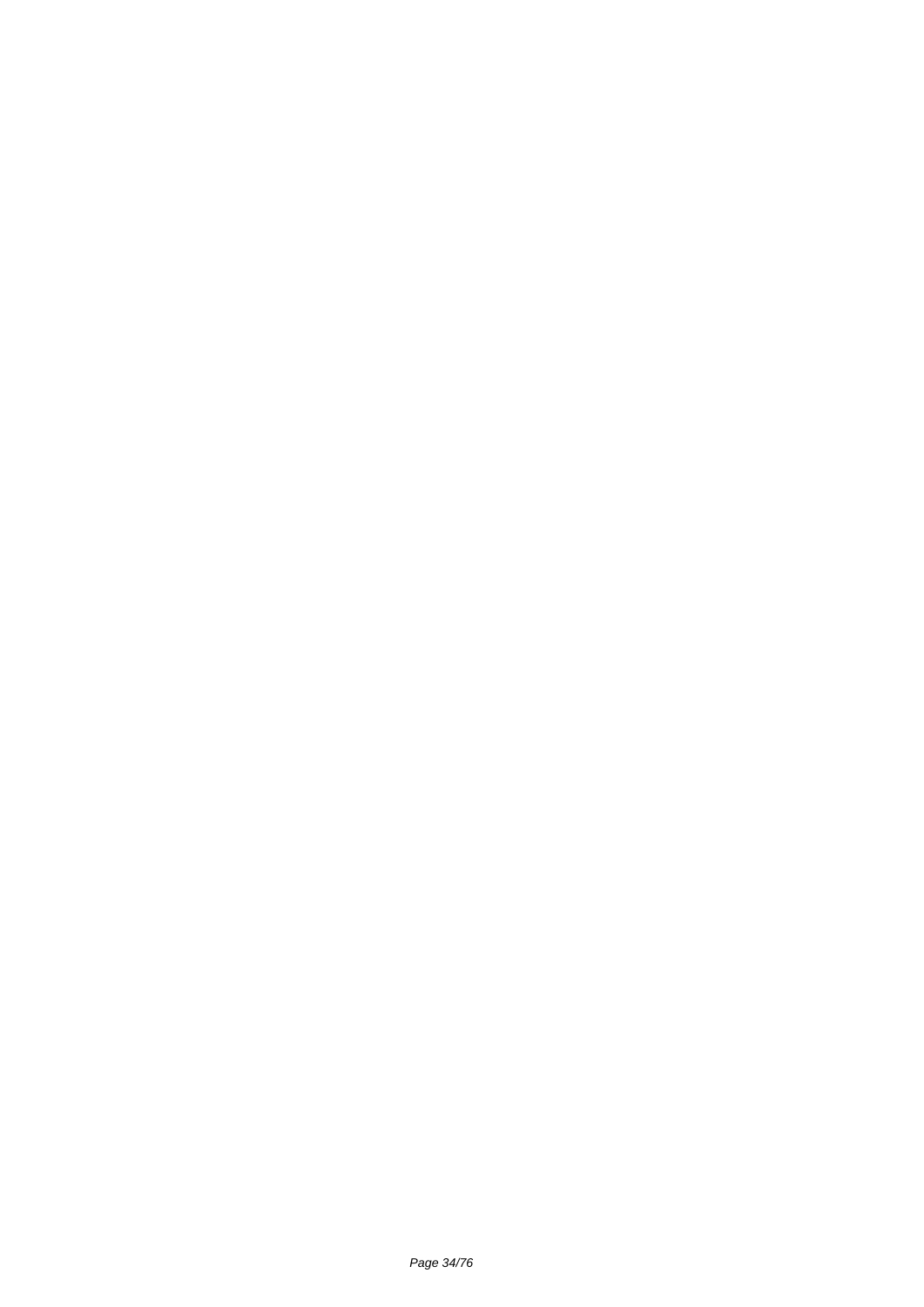| System used: Local Authority moderation of work |                                                                                                                                                                                                                                                                                                                                                                                                                                                               |
|-------------------------------------------------|---------------------------------------------------------------------------------------------------------------------------------------------------------------------------------------------------------------------------------------------------------------------------------------------------------------------------------------------------------------------------------------------------------------------------------------------------------------|
| <b>Description</b>                              | The Local Authority arranges a number of meetings with groups of<br>schools where pupil work is presented along with grades and cross<br>moderated to ensure consistency of assessment in schools across the<br>County.                                                                                                                                                                                                                                       |
| <b>Personal Data Items</b>                      | <b>School</b><br>• Name<br><b>Staff</b><br>• Initials<br>Pupil<br>• Initials<br>• Gender<br>• Unique pupil number (UPN)                                                                                                                                                                                                                                                                                                                                       |
| Why is it being processed?                      | As part of the statutory? requires for assessment and moderation in<br>schools                                                                                                                                                                                                                                                                                                                                                                                |
| <b>Legal Basis</b>                              | <b>Legal Obligation</b><br>Article 6(1)(c) provides a lawful basis for processing where: "processing<br>is necessary for compliance with a legal obligation to which the controller<br>is subject."<br><b>Public task</b><br>Article 6(1)(e) gives you a lawful basis for processing where: "processing<br>is necessary for the performance of a task carried out in the public<br>interest or in the exercise of official authority vested in the controller |
| <b>Evidence for legal basis</b>                 | ICO Legal basis toolkit                                                                                                                                                                                                                                                                                                                                                                                                                                       |
| <b>Is Consent Required?</b>                     | <b>No</b>                                                                                                                                                                                                                                                                                                                                                                                                                                                     |
| <b>Data Source</b>                              | School                                                                                                                                                                                                                                                                                                                                                                                                                                                        |
| Where is data stored?                           | At County Hall in secure Filing systems and online, encrypted                                                                                                                                                                                                                                                                                                                                                                                                 |
| Is it secure and/or encrypted?                  | Yes                                                                                                                                                                                                                                                                                                                                                                                                                                                           |
| Who can access data?                            | Local Authority school data team and assessment/moderation team.                                                                                                                                                                                                                                                                                                                                                                                              |
| How long is data kept?                          | 3 years after date closed                                                                                                                                                                                                                                                                                                                                                                                                                                     |
| Who is data shared with?                        | Other NCC staff                                                                                                                                                                                                                                                                                                                                                                                                                                               |
| <b>Legal basis for sharing</b>                  | Public task and legal obligation                                                                                                                                                                                                                                                                                                                                                                                                                              |
| How is data shared?                             | Secure server and hard copies                                                                                                                                                                                                                                                                                                                                                                                                                                 |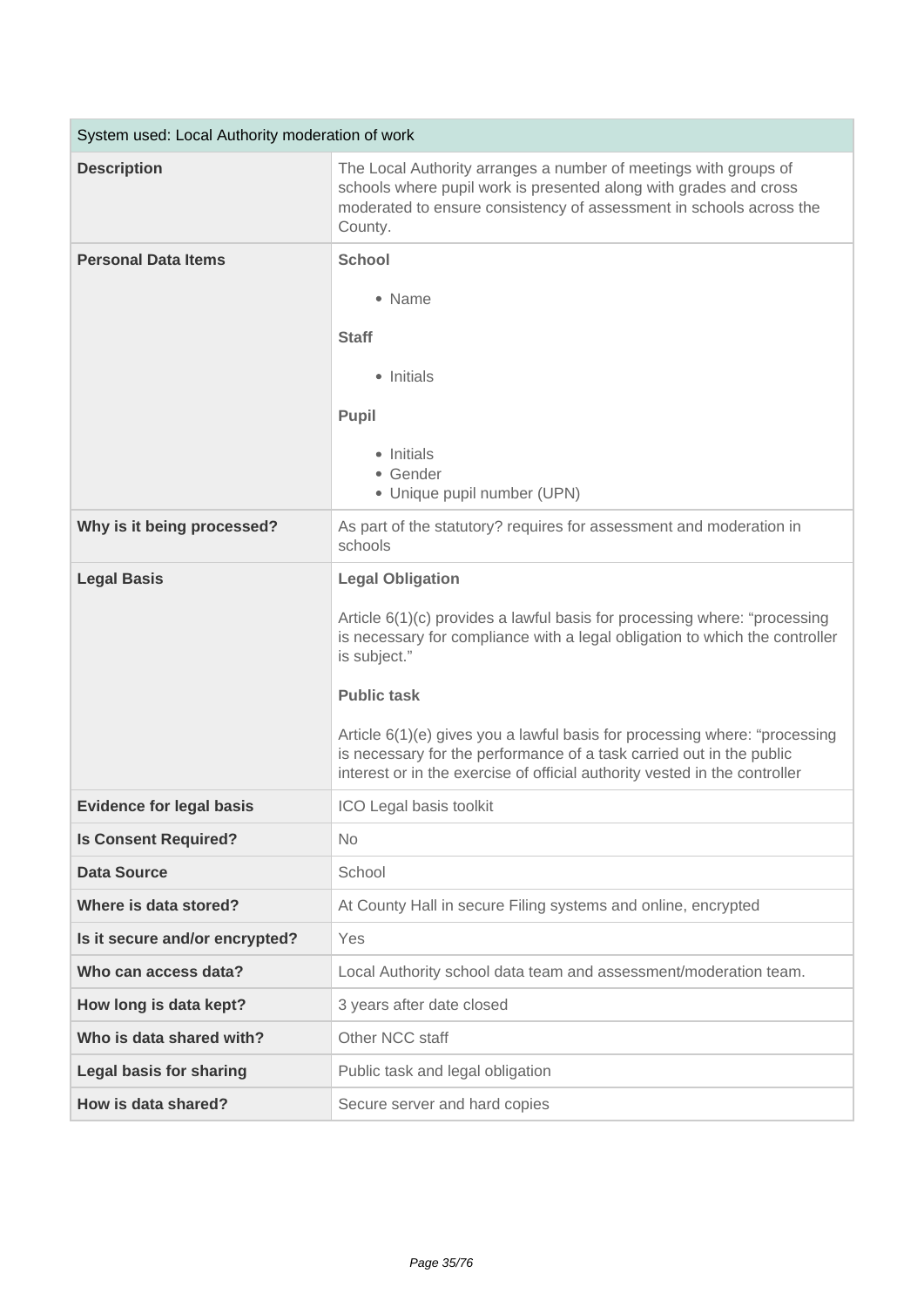| System used: Mathletics _ online numeracy activities |                                                                                                                                                                                                                                                                                                                                                                                                                                                                                     |
|------------------------------------------------------|-------------------------------------------------------------------------------------------------------------------------------------------------------------------------------------------------------------------------------------------------------------------------------------------------------------------------------------------------------------------------------------------------------------------------------------------------------------------------------------|
| <b>Description</b>                                   | Mathletics is a captivating online learning space providing students with<br>all the tools they need to be successful learners, both in the classroom<br>and beyond. Powerful courses aligned to the various National Curricula of<br>the UK & Ireland, from Foundation Stage to Key Stage 5, matched with<br>dynamic tools and reporting for teachers. Mathletics supports and caters<br>to each teacher's unique blend of student-driven learning and teacher-led<br>instruction. |
| <b>Personal Data Items</b>                           | <b>Pupil</b>                                                                                                                                                                                                                                                                                                                                                                                                                                                                        |
|                                                      | • Name<br>• School<br>• Year group<br>• Test results<br><b>Staff</b><br>• Name<br>· School                                                                                                                                                                                                                                                                                                                                                                                          |
| Why is it being processed?                           | To Provide secure individual access to the online learning materials                                                                                                                                                                                                                                                                                                                                                                                                                |
| <b>Legal Basis</b>                                   | <b>Public task</b>                                                                                                                                                                                                                                                                                                                                                                                                                                                                  |
|                                                      | Article 6(1)(e) gives you a lawful basis for processing where: "processing<br>is necessary for the performance of a task carried out in the public<br>interest or in the exercise of official authority vested in the controller                                                                                                                                                                                                                                                    |
| <b>Evidence for legal basis</b>                      | ICO legal basis toolkit                                                                                                                                                                                                                                                                                                                                                                                                                                                             |
| <b>Is Consent Required?</b>                          | <b>No</b>                                                                                                                                                                                                                                                                                                                                                                                                                                                                           |
| <b>Data Source</b>                                   | <b>SIMS</b>                                                                                                                                                                                                                                                                                                                                                                                                                                                                         |
| Where is data stored?                                | 3P - providers of Mathletics secure servers.                                                                                                                                                                                                                                                                                                                                                                                                                                        |
| Is it secure and/or encrypted?                       | Yes                                                                                                                                                                                                                                                                                                                                                                                                                                                                                 |
| Who can access data?                                 | School Staff, individual pupils their own data, 3P staff for support.                                                                                                                                                                                                                                                                                                                                                                                                               |
| How long is data kept?                               | 3 years after date closed                                                                                                                                                                                                                                                                                                                                                                                                                                                           |
| Who is data shared with?                             | School staff                                                                                                                                                                                                                                                                                                                                                                                                                                                                        |
| <b>Legal basis for sharing</b>                       | Public task                                                                                                                                                                                                                                                                                                                                                                                                                                                                         |
| How is data shared?                                  | Secure online servers.                                                                                                                                                                                                                                                                                                                                                                                                                                                              |
| <b>References</b>                                    | <b>Click to download Privacy Policy for Mathletics</b>                                                                                                                                                                                                                                                                                                                                                                                                                              |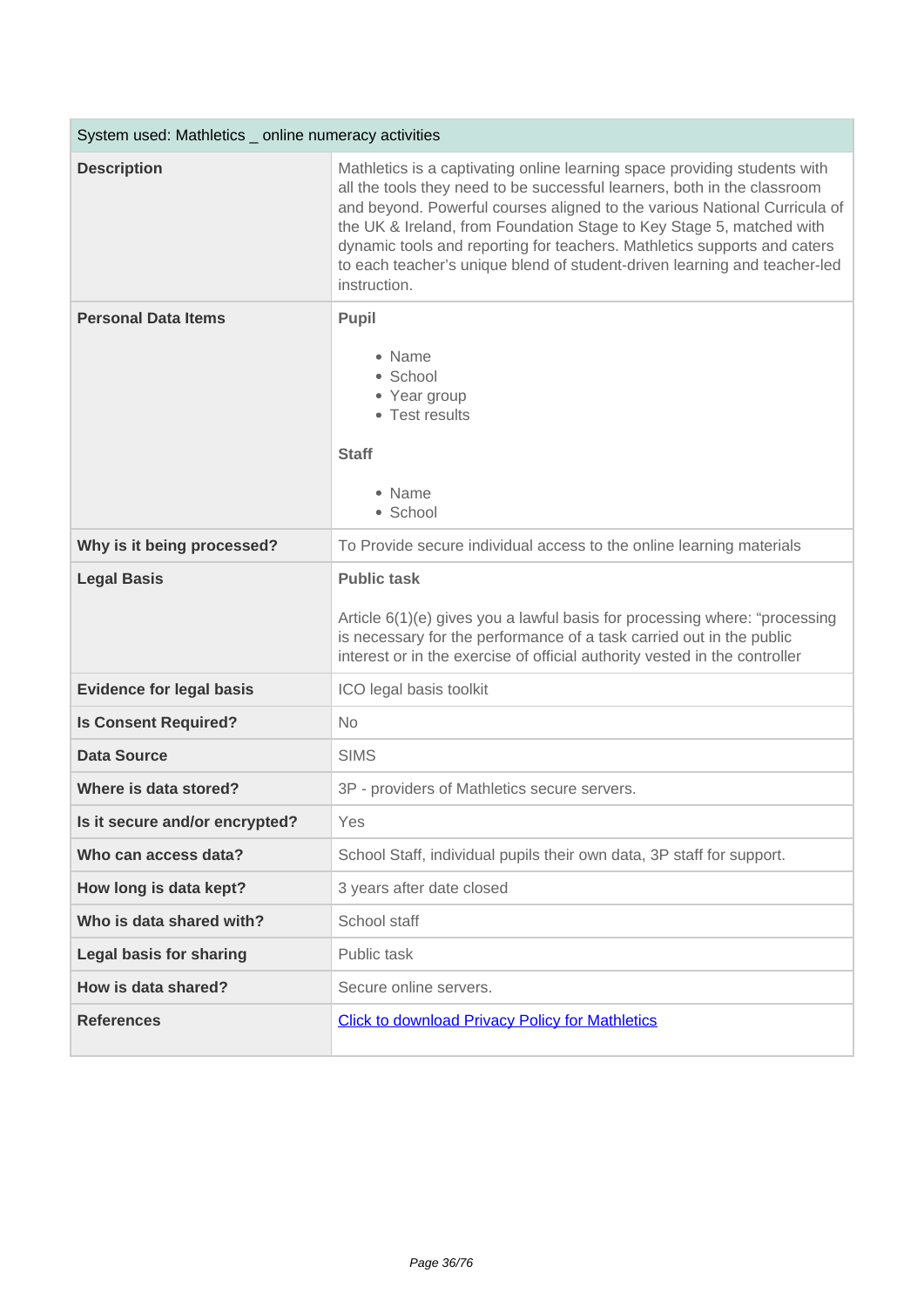| System used: Medical log                                                                                                                                                                                                                                                                                                                                                                                                                                   |                                                                                                                                                                                                                                                                                                                                                                                                                                                                                                                   |
|------------------------------------------------------------------------------------------------------------------------------------------------------------------------------------------------------------------------------------------------------------------------------------------------------------------------------------------------------------------------------------------------------------------------------------------------------------|-------------------------------------------------------------------------------------------------------------------------------------------------------------------------------------------------------------------------------------------------------------------------------------------------------------------------------------------------------------------------------------------------------------------------------------------------------------------------------------------------------------------|
| <b>Description</b>                                                                                                                                                                                                                                                                                                                                                                                                                                         | File of medical information for each child: asthma, medication<br>administered, heath care plans, risk assessments                                                                                                                                                                                                                                                                                                                                                                                                |
| <b>Personal Data Items</b>                                                                                                                                                                                                                                                                                                                                                                                                                                 | <b>Pupil</b><br>• Name<br>• Inhaler / medication information (doseage)<br>$\bullet$ DOB<br>• Class<br>• Medical condition<br>• Signs and symptoms<br>• Treatment<br>• Parental consent<br>• Name of medication and dose<br>• Side effects<br>• Storage requirements<br>• Special equipment<br>• Testing needed<br>• Access to food drink<br>• Dietary requirement<br>• Staff support<br>• Contingency arrangements<br>• Family / emergency contacts<br>• Hazard<br>• Risk<br>• Control measures / risk evaluation |
| This system has been identified as containing Special Category Information<br>Special category information is data which has the following characteristics:<br>• Racial or ethnic origin<br>• Political opinions<br>• Religious or philosophical beliefs<br>• Trade union membership<br>• Genetic data for the purpose of identifying a natural person<br>• Sex life and or sexual orientation<br>• Criminal Records information - protected in Article 10 |                                                                                                                                                                                                                                                                                                                                                                                                                                                                                                                   |
| <b>Special Category Data Legal</b><br><b>Basis</b>                                                                                                                                                                                                                                                                                                                                                                                                         | Obligation<br>Processing is required for carrying out obligations under employment,<br>social security or social protection law or a collective agreement.                                                                                                                                                                                                                                                                                                                                                        |
| <b>Special Category Evidence for</b><br>legal basis                                                                                                                                                                                                                                                                                                                                                                                                        | Article 9                                                                                                                                                                                                                                                                                                                                                                                                                                                                                                         |
| How is the Special Category data<br>shared?                                                                                                                                                                                                                                                                                                                                                                                                                | Internally with schoool / medical staff                                                                                                                                                                                                                                                                                                                                                                                                                                                                           |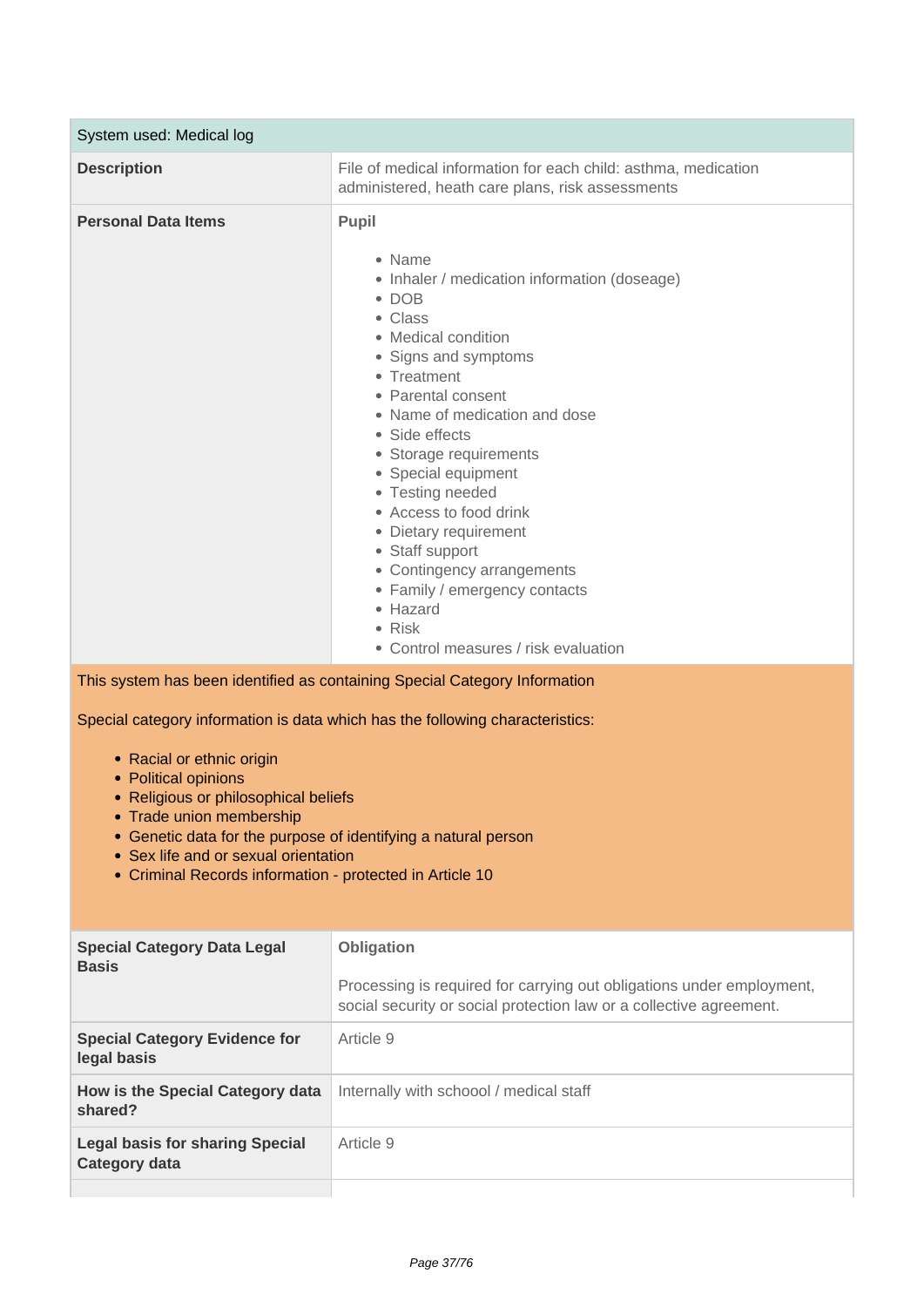| Why is it being processed?      | Health and safety of child                                                                                                                                                                                                                                                                                                                                                                                                                                    |
|---------------------------------|---------------------------------------------------------------------------------------------------------------------------------------------------------------------------------------------------------------------------------------------------------------------------------------------------------------------------------------------------------------------------------------------------------------------------------------------------------------|
| <b>Legal Basis</b>              | <b>Legal Obligation</b><br>Article 6(1)(c) provides a lawful basis for processing where: "processing<br>is necessary for compliance with a legal obligation to which the controller<br>is subject."<br><b>Public task</b><br>Article 6(1)(e) gives you a lawful basis for processing where: "processing<br>is necessary for the performance of a task carried out in the public<br>interest or in the exercise of official authority vested in the controller |
| <b>Evidence for legal basis</b> | ICO legal basis toolkit                                                                                                                                                                                                                                                                                                                                                                                                                                       |
| <b>Is Consent Required?</b>     | No                                                                                                                                                                                                                                                                                                                                                                                                                                                            |
| <b>Data Source</b>              | Parent                                                                                                                                                                                                                                                                                                                                                                                                                                                        |
| Where is data stored?           | Medical log in secure storage held in the school office                                                                                                                                                                                                                                                                                                                                                                                                       |
| Is it secure and/or encrypted?  | Yes                                                                                                                                                                                                                                                                                                                                                                                                                                                           |
| Who can access data?            | School staff                                                                                                                                                                                                                                                                                                                                                                                                                                                  |
| How long is data kept?          | 3 years after date closed                                                                                                                                                                                                                                                                                                                                                                                                                                     |
| Who is data shared with?        | Staff, NCC and NHS professionals                                                                                                                                                                                                                                                                                                                                                                                                                              |
| <b>Legal basis for sharing</b>  | Public task and legal obligation                                                                                                                                                                                                                                                                                                                                                                                                                              |
| How is data shared?             | Verbally, written and electronically via secure servers.                                                                                                                                                                                                                                                                                                                                                                                                      |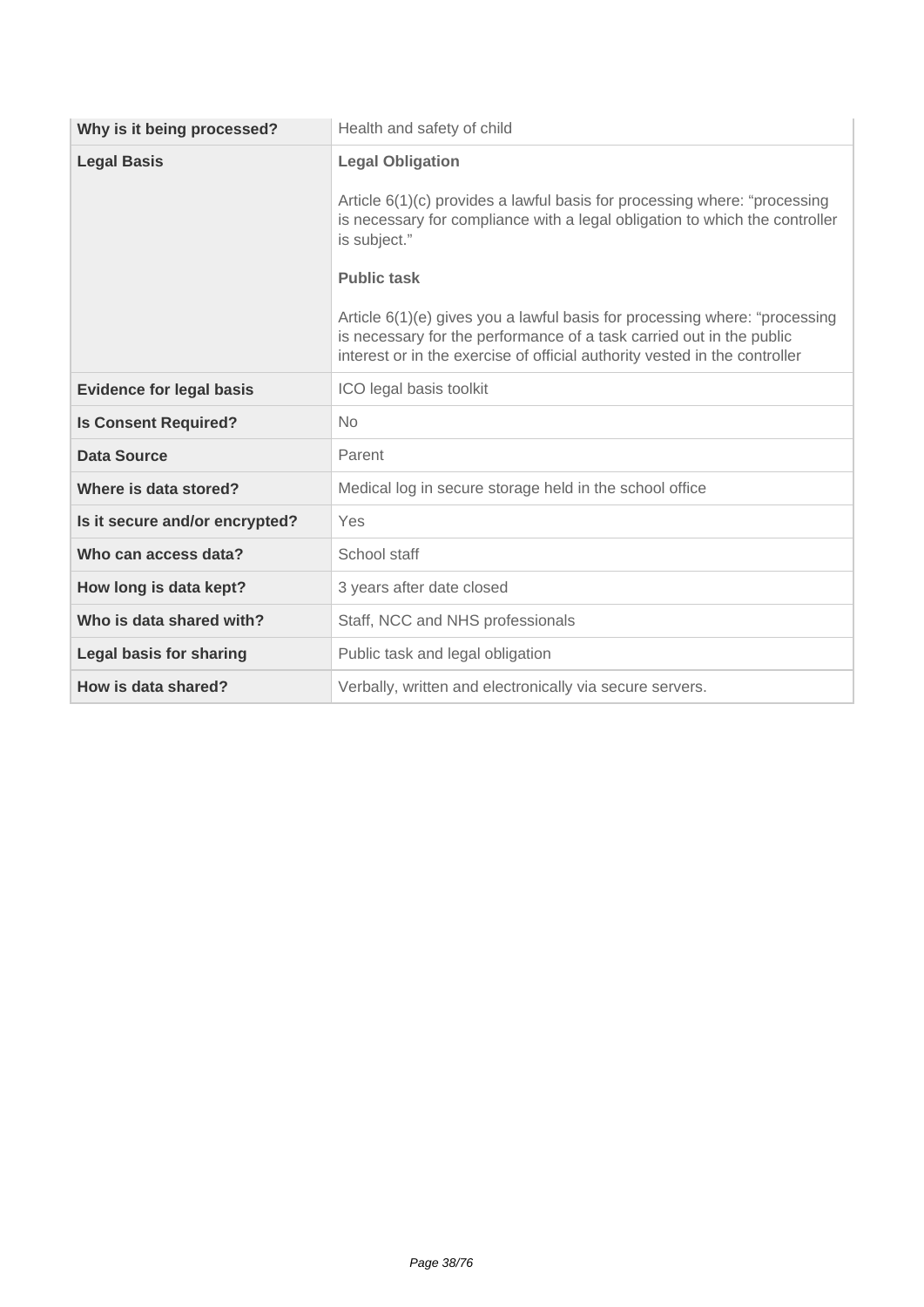| System used: Nursery (Early Years) files                                                                                                                                                                                                                                                                                                                                                                                                                   |                                                                                                                                                                                                                                                                                                                                                                                                                                                                                                                                                                    |  |
|------------------------------------------------------------------------------------------------------------------------------------------------------------------------------------------------------------------------------------------------------------------------------------------------------------------------------------------------------------------------------------------------------------------------------------------------------------|--------------------------------------------------------------------------------------------------------------------------------------------------------------------------------------------------------------------------------------------------------------------------------------------------------------------------------------------------------------------------------------------------------------------------------------------------------------------------------------------------------------------------------------------------------------------|--|
| <b>Description</b>                                                                                                                                                                                                                                                                                                                                                                                                                                         | Early years registration information and funding informaiton for Early<br>Years entitlement, hours taken each week                                                                                                                                                                                                                                                                                                                                                                                                                                                 |  |
| <b>Personal Data Items</b>                                                                                                                                                                                                                                                                                                                                                                                                                                 | <b>Pupil</b><br>• Name<br>$\bullet$ DOB<br>• Gender<br>• Address<br>• Documents seen / recorded<br>• Parents Nat. Insurance Number<br>• Eligibility code<br>• Religion<br>• Email address<br>• Telephone number<br>• Parent work details<br>• Emergency contact details<br>• Former placements<br>• Medical information<br>• Ethnic origin<br>• SEN information<br>$\bullet$ EAL<br>• Armed forces<br>• Meal arrangements<br>• Parental consent: medicine, photos, website, school publications,<br>press, local excursions<br>• Start dates<br>• Desired sessions |  |
| This system has been identified as containing Special Category Information<br>Special category information is data which has the following characteristics:<br>• Racial or ethnic origin<br>• Political opinions<br>• Religious or philosophical beliefs<br>• Trade union membership<br>• Genetic data for the purpose of identifying a natural person<br>• Sex life and or sexual orientation<br>• Criminal Records information - protected in Article 10 |                                                                                                                                                                                                                                                                                                                                                                                                                                                                                                                                                                    |  |
| <b>Special Category Data Legal</b><br><b>Basis</b>                                                                                                                                                                                                                                                                                                                                                                                                         | Obligation<br>Processing is required for carrying out obligations under employment,<br>social security or social protection law or a collective agreement.                                                                                                                                                                                                                                                                                                                                                                                                         |  |
| <b>Special Category Evidence for</b><br>legal basis                                                                                                                                                                                                                                                                                                                                                                                                        | Article 9                                                                                                                                                                                                                                                                                                                                                                                                                                                                                                                                                          |  |
| How is the Special Category data<br>shared?                                                                                                                                                                                                                                                                                                                                                                                                                | Internally within school                                                                                                                                                                                                                                                                                                                                                                                                                                                                                                                                           |  |
| <b>Legal basis for sharing Special</b>                                                                                                                                                                                                                                                                                                                                                                                                                     | Article 9                                                                                                                                                                                                                                                                                                                                                                                                                                                                                                                                                          |  |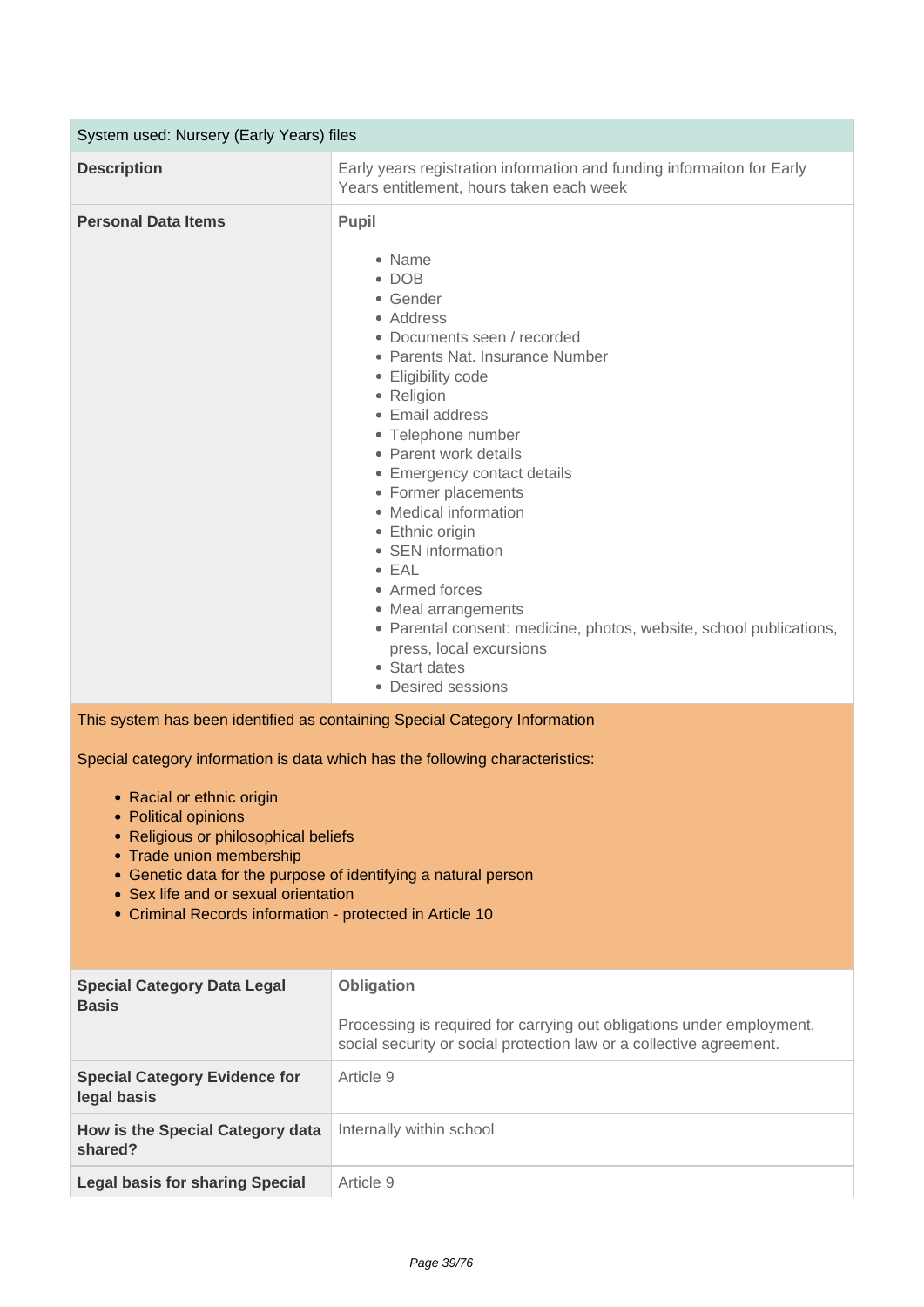| <b>Category data</b>            |                                                                                                                                                                                                                                                        |
|---------------------------------|--------------------------------------------------------------------------------------------------------------------------------------------------------------------------------------------------------------------------------------------------------|
| Why is it being processed?      | To ensure registration of chidlren into school and that children receive<br>their entitlements                                                                                                                                                         |
| <b>Legal Basis</b>              | <b>Public task</b><br>Article 6(1)(e) gives you a lawful basis for processing where: "processing<br>is necessary for the performance of a task carried out in the public<br>interest or in the exercise of official authority vested in the controller |
| <b>Evidence for legal basis</b> | Accurate record of admission                                                                                                                                                                                                                           |
| <b>Is Consent Required?</b>     | No                                                                                                                                                                                                                                                     |
| Data Source                     | Parent                                                                                                                                                                                                                                                 |
| Where is data stored?           | In school office in secure storage                                                                                                                                                                                                                     |
| Is it secure and/or encrypted?  | Yes                                                                                                                                                                                                                                                    |
| Who can access data?            | <b>SLT</b>                                                                                                                                                                                                                                             |
| How long is data kept?          | 3 years after date closed                                                                                                                                                                                                                              |
| Who is data shared with?        | School staff, NCC, outside agencies as required                                                                                                                                                                                                        |
| <b>Legal basis for sharing</b>  | Safeguarding                                                                                                                                                                                                                                           |
| How is data shared?             | Verbally / Electronically via secure server.                                                                                                                                                                                                           |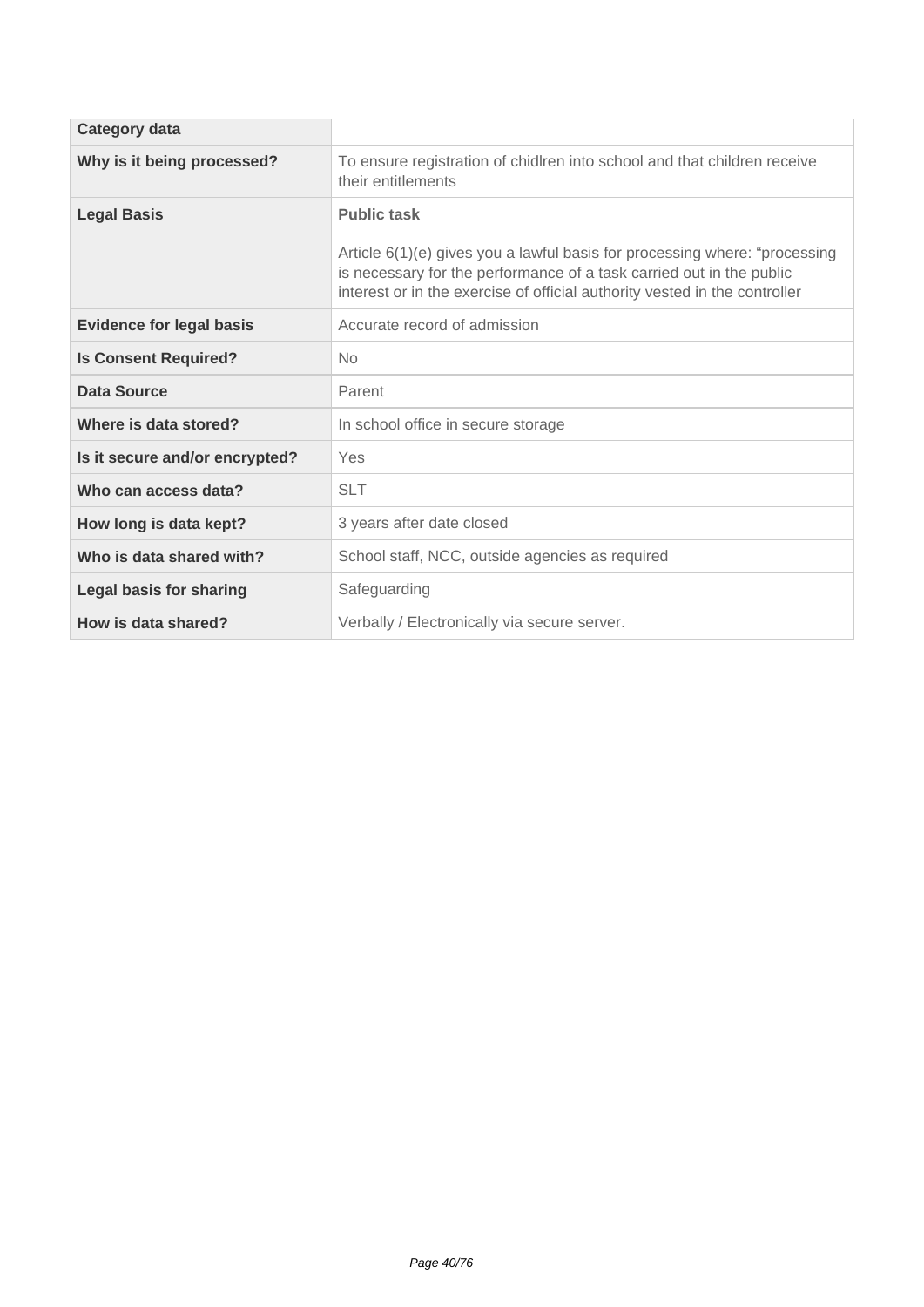| System used: Oak Acadamy        |                                                                                                                                                                                                                                                                                                                                                                                                                                                               |
|---------------------------------|---------------------------------------------------------------------------------------------------------------------------------------------------------------------------------------------------------------------------------------------------------------------------------------------------------------------------------------------------------------------------------------------------------------------------------------------------------------|
| <b>Description</b>              | Oak National Academy provides free video lessons, slides and<br>worksheets to support teachers and pupils to keep learning. Created by<br>teachers in response to coronavirus, the resources are freely available, to<br>complement schools' own teaching. Lessons cover a broad range of<br>subjects, from reception to year 11. There are no sign-ups or logins<br>required.                                                                                |
| <b>Personal Data Items</b>      | <b>Teacher</b><br>• Name<br>Pupil<br>• Name<br>• Age                                                                                                                                                                                                                                                                                                                                                                                                          |
| Why is it being processed?      | https://privacy.thenational.academy/                                                                                                                                                                                                                                                                                                                                                                                                                          |
| <b>Legal Basis</b>              | <b>Legal Obligation</b><br>Article 6(1)(c) provides a lawful basis for processing where: "processing<br>is necessary for compliance with a legal obligation to which the controller<br>is subject."<br><b>Public task</b><br>Article 6(1)(e) gives you a lawful basis for processing where: "processing<br>is necessary for the performance of a task carried out in the public<br>interest or in the exercise of official authority vested in the controller |
| <b>Evidence for legal basis</b> | ICO legal basis toolkit                                                                                                                                                                                                                                                                                                                                                                                                                                       |
| <b>Is Consent Required?</b>     | Yes                                                                                                                                                                                                                                                                                                                                                                                                                                                           |
| <b>Data Source</b>              | School                                                                                                                                                                                                                                                                                                                                                                                                                                                        |
| Where is data stored?           | https://privacy.thenational.academy/                                                                                                                                                                                                                                                                                                                                                                                                                          |
| Is it secure and/or encrypted?  | Secure                                                                                                                                                                                                                                                                                                                                                                                                                                                        |
| Who can access data?            | https://privacy.thenational.academy/                                                                                                                                                                                                                                                                                                                                                                                                                          |
| How long is data kept?          | 3+ years                                                                                                                                                                                                                                                                                                                                                                                                                                                      |
| Who is data shared with?        | https://privacy.thenational.academy/                                                                                                                                                                                                                                                                                                                                                                                                                          |
| <b>Legal basis for sharing</b>  | Public Task/Legal Obligation                                                                                                                                                                                                                                                                                                                                                                                                                                  |
| How is data shared?             | https://privacy.thenational.academy/                                                                                                                                                                                                                                                                                                                                                                                                                          |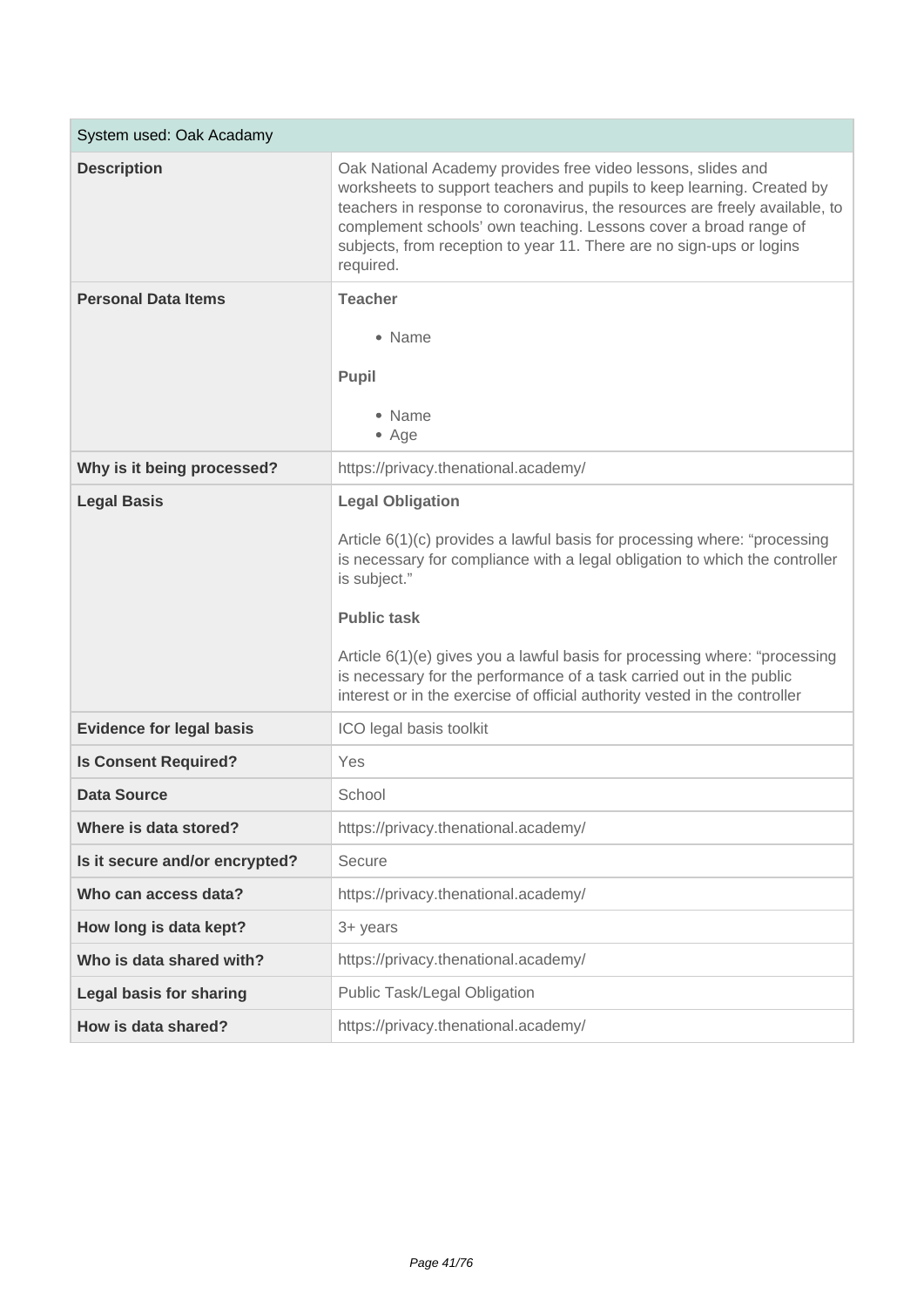| System used: Oxford Owls        |                                                                                                                                                                                                                                                                                                                                  |
|---------------------------------|----------------------------------------------------------------------------------------------------------------------------------------------------------------------------------------------------------------------------------------------------------------------------------------------------------------------------------|
| <b>Description</b>              | Oxford Owl for School Teaching resources and expert school<br>improvement support Remote learning guidance and support Award-<br>winning subscriptions and leadership support Free teaching resources<br>and eBooks Advice and support for parents Educational activities and<br>games Free eBook library for 3- to 11-year-olds |
| <b>Personal Data Items</b>      | <b>Teacher</b><br>• Name<br><b>Parent</b><br>• Name<br><b>Child</b><br>• Name<br>$•$ Age                                                                                                                                                                                                                                         |
| Why is it being processed?      | https://global.oup.com/privacy?cc=us                                                                                                                                                                                                                                                                                             |
| <b>Legal Basis</b>              | <b>Public task</b><br>Article 6(1)(e) gives you a lawful basis for processing where: "processing<br>is necessary for the performance of a task carried out in the public<br>interest or in the exercise of official authority vested in the controller                                                                           |
| <b>Evidence for legal basis</b> | ICO legal basis Tool                                                                                                                                                                                                                                                                                                             |
| <b>Is Consent Required?</b>     | Yes                                                                                                                                                                                                                                                                                                                              |
| <b>Data Source</b>              | School                                                                                                                                                                                                                                                                                                                           |
| Where is data stored?           | https://global.oup.com/privacy?cc=us                                                                                                                                                                                                                                                                                             |
| Is it secure and/or encrypted?  | Secure                                                                                                                                                                                                                                                                                                                           |
| Who can access data?            | https://global.oup.com/privacy?cc=us                                                                                                                                                                                                                                                                                             |
| How long is data kept?          | 3 years after date closed                                                                                                                                                                                                                                                                                                        |
| Who is data shared with?        | https://global.oup.com/privacy?cc=us                                                                                                                                                                                                                                                                                             |
| <b>Legal basis for sharing</b>  | <b>Public Interest</b>                                                                                                                                                                                                                                                                                                           |
| How is data shared?             | https://global.oup.com/privacy?cc=us                                                                                                                                                                                                                                                                                             |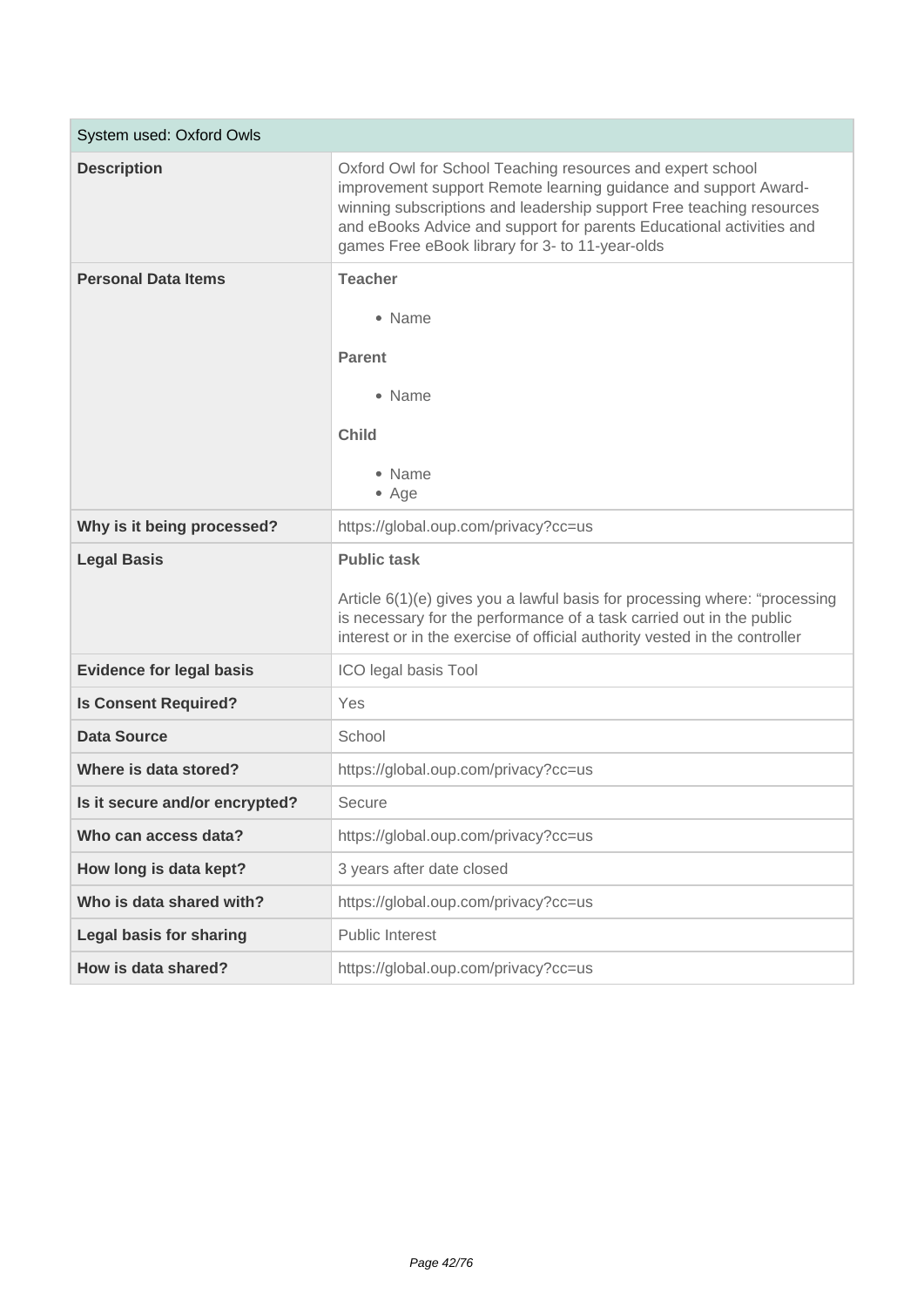| System used: Personnel files    |                                                                                                                                                                                                                                                                                                                                                                                                                                                               |
|---------------------------------|---------------------------------------------------------------------------------------------------------------------------------------------------------------------------------------------------------------------------------------------------------------------------------------------------------------------------------------------------------------------------------------------------------------------------------------------------------------|
| <b>Description</b>              | Information relating to staff employment                                                                                                                                                                                                                                                                                                                                                                                                                      |
| <b>Personal Data Items</b>      | <b>Staff</b><br>• Name<br>• Address<br>• Telephone number<br>• e-mail address<br>• National Insurance Number<br>• Qualifications<br>$\bullet$ DOB<br>• Contract<br>• Payroll no.<br>• Employment history<br>• References<br>• Leave of absence<br>• DBS checked                                                                                                                                                                                               |
| Why is it being processed?      | Necessary for employment                                                                                                                                                                                                                                                                                                                                                                                                                                      |
| <b>Legal Basis</b>              | <b>Legal Obligation</b><br>Article 6(1)(c) provides a lawful basis for processing where: "processing<br>is necessary for compliance with a legal obligation to which the controller<br>is subject."<br><b>Public task</b><br>Article 6(1)(e) gives you a lawful basis for processing where: "processing<br>is necessary for the performance of a task carried out in the public<br>interest or in the exercise of official authority vested in the controller |
| <b>Evidence for legal basis</b> | <b>ICO Legal Basis Tool</b>                                                                                                                                                                                                                                                                                                                                                                                                                                   |
| <b>Is Consent Required?</b>     | <b>No</b>                                                                                                                                                                                                                                                                                                                                                                                                                                                     |
| <b>Data Source</b>              | School                                                                                                                                                                                                                                                                                                                                                                                                                                                        |
| Where is data stored?           | Secure filing cabinet & online secure servers.                                                                                                                                                                                                                                                                                                                                                                                                                |
| Is it secure and/or encrypted?  | Yes - secure storage                                                                                                                                                                                                                                                                                                                                                                                                                                          |
| Who can access data?            | Headteacher and office staff                                                                                                                                                                                                                                                                                                                                                                                                                                  |
| How long is data kept?          | 3 years after date closed                                                                                                                                                                                                                                                                                                                                                                                                                                     |
| Who is data shared with?        | NCC and/or HR provider and/or Payroll provider                                                                                                                                                                                                                                                                                                                                                                                                                |
| <b>Legal basis for sharing</b>  | Public task and legal obligation                                                                                                                                                                                                                                                                                                                                                                                                                              |
| How is data shared?             | Electronically or secure courier                                                                                                                                                                                                                                                                                                                                                                                                                              |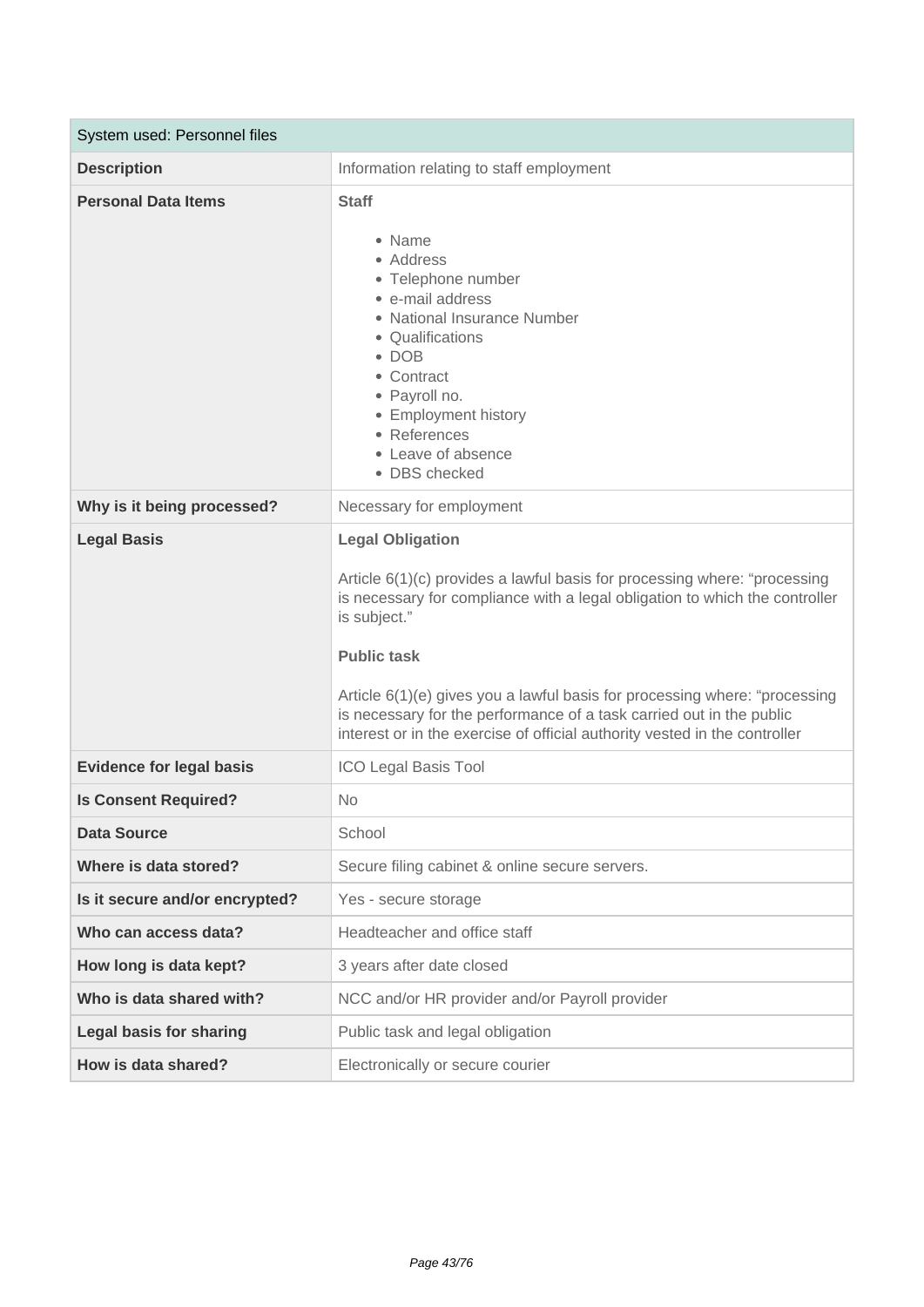| System used: Phonics play       |                                                                                                                                                                                                                                  |
|---------------------------------|----------------------------------------------------------------------------------------------------------------------------------------------------------------------------------------------------------------------------------|
| <b>Description</b>              | Interactive phonics games, phonics planning, assessment ideas and<br>many teaching ideas and resources to help children to learn                                                                                                 |
| <b>Personal Data Items</b>      | <b>School</b>                                                                                                                                                                                                                    |
|                                 | • Name                                                                                                                                                                                                                           |
|                                 | Pupil                                                                                                                                                                                                                            |
|                                 | • Name                                                                                                                                                                                                                           |
|                                 | <b>Staff</b>                                                                                                                                                                                                                     |
|                                 | • Name                                                                                                                                                                                                                           |
| Why is it being processed?      | To provide access to online learning resources for pupils and staff.                                                                                                                                                             |
| <b>Legal Basis</b>              | <b>Public task</b>                                                                                                                                                                                                               |
|                                 | Article 6(1)(e) gives you a lawful basis for processing where: "processing<br>is necessary for the performance of a task carried out in the public<br>interest or in the exercise of official authority vested in the controller |
| <b>Evidence for legal basis</b> | ICO legal basis toolkit                                                                                                                                                                                                          |
| <b>Is Consent Required?</b>     | <b>No</b>                                                                                                                                                                                                                        |
| <b>Data Source</b>              | School                                                                                                                                                                                                                           |
| Where is data stored?           | Phonics play servers                                                                                                                                                                                                             |
| Is it secure and/or encrypted?  | Yes                                                                                                                                                                                                                              |
| Who can access data?            | Staff, Phonics Play for support                                                                                                                                                                                                  |
| How long is data kept?          | 3 years after date closed                                                                                                                                                                                                        |
| Who is data shared with?        | <b>Staff</b>                                                                                                                                                                                                                     |
| <b>Legal basis for sharing</b>  | Public task                                                                                                                                                                                                                      |
| How is data shared?             | Online secure server                                                                                                                                                                                                             |
| <b>References</b>               | <b>Click to download Phonics Play Privacy Policy</b>                                                                                                                                                                             |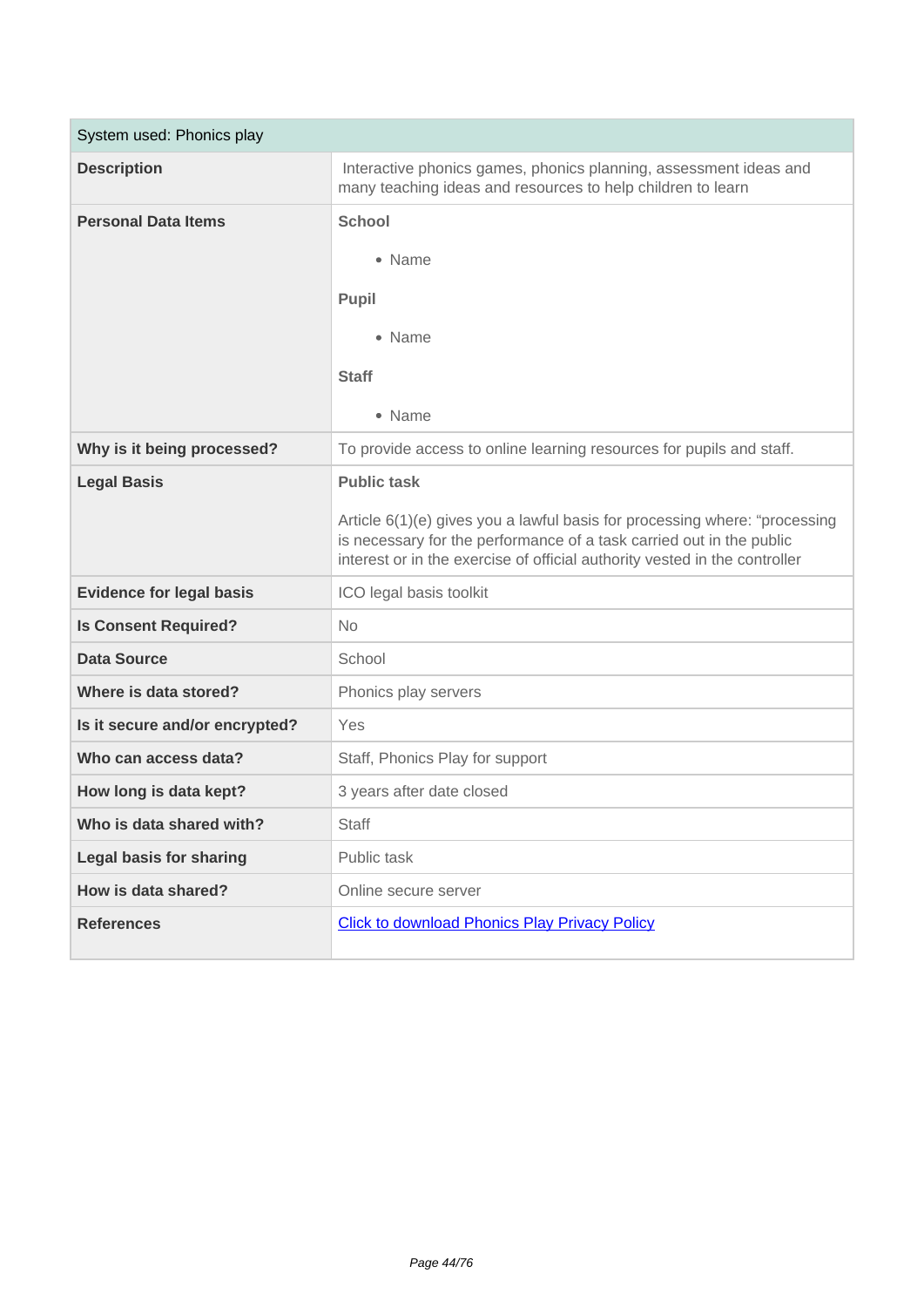| System used: Photographs and videos of staff and pupils. |                                                                                                                                                                                                                                                                                                                                                                                                                                                                  |
|----------------------------------------------------------|------------------------------------------------------------------------------------------------------------------------------------------------------------------------------------------------------------------------------------------------------------------------------------------------------------------------------------------------------------------------------------------------------------------------------------------------------------------|
| <b>Description</b>                                       | Permission to display staff and pupil photographs (unnamed) and video<br>on the school website and social media platforms.                                                                                                                                                                                                                                                                                                                                       |
| <b>Personal Data Items</b>                               | <b>Staff</b><br>• Name<br>• Photograph<br>• Video<br>Pupil<br>• Photograph (unnamed)<br>· Video (unnamed)<br><b>Governor</b><br>• Name<br>• Photograph                                                                                                                                                                                                                                                                                                           |
| Why is it being processed?                               | To celebrate the life and work of the school.                                                                                                                                                                                                                                                                                                                                                                                                                    |
| <b>Legal Basis</b>                                       | <b>Consent</b><br>Article 6(1)(a) gives you a lawful basis for processing where: "the data<br>subject has given consent to the processing of their personal data for one<br>or more specific purposes"<br><b>Public task</b><br>Article 6(1)(e) gives you a lawful basis for processing where: "processing<br>is necessary for the performance of a task carried out in the public<br>interest or in the exercise of official authority vested in the controller |
| <b>Evidence for legal basis</b>                          | ICO legal basis toolkit                                                                                                                                                                                                                                                                                                                                                                                                                                          |
| <b>Is Consent Required?</b>                              | Yes                                                                                                                                                                                                                                                                                                                                                                                                                                                              |
| <b>Data Source</b>                                       | School                                                                                                                                                                                                                                                                                                                                                                                                                                                           |
| Where is data stored?                                    | School website and social media sites                                                                                                                                                                                                                                                                                                                                                                                                                            |
| Is it secure and/or encrypted?                           | Yes                                                                                                                                                                                                                                                                                                                                                                                                                                                              |
| Who can access data?                                     | Publicly available on the www                                                                                                                                                                                                                                                                                                                                                                                                                                    |
| How long is data kept?                                   | 3 years after date closed                                                                                                                                                                                                                                                                                                                                                                                                                                        |
| Who is data shared with?                                 | The public                                                                                                                                                                                                                                                                                                                                                                                                                                                       |
| <b>Legal basis for sharing</b>                           | ICO legal basis toolkit                                                                                                                                                                                                                                                                                                                                                                                                                                          |
| How is data shared?                                      | On www                                                                                                                                                                                                                                                                                                                                                                                                                                                           |
| <b>References</b>                                        | Click to download Model photograph policy (including consent form)                                                                                                                                                                                                                                                                                                                                                                                               |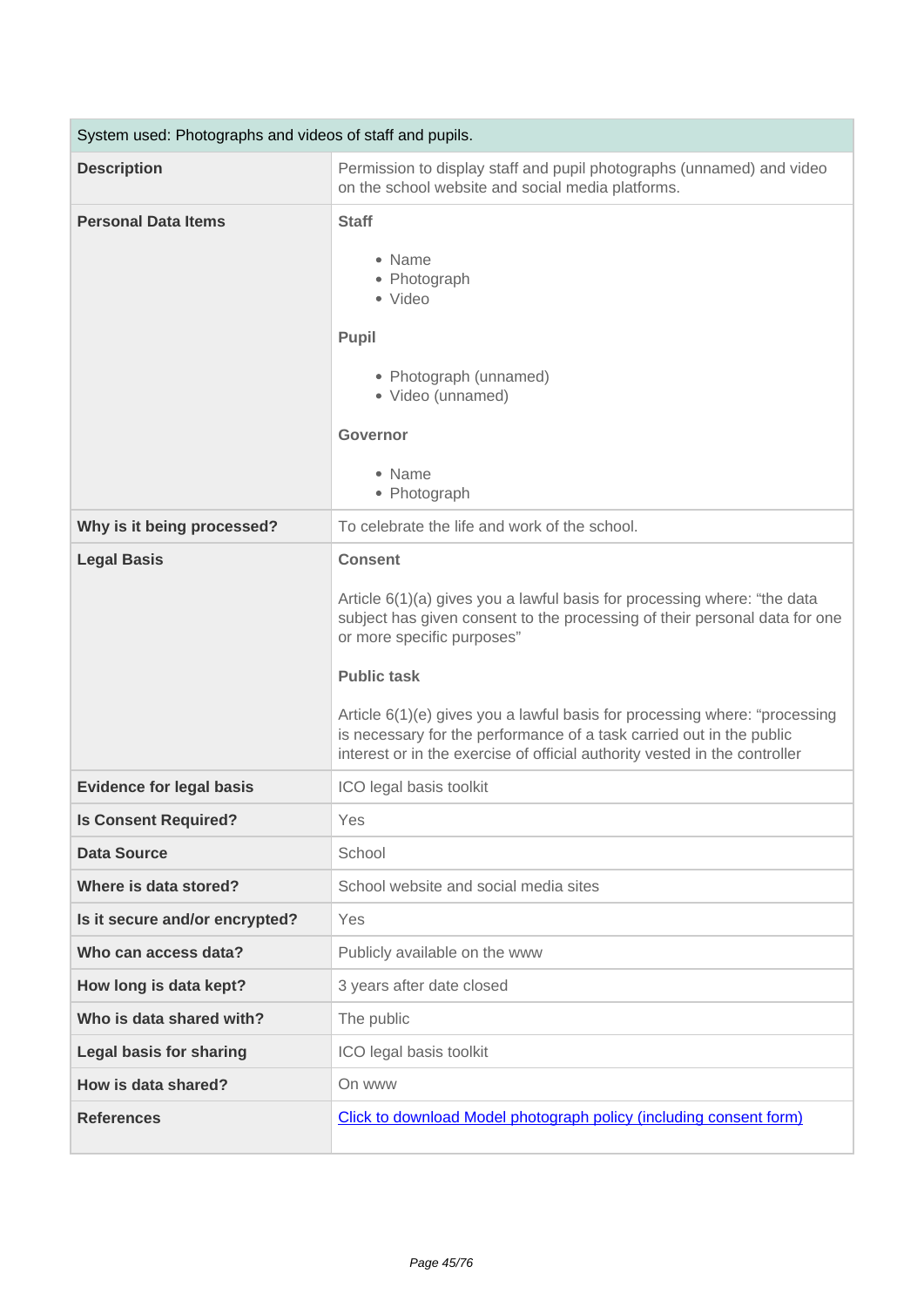| System used: Purple Mash        |                                                                                                                                                                                                                                                        |
|---------------------------------|--------------------------------------------------------------------------------------------------------------------------------------------------------------------------------------------------------------------------------------------------------|
| <b>Description</b>              | The all-in-one Edtech solution for your Primary School. Embed computing<br>and digital skills across your whole curriculum with award-winning<br>teaching and learning software for KS1 and KS2.                                                       |
| <b>Personal Data Items</b>      | Pupil<br>• Name<br>• Year Group<br>• School<br>• Age<br><b>Staff</b><br>• Name<br>• School                                                                                                                                                             |
| Why is it being processed?      | To provide online access to a range of Edtech software.                                                                                                                                                                                                |
| <b>Legal Basis</b>              | <b>Public task</b><br>Article 6(1)(e) gives you a lawful basis for processing where: "processing<br>is necessary for the performance of a task carried out in the public<br>interest or in the exercise of official authority vested in the controller |
| <b>Evidence for legal basis</b> | ICO legal basis toolkit                                                                                                                                                                                                                                |
| <b>Is Consent Required?</b>     | <b>No</b>                                                                                                                                                                                                                                              |
| Data Source                     | School                                                                                                                                                                                                                                                 |
| Where is data stored?           | Purple Mash secure online system                                                                                                                                                                                                                       |
| Is it secure and/or encrypted?  | <b>Yes</b>                                                                                                                                                                                                                                             |
| Who can access data?            | Staff, Pupils both in school and home                                                                                                                                                                                                                  |
| How long is data kept?          | 3 years after date closed                                                                                                                                                                                                                              |
| Who is data shared with?        | School staff                                                                                                                                                                                                                                           |
| <b>Legal basis for sharing</b>  | Public task                                                                                                                                                                                                                                            |
| How is data shared?             | Via online purple mash servers                                                                                                                                                                                                                         |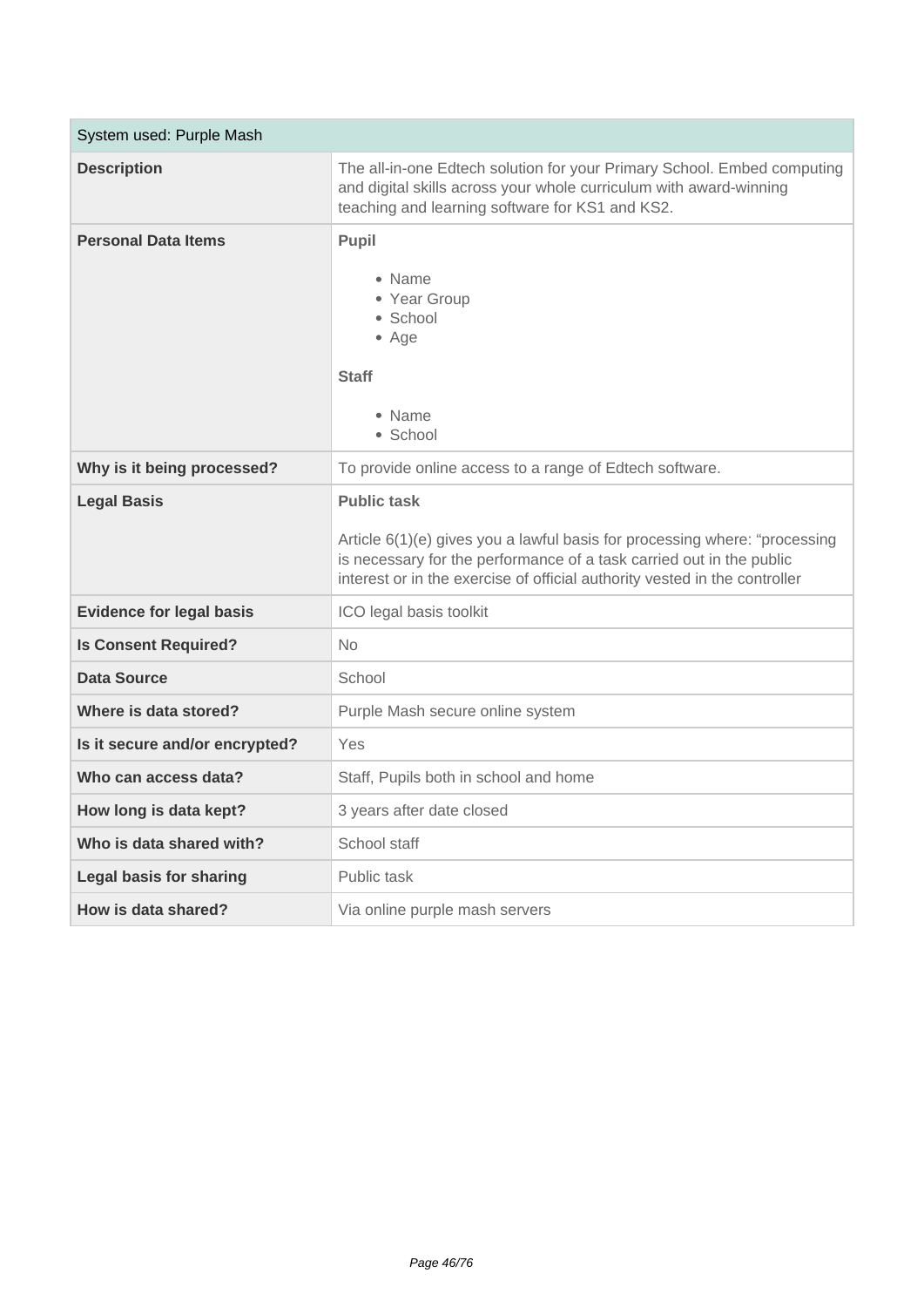| System used: Recruitment information |                                                                                                                                                                                           |
|--------------------------------------|-------------------------------------------------------------------------------------------------------------------------------------------------------------------------------------------|
| <b>Description</b>                   | Part of the job application process                                                                                                                                                       |
| <b>Personal Data Items</b>           | <b>Name</b><br>• Name<br>$\bullet$ DOB<br>• Address<br>• Educational establishments attended<br>• Qualifications<br>• Disciplinary Records<br>• Appraisal Records<br>• Salary information |

This system has been identified as containing Special Category Information

- Racial or ethnic origin
- Political opinions
- Religious or philosophical beliefs
- Trade union membership
- Genetic data for the purpose of identifying a natural person
- Sex life and or sexual orientation
- Criminal Records information protected in Article 10

| <b>Special Category Data Legal</b><br><b>Basis</b>             | Obligation<br>Processing is required for carrying out obligations under employment,<br>social security or social protection law or a collective agreement.                                                                                                                                                                                                                                                                                                    |
|----------------------------------------------------------------|---------------------------------------------------------------------------------------------------------------------------------------------------------------------------------------------------------------------------------------------------------------------------------------------------------------------------------------------------------------------------------------------------------------------------------------------------------------|
| <b>Special Category Evidence for</b><br>legal basis            | Article 9                                                                                                                                                                                                                                                                                                                                                                                                                                                     |
| How is the Special Category data<br>shared?                    | Electronically via secure online servers                                                                                                                                                                                                                                                                                                                                                                                                                      |
| <b>Legal basis for sharing Special</b><br><b>Category data</b> | Article 9                                                                                                                                                                                                                                                                                                                                                                                                                                                     |
| Why is it being processed?                                     | As part of the recruitment process                                                                                                                                                                                                                                                                                                                                                                                                                            |
| <b>Legal Basis</b>                                             | <b>Legal Obligation</b><br>Article 6(1)(c) provides a lawful basis for processing where: "processing<br>is necessary for compliance with a legal obligation to which the controller<br>is subject."<br><b>Public task</b><br>Article 6(1)(e) gives you a lawful basis for processing where: "processing<br>is necessary for the performance of a task carried out in the public<br>interest or in the exercise of official authority vested in the controller |
| <b>Evidence for legal basis</b>                                | Safer recruitment process                                                                                                                                                                                                                                                                                                                                                                                                                                     |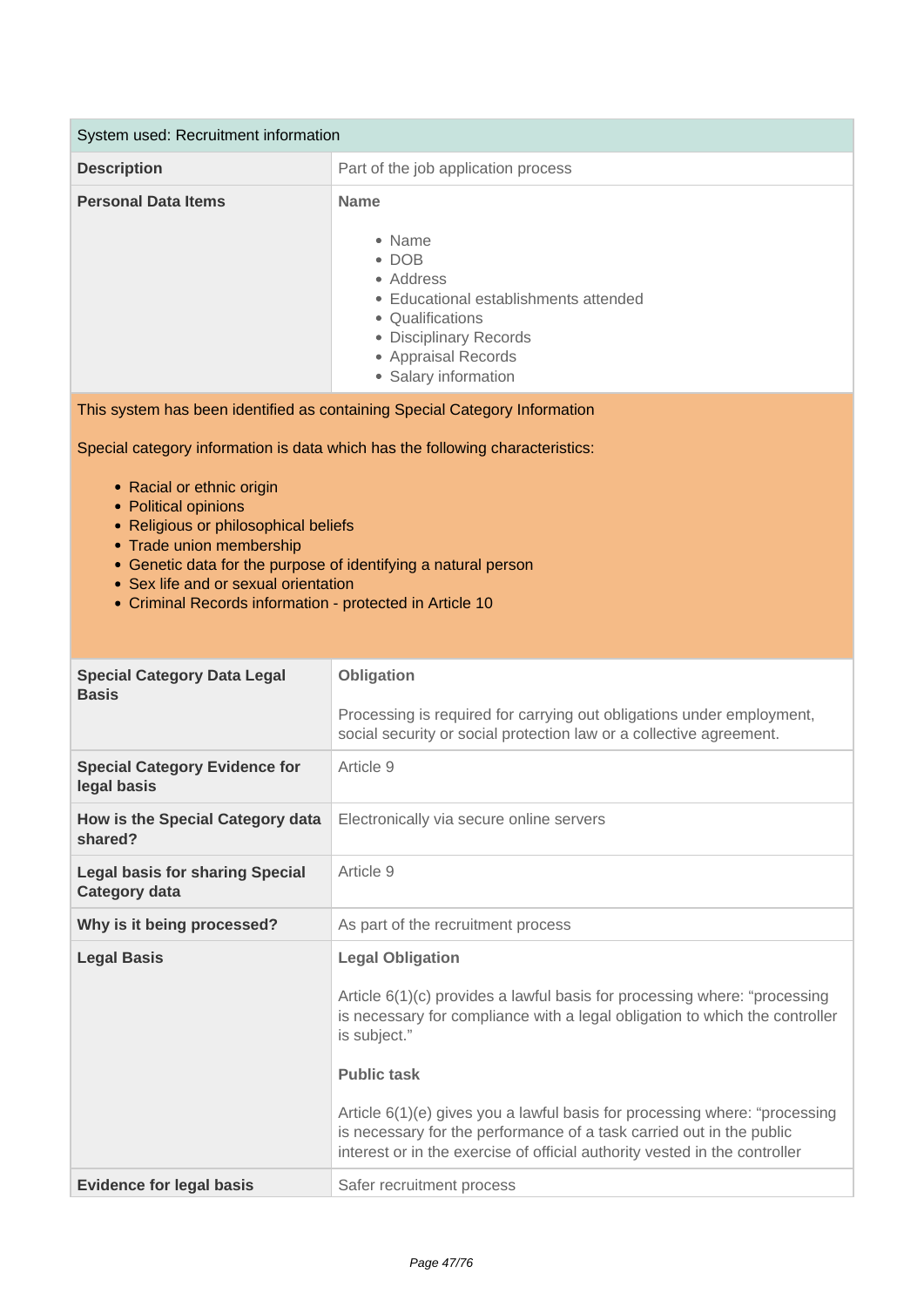| <b>Is Consent Required?</b>    | <b>Yes</b>                                                       |
|--------------------------------|------------------------------------------------------------------|
| <b>Data Source</b>             | School                                                           |
| Where is data stored?          | Business Manager's office HT/ DHT                                |
| Is it secure and/or encrypted? | Locked storage/ filing cabinet                                   |
| Who can access data?           | Business Manager/ HT/ DHT/ School Governors                      |
| How long is data kept?         | 3 years after date closed                                        |
| Who is data shared with?       | Governors/ shortlisting panel/ SIP/ HR                           |
| <b>Legal basis for sharing</b> | Public task and legal obligation                                 |
| How is data shared?            | Within shortlisting process/ Local Authority/ relevant personnel |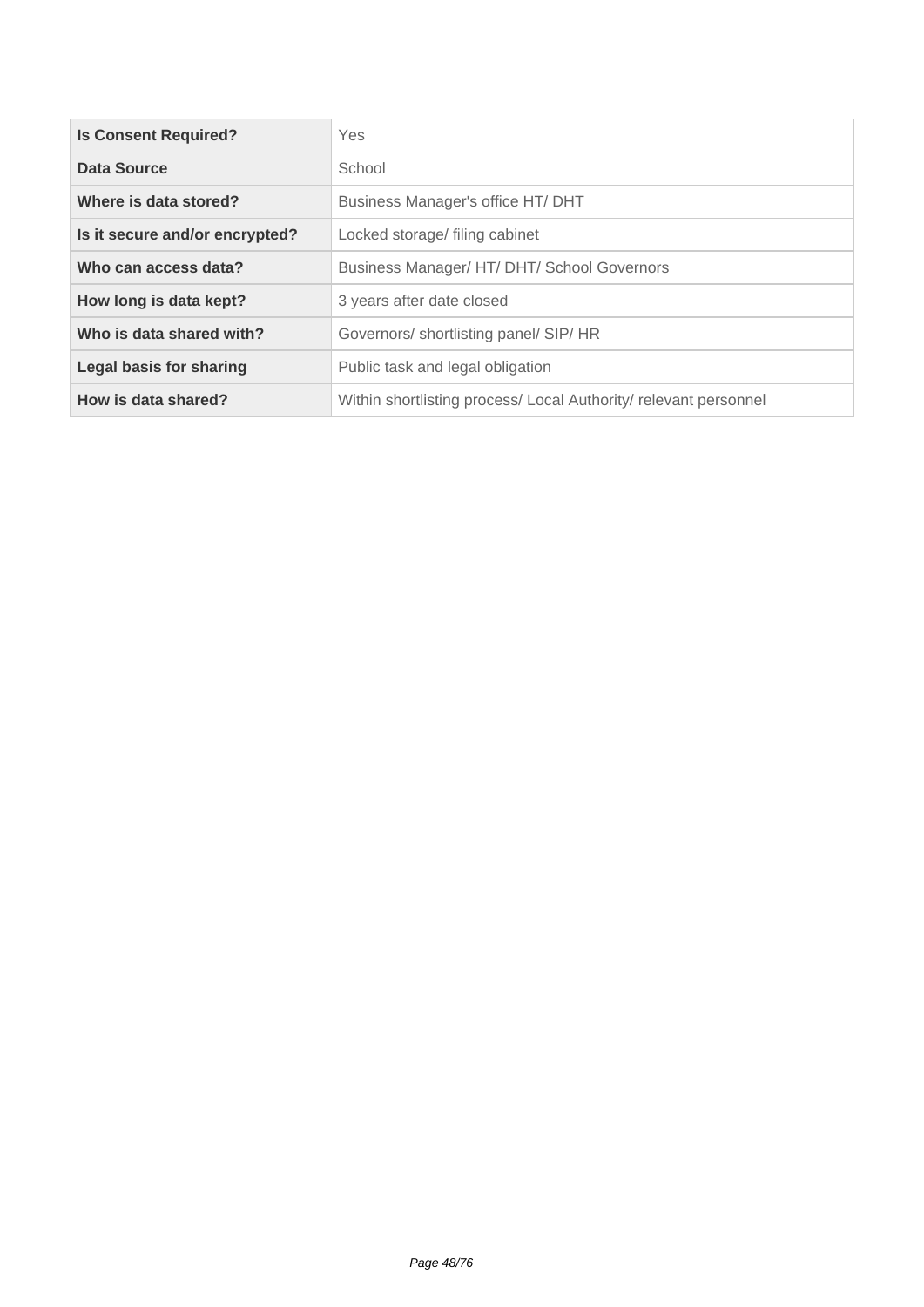| System used: Registers          |                                                                                                                                                                                                                                                                                                                                                                                                                                                               |
|---------------------------------|---------------------------------------------------------------------------------------------------------------------------------------------------------------------------------------------------------------------------------------------------------------------------------------------------------------------------------------------------------------------------------------------------------------------------------------------------------------|
| <b>Description</b>              | Daily register, after school club registers, lunch register                                                                                                                                                                                                                                                                                                                                                                                                   |
| <b>Personal Data Items</b>      | <b>Child</b><br>• Name<br>• Address<br>• Date of Birth<br>• Lunch Status<br>• Attendance                                                                                                                                                                                                                                                                                                                                                                      |
| Why is it being processed?      | To monitor children's attendance - legal obligation.                                                                                                                                                                                                                                                                                                                                                                                                          |
| <b>Legal Basis</b>              | <b>Legal Obligation</b><br>Article 6(1)(c) provides a lawful basis for processing where: "processing<br>is necessary for compliance with a legal obligation to which the controller<br>is subject."<br><b>Public task</b><br>Article 6(1)(e) gives you a lawful basis for processing where: "processing<br>is necessary for the performance of a task carried out in the public<br>interest or in the exercise of official authority vested in the controller |
| <b>Evidence for legal basis</b> | ICO legal basis toolkit                                                                                                                                                                                                                                                                                                                                                                                                                                       |
| <b>Is Consent Required?</b>     | <b>No</b>                                                                                                                                                                                                                                                                                                                                                                                                                                                     |
| <b>Data Source</b>              | School                                                                                                                                                                                                                                                                                                                                                                                                                                                        |
| Where is data stored?           | Paper registers kept in the school office Electronic registers online                                                                                                                                                                                                                                                                                                                                                                                         |
| Is it secure and/or encrypted?  | Yes-secure                                                                                                                                                                                                                                                                                                                                                                                                                                                    |
| Who can access data?            | School staff, after school club providers                                                                                                                                                                                                                                                                                                                                                                                                                     |
| How long is data kept?          | 3 years after date closed                                                                                                                                                                                                                                                                                                                                                                                                                                     |
| Who is data shared with?        | School staff, after school club providers                                                                                                                                                                                                                                                                                                                                                                                                                     |
| <b>Legal basis for sharing</b>  | Public task and legal obligation                                                                                                                                                                                                                                                                                                                                                                                                                              |
| How is data shared?             | Through the paper register at the time of completion. Electronically with<br>office/Sims.                                                                                                                                                                                                                                                                                                                                                                     |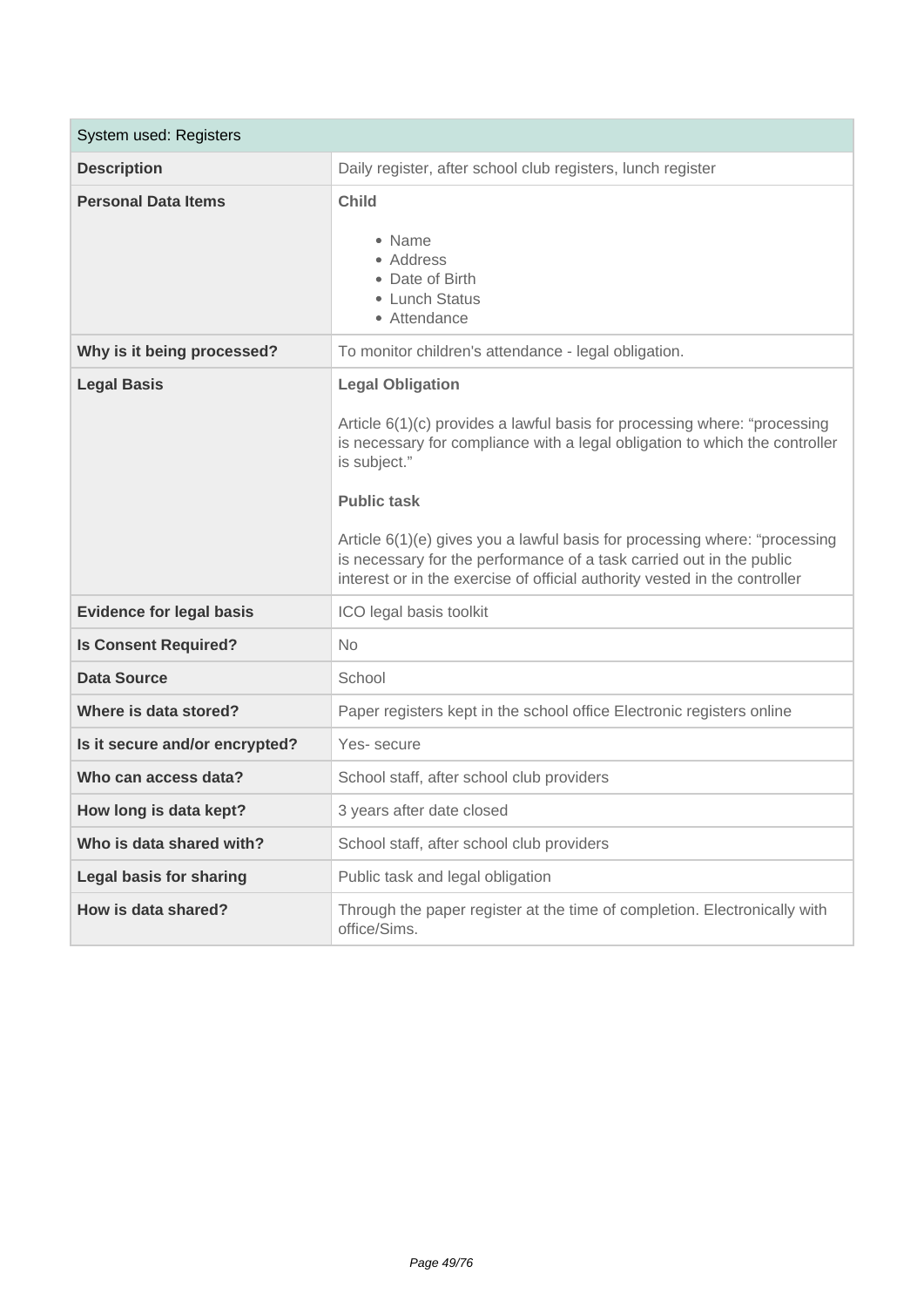| System used: Safeguarding Records - Electronic |                                                                                                                                                                                      |
|------------------------------------------------|--------------------------------------------------------------------------------------------------------------------------------------------------------------------------------------|
| <b>Description</b>                             | Records relating to safeguarding of children                                                                                                                                         |
| <b>Personal Data Items</b>                     | <b>Pupils</b><br>• Name<br>• Date of Birth<br>• Address<br>• Health Needs<br>• Social Care Status<br>• Educational Needs<br>• Child Protection Plan/Actions                          |
|                                                | <b>Parent/Carers</b><br>• Name<br>• Address<br>• Contact Details<br><b>Staff</b><br>• Name<br>• Position                                                                             |
|                                                | <b>Social Care Worker</b><br>• Name<br>• Address<br>• Contact Details<br><b>External Support Workers</b><br>• Name<br>• Organisation<br>• Position<br>• Address<br>• Contact Details |
|                                                | This system has been identified as containing Special Category Information                                                                                                           |

- Racial or ethnic origin
- Political opinions
- Religious or philosophical beliefs
- Trade union membership
- Genetic data for the purpose of identifying a natural person
- Sex life and or sexual orientation
- Criminal Records information protected in Article 10

| <b>Special Category Data Legal</b><br><b>Basis</b> | <b>Obligation</b>                                                     |
|----------------------------------------------------|-----------------------------------------------------------------------|
|                                                    | Processing is required for carrying out obligations under employment, |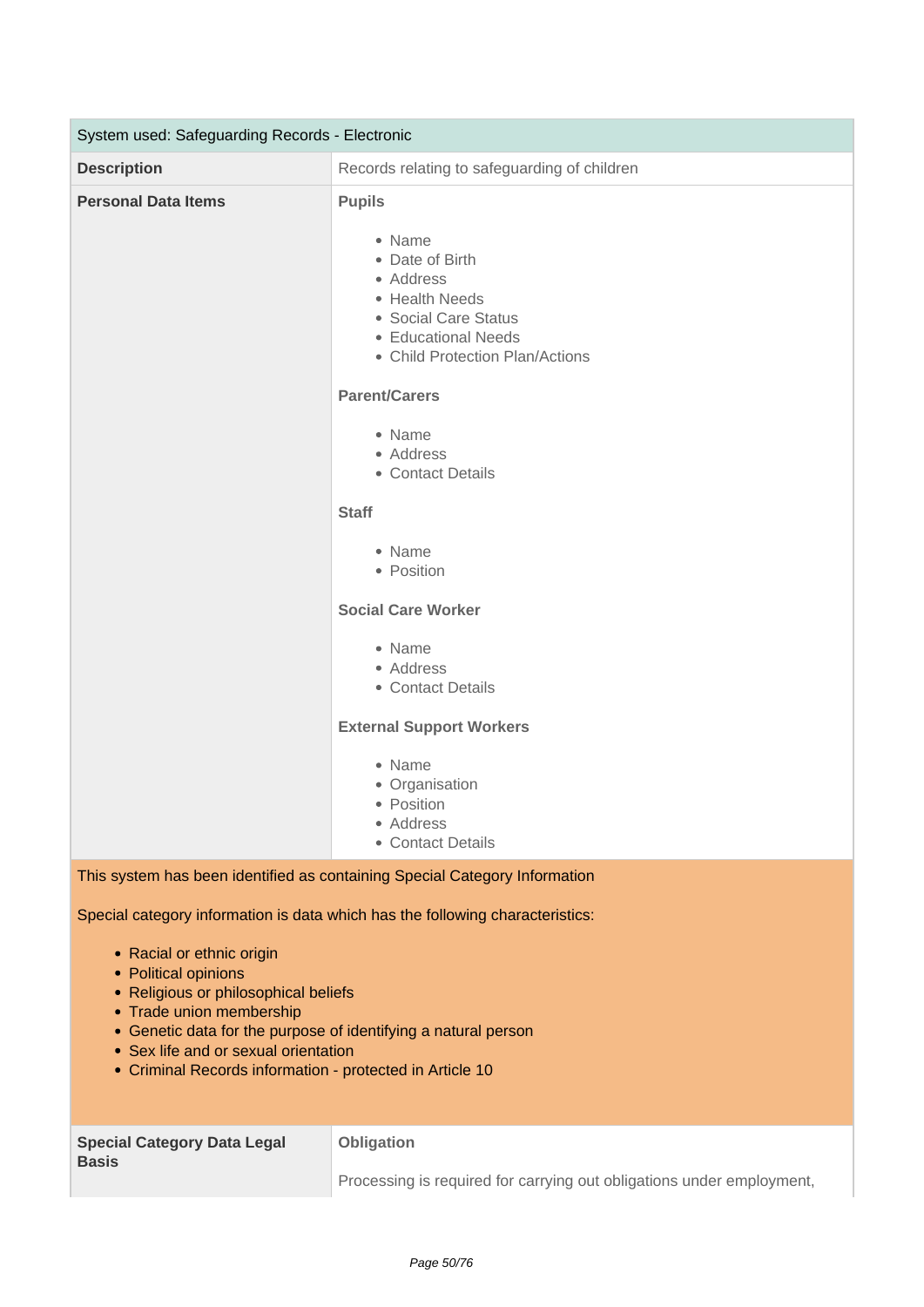|                                                                | social security or social protection law or a collective agreement.                                                                                                                                                                                                                                                                                                                                                                                           |
|----------------------------------------------------------------|---------------------------------------------------------------------------------------------------------------------------------------------------------------------------------------------------------------------------------------------------------------------------------------------------------------------------------------------------------------------------------------------------------------------------------------------------------------|
| <b>Special Category Evidence for</b><br>legal basis            | Article 9                                                                                                                                                                                                                                                                                                                                                                                                                                                     |
| How is the Special Category data<br>shared?                    | Secure Cloud Sharing - Google or Office 365                                                                                                                                                                                                                                                                                                                                                                                                                   |
| <b>Legal basis for sharing Special</b><br><b>Category data</b> | Article 9                                                                                                                                                                                                                                                                                                                                                                                                                                                     |
| Why is it being processed?                                     | Statutory obligations and to support educational entitlement                                                                                                                                                                                                                                                                                                                                                                                                  |
| <b>Legal Basis</b>                                             | <b>Legal Obligation</b><br>Article 6(1)(c) provides a lawful basis for processing where: "processing<br>is necessary for compliance with a legal obligation to which the controller<br>is subject."<br><b>Public task</b><br>Article 6(1)(e) gives you a lawful basis for processing where: "processing<br>is necessary for the performance of a task carried out in the public<br>interest or in the exercise of official authority vested in the controller |
| <b>Evidence for legal basis</b>                                | ICO legal basis tool                                                                                                                                                                                                                                                                                                                                                                                                                                          |
| <b>Is Consent Required?</b>                                    | <b>No</b>                                                                                                                                                                                                                                                                                                                                                                                                                                                     |
| <b>Data Source</b>                                             | School                                                                                                                                                                                                                                                                                                                                                                                                                                                        |
| Where is data stored?                                          | school computer, laptop                                                                                                                                                                                                                                                                                                                                                                                                                                       |
| Is it secure and/or encrypted?                                 | Yes                                                                                                                                                                                                                                                                                                                                                                                                                                                           |
| Who can access data?                                           | Head Teacher, Designated Admin staff, Class Teacher, LA Workers as<br>appropriate                                                                                                                                                                                                                                                                                                                                                                             |
| How long is data kept?                                         | 3 years after date closed                                                                                                                                                                                                                                                                                                                                                                                                                                     |
| Who is data shared with?                                       | Parent/Carer as appropriate, key workers as appropriate, LA workers as<br>appropriate, Police                                                                                                                                                                                                                                                                                                                                                                 |
| Legal basis for sharing                                        | <b>Statutory and Legitimate</b>                                                                                                                                                                                                                                                                                                                                                                                                                               |
| How is data shared?                                            | Secure Cloud Sharing, Google or Office 365                                                                                                                                                                                                                                                                                                                                                                                                                    |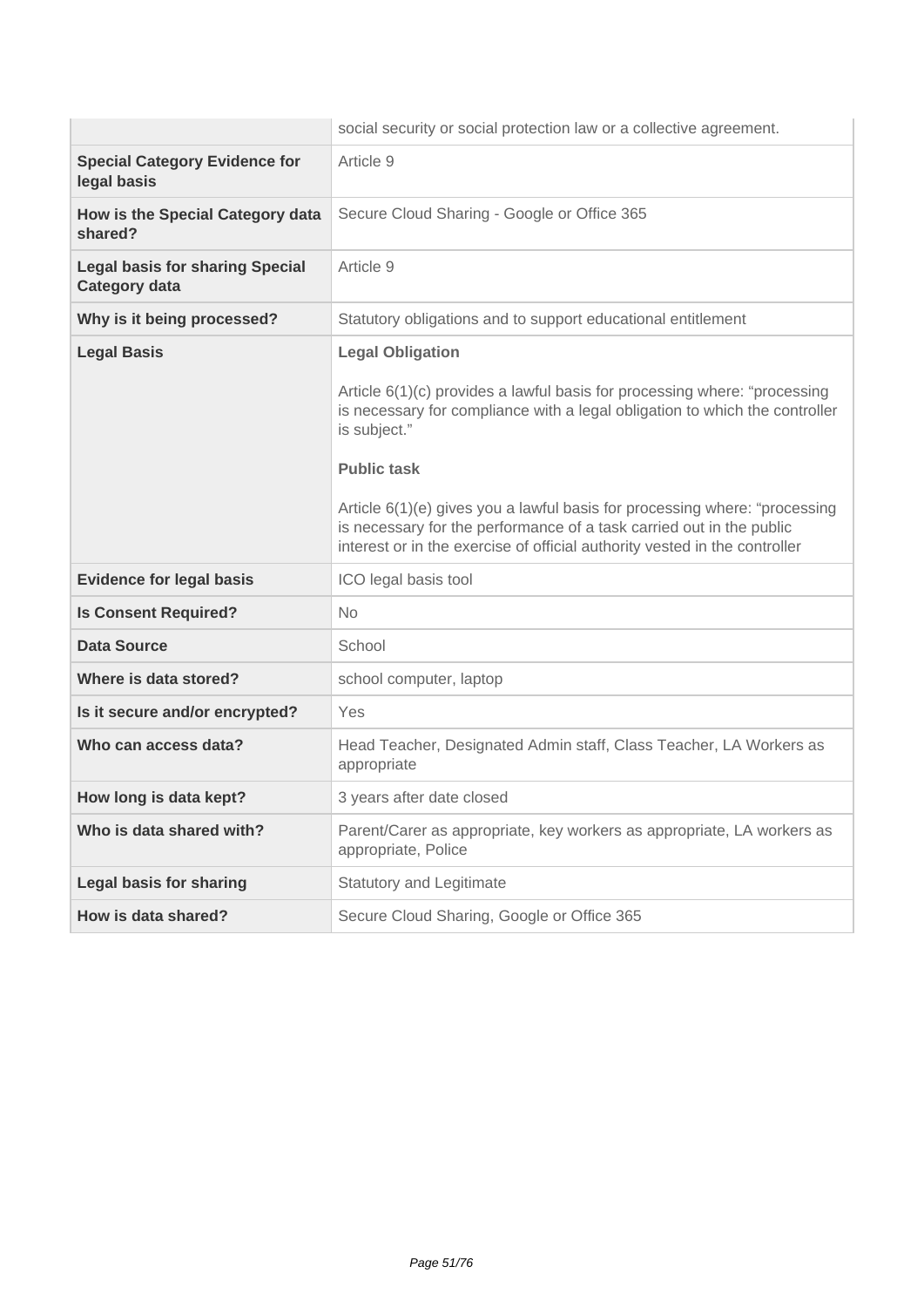| System used: Safeguarding Records - Paper |                                                                                                                                                                                      |
|-------------------------------------------|--------------------------------------------------------------------------------------------------------------------------------------------------------------------------------------|
| <b>Description</b>                        | Records relating to safeguarding of children                                                                                                                                         |
| <b>Personal Data Items</b>                | <b>Pupils</b><br>• Name<br>• Date of Birth<br>• Address<br>• Health Needs<br>• Social Care Status<br>• Educational Needs<br>• Child Protection Plan/Actions                          |
|                                           | <b>Parent/Carers</b><br>• Name<br>• Address<br>• Contact Details<br><b>Staff</b><br>• Name<br>• Position                                                                             |
|                                           | <b>Social Care Worker</b><br>• Name<br>• Address<br>• Contact Details<br><b>External Support Workers</b><br>• Name<br>• Organisation<br>• Position<br>• Address<br>• Contact Details |
|                                           | This system has been identified as containing Special Category Information                                                                                                           |

- Racial or ethnic origin
- Political opinions
- Religious or philosophical beliefs
- Trade union membership
- Genetic data for the purpose of identifying a natural person
- Sex life and or sexual orientation
- Criminal Records information protected in Article 10

| <b>Special Category Data Legal</b><br><b>Basis</b> | Obligation                                                            |
|----------------------------------------------------|-----------------------------------------------------------------------|
|                                                    | Processing is required for carrying out obligations under employment, |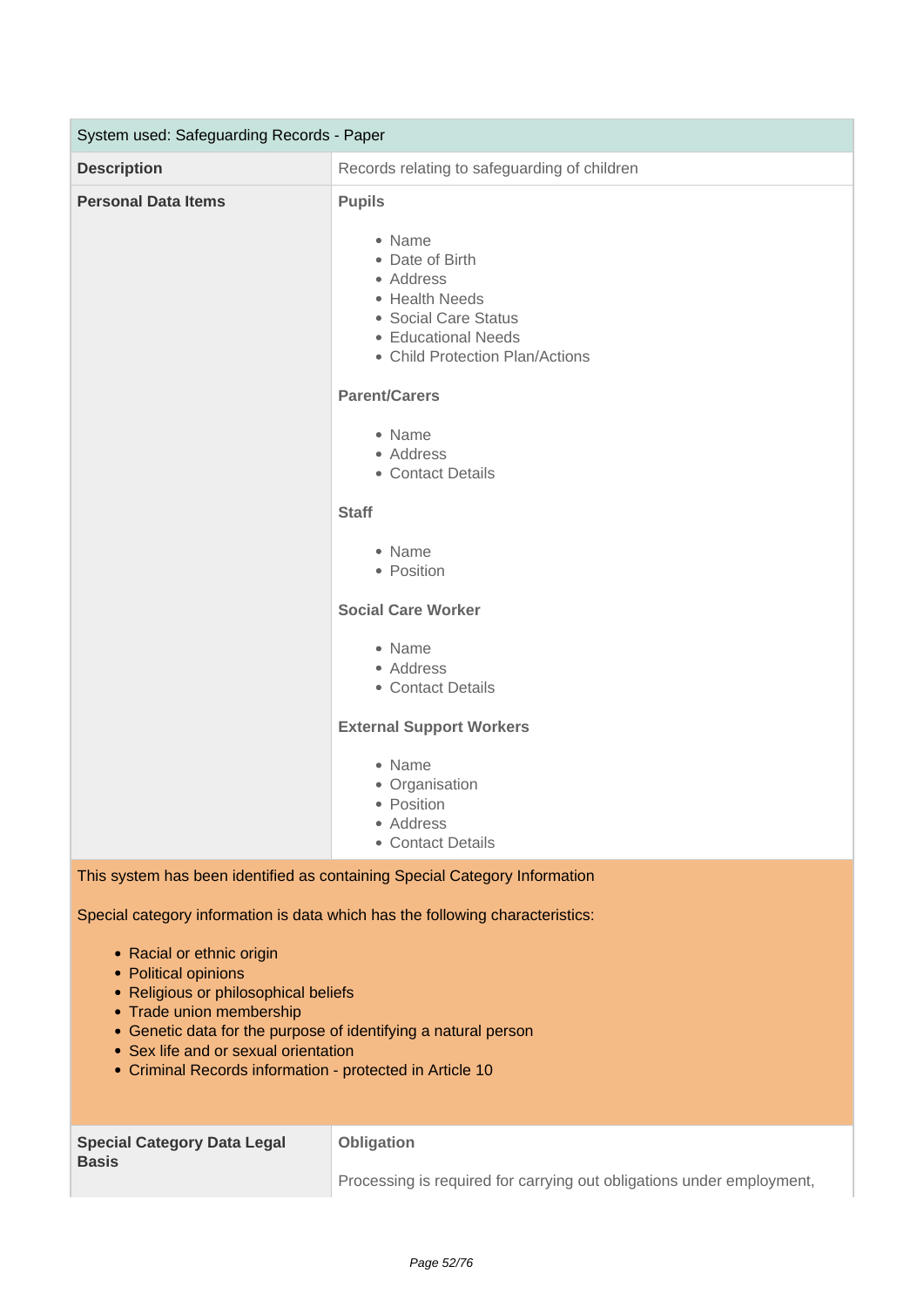|                                                                | social security or social protection law or a collective agreement.                                                                                                                                                                                                                                                                                                                                                                                           |
|----------------------------------------------------------------|---------------------------------------------------------------------------------------------------------------------------------------------------------------------------------------------------------------------------------------------------------------------------------------------------------------------------------------------------------------------------------------------------------------------------------------------------------------|
|                                                                | <b>Significant Public Interest</b>                                                                                                                                                                                                                                                                                                                                                                                                                            |
|                                                                | Processing is required for reasons of significant public interest on the<br>basis of Union or Member State Law that is equivalent to the aim pursued<br>and which contains suitable safeguards.                                                                                                                                                                                                                                                               |
| <b>Special Category Evidence for</b><br>legal basis            | Article 9                                                                                                                                                                                                                                                                                                                                                                                                                                                     |
| How is the Special Category data<br>shared?                    | Secure Messenger, verbal                                                                                                                                                                                                                                                                                                                                                                                                                                      |
| <b>Legal basis for sharing Special</b><br><b>Category data</b> | Article 9                                                                                                                                                                                                                                                                                                                                                                                                                                                     |
| Why is it being processed?                                     | Statutory obligations and to support educational entitlement                                                                                                                                                                                                                                                                                                                                                                                                  |
| <b>Legal Basis</b>                                             | <b>Legal Obligation</b><br>Article 6(1)(c) provides a lawful basis for processing where: "processing<br>is necessary for compliance with a legal obligation to which the controller<br>is subject."<br><b>Public task</b><br>Article 6(1)(e) gives you a lawful basis for processing where: "processing<br>is necessary for the performance of a task carried out in the public<br>interest or in the exercise of official authority vested in the controller |
| <b>Evidence for legal basis</b>                                | ICO legal basis tool                                                                                                                                                                                                                                                                                                                                                                                                                                          |
| <b>Is Consent Required?</b>                                    | <b>No</b>                                                                                                                                                                                                                                                                                                                                                                                                                                                     |
| <b>Data Source</b>                                             | School                                                                                                                                                                                                                                                                                                                                                                                                                                                        |
| Where is data stored?                                          | Secure cabinet,                                                                                                                                                                                                                                                                                                                                                                                                                                               |
| Is it secure and/or encrypted?                                 | Yes                                                                                                                                                                                                                                                                                                                                                                                                                                                           |
| Who can access data?                                           | Head Teacher, Designated admin staff, Class Teacher, LA workers as<br>appropriate                                                                                                                                                                                                                                                                                                                                                                             |
| How long is data kept?                                         | 3 years after date closed                                                                                                                                                                                                                                                                                                                                                                                                                                     |
| Who is data shared with?                                       | Parent/Carer as appropriate, key workers as appropriate, LA workers as<br>appropriate, Police                                                                                                                                                                                                                                                                                                                                                                 |
| <b>Legal basis for sharing</b>                                 | Statutory and Legitimate interest                                                                                                                                                                                                                                                                                                                                                                                                                             |
| How is data shared?                                            | Verbal or secure messenger                                                                                                                                                                                                                                                                                                                                                                                                                                    |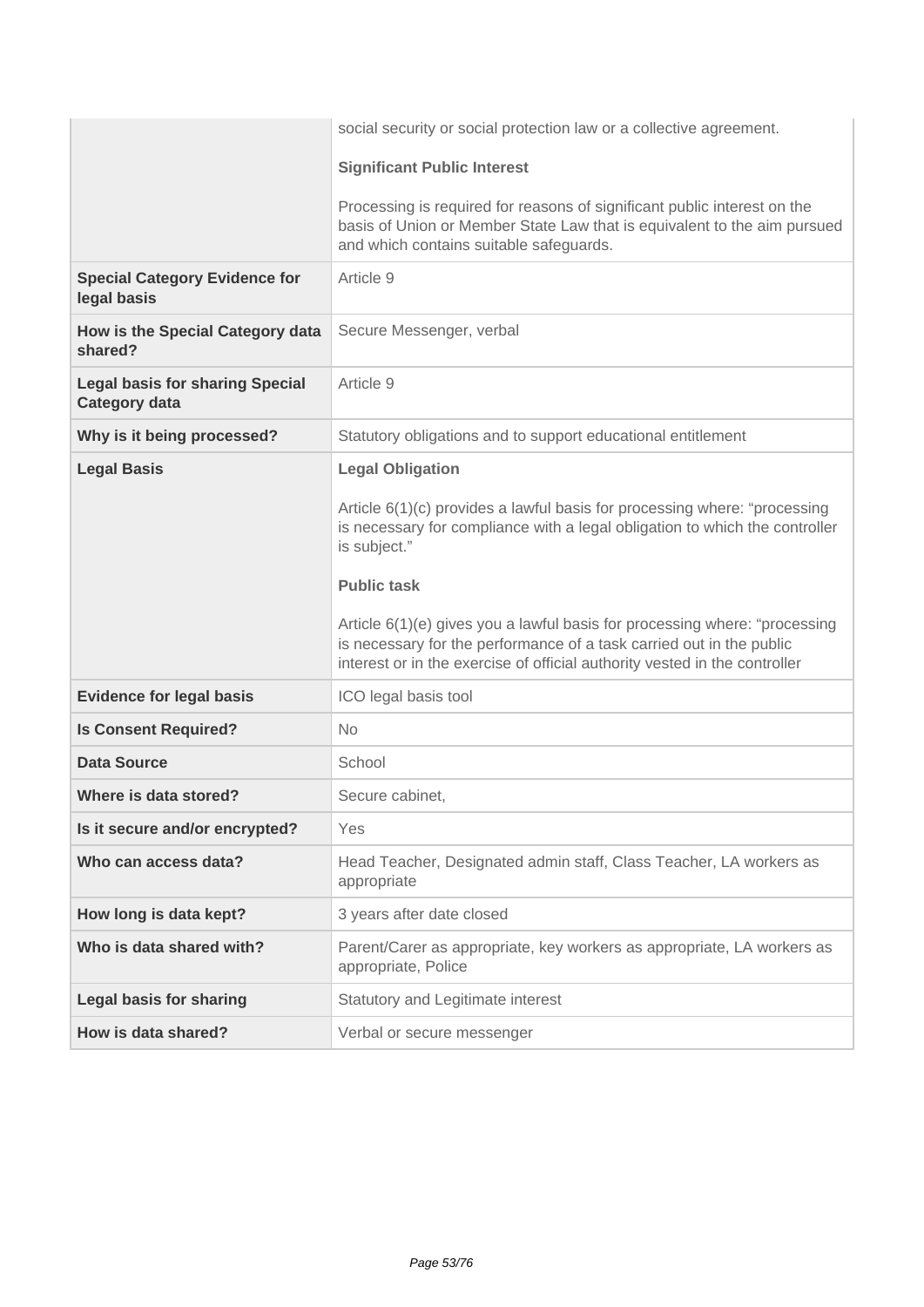| System used: School meals identification                                                                                                                                                                                                                                                                                                                                     |                                                                                                                                                                                                                                                        |  |
|------------------------------------------------------------------------------------------------------------------------------------------------------------------------------------------------------------------------------------------------------------------------------------------------------------------------------------------------------------------------------|--------------------------------------------------------------------------------------------------------------------------------------------------------------------------------------------------------------------------------------------------------|--|
| <b>Description</b>                                                                                                                                                                                                                                                                                                                                                           | Identification of pupils for meals                                                                                                                                                                                                                     |  |
| <b>Personal Data Items</b>                                                                                                                                                                                                                                                                                                                                                   | Pupil<br>• Name<br>• Photograph<br>• Dietary requirement                                                                                                                                                                                               |  |
| This system has been identified as containing Special Category Information                                                                                                                                                                                                                                                                                                   |                                                                                                                                                                                                                                                        |  |
| Special category information is data which has the following characteristics:<br>• Racial or ethnic origin<br>• Political opinions<br>• Religious or philosophical beliefs<br>• Trade union membership<br>• Genetic data for the purpose of identifying a natural person<br>• Sex life and or sexual orientation<br>• Criminal Records information - protected in Article 10 |                                                                                                                                                                                                                                                        |  |
| <b>Special Category Data Legal</b>                                                                                                                                                                                                                                                                                                                                           | Obligation                                                                                                                                                                                                                                             |  |
| <b>Basis</b>                                                                                                                                                                                                                                                                                                                                                                 | Processing is required for carrying out obligations under employment,<br>social security or social protection law or a collective agreement.                                                                                                           |  |
| <b>Special Category Evidence for</b><br>legal basis                                                                                                                                                                                                                                                                                                                          | Article 9                                                                                                                                                                                                                                              |  |
| How is the Special Category data<br>shared?                                                                                                                                                                                                                                                                                                                                  | n/a                                                                                                                                                                                                                                                    |  |
| <b>Legal basis for sharing Special</b><br><b>Category data</b>                                                                                                                                                                                                                                                                                                               | Article 9                                                                                                                                                                                                                                              |  |
| Why is it being processed?                                                                                                                                                                                                                                                                                                                                                   | To ensure the pupils receive appropriate dietary requirements, particularly<br>those with food allergies.                                                                                                                                              |  |
| <b>Legal Basis</b>                                                                                                                                                                                                                                                                                                                                                           | <b>Public task</b><br>Article 6(1)(e) gives you a lawful basis for processing where: "processing<br>is necessary for the performance of a task carried out in the public<br>interest or in the exercise of official authority vested in the controller |  |
| <b>Evidence for legal basis</b>                                                                                                                                                                                                                                                                                                                                              | <b>ICO Legal Basis Tool</b>                                                                                                                                                                                                                            |  |
| <b>Is Consent Required?</b>                                                                                                                                                                                                                                                                                                                                                  | <b>No</b>                                                                                                                                                                                                                                              |  |
| <b>Data Source</b>                                                                                                                                                                                                                                                                                                                                                           | School                                                                                                                                                                                                                                                 |  |
| Where is data stored?                                                                                                                                                                                                                                                                                                                                                        | Paper file - held securely within school premises, accessed daily                                                                                                                                                                                      |  |
| Is it secure and/or encrypted?                                                                                                                                                                                                                                                                                                                                               | Yes - secure storage                                                                                                                                                                                                                                   |  |
| Who can access data?                                                                                                                                                                                                                                                                                                                                                         | Kitchen and office staff                                                                                                                                                                                                                               |  |
|                                                                                                                                                                                                                                                                                                                                                                              |                                                                                                                                                                                                                                                        |  |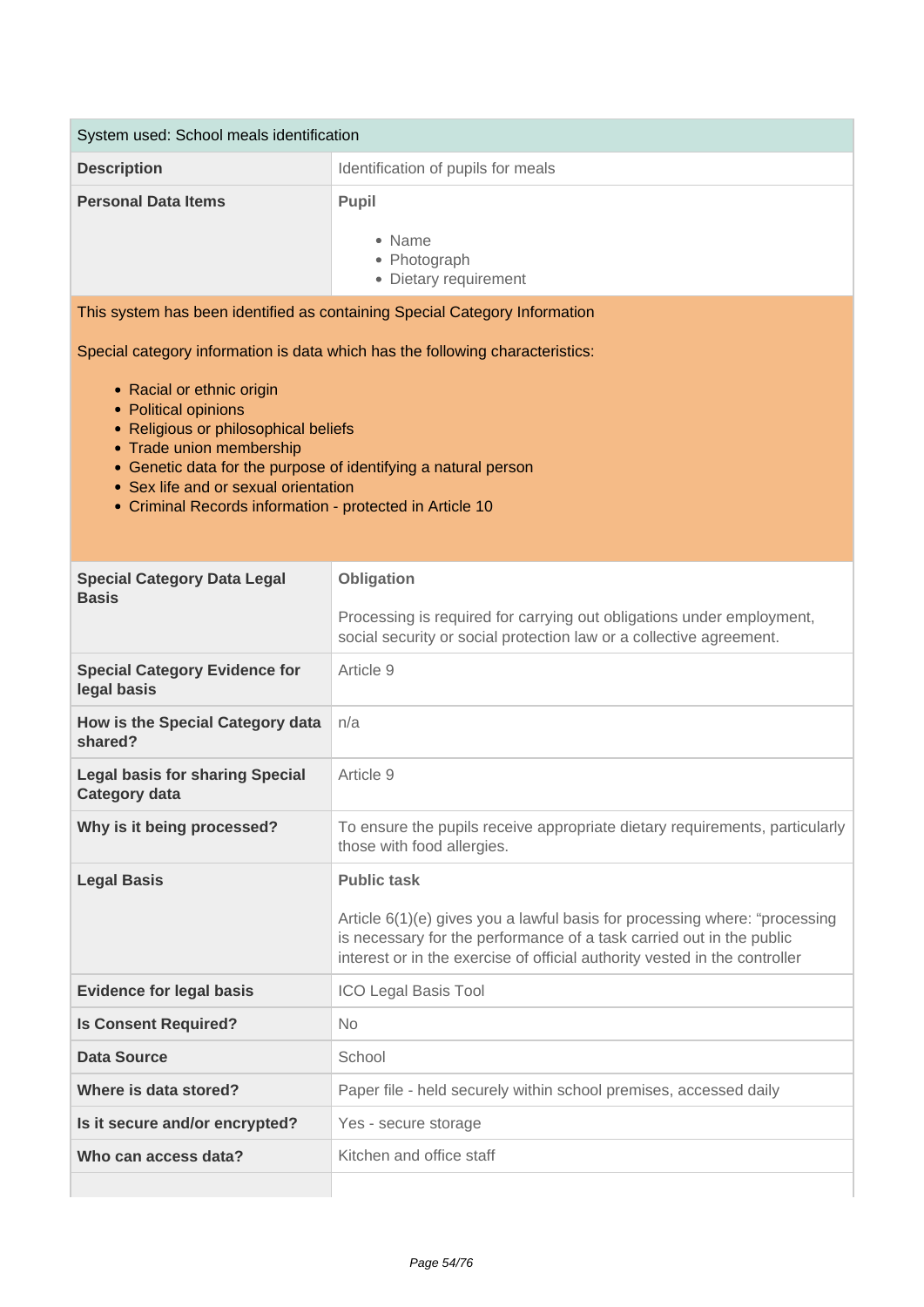| How long is data kept?         | 3 years after date closed |
|--------------------------------|---------------------------|
| Who is data shared with?       | Not shared                |
| <b>Legal basis for sharing</b> | N/A                       |
| How is data shared?            | N/A                       |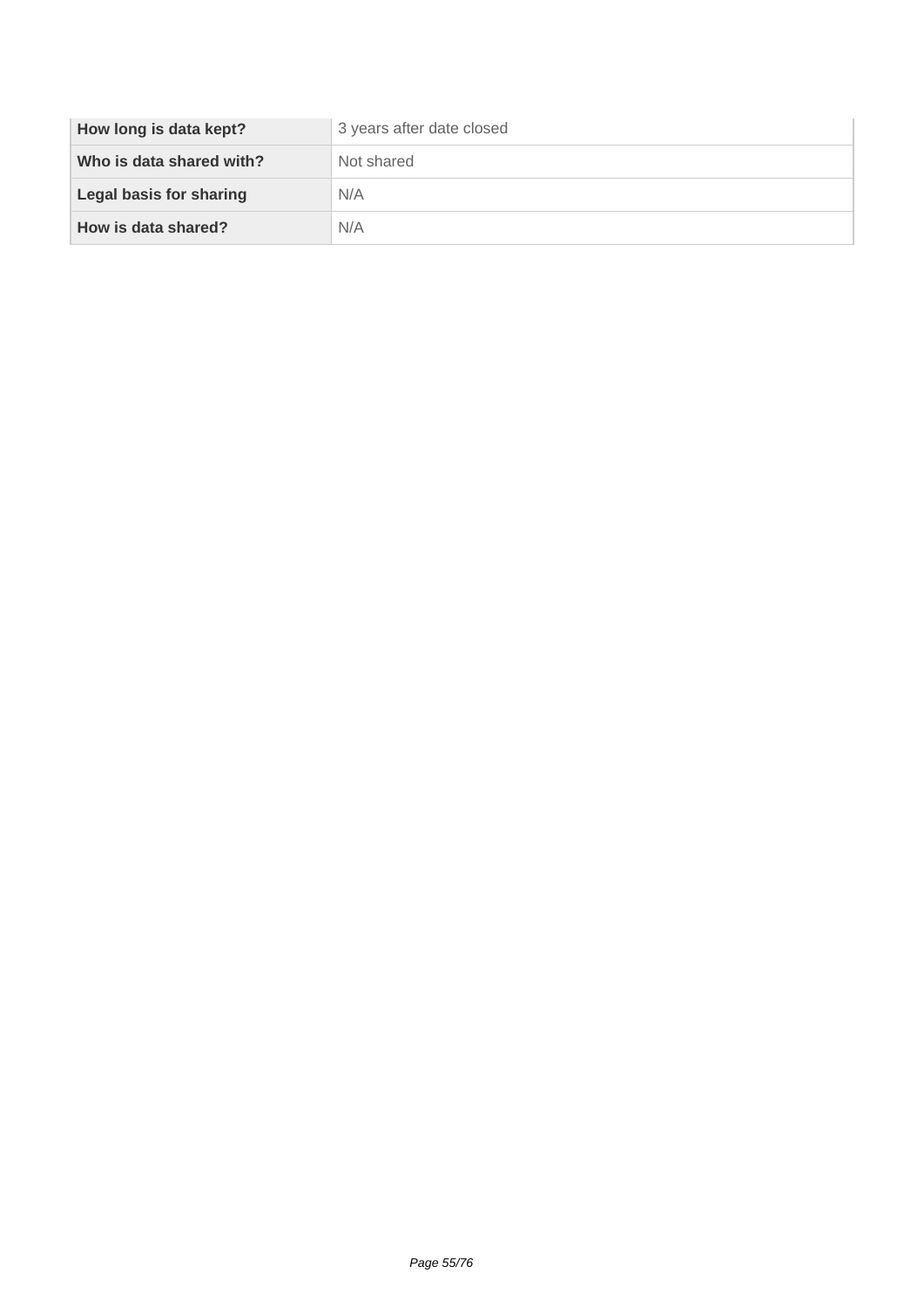| System used: School360     |                                                                                                                                                                                                                                                                                                            |
|----------------------------|------------------------------------------------------------------------------------------------------------------------------------------------------------------------------------------------------------------------------------------------------------------------------------------------------------|
| <b>Description</b>         | Learning platform for Northumberland schools with links to 3rd party<br>educational resource providers.                                                                                                                                                                                                    |
| <b>Personal Data Items</b> | <b>Pupil</b><br>• Name<br>• School id<br>• Class/Group<br>• Year<br>• UPN (Unique Pupil Number)<br>• Gender<br>• Attendance (If School360 used for registration)<br>• Pupil concern reports<br>• EYFS reflections<br><b>Staff</b><br>• Name<br>• Staff Alternative e-mail address<br>• Teacher pupil notes |

This system has been identified as containing Special Category Information

- Racial or ethnic origin
- Political opinions
- Religious or philosophical beliefs
- Trade union membership
- Genetic data for the purpose of identifying a natural person
- Sex life and or sexual orientation
- Criminal Records information protected in Article 10

| <b>Special Category Data Legal</b><br><b>Basis</b>             | <b>Obligation</b>                                                                                                                            |
|----------------------------------------------------------------|----------------------------------------------------------------------------------------------------------------------------------------------|
|                                                                | Processing is required for carrying out obligations under employment,<br>social security or social protection law or a collective agreement. |
| <b>Special Category Evidence for</b><br>legal basis            | Article 9                                                                                                                                    |
| How is the Special Category data<br>shared?                    | Electronically, encrypted on transfer and storage.                                                                                           |
| <b>Legal basis for sharing Special</b><br><b>Category data</b> | Article 9                                                                                                                                    |
| Why is it being processed?                                     | To facilitate setting up and access to the County learning platform -<br>School360                                                           |
| <b>Legal Basis</b>                                             | <b>Legal Obligation</b>                                                                                                                      |
|                                                                | Article $6(1)(c)$ provides a lawful basis for processing where: "processing                                                                  |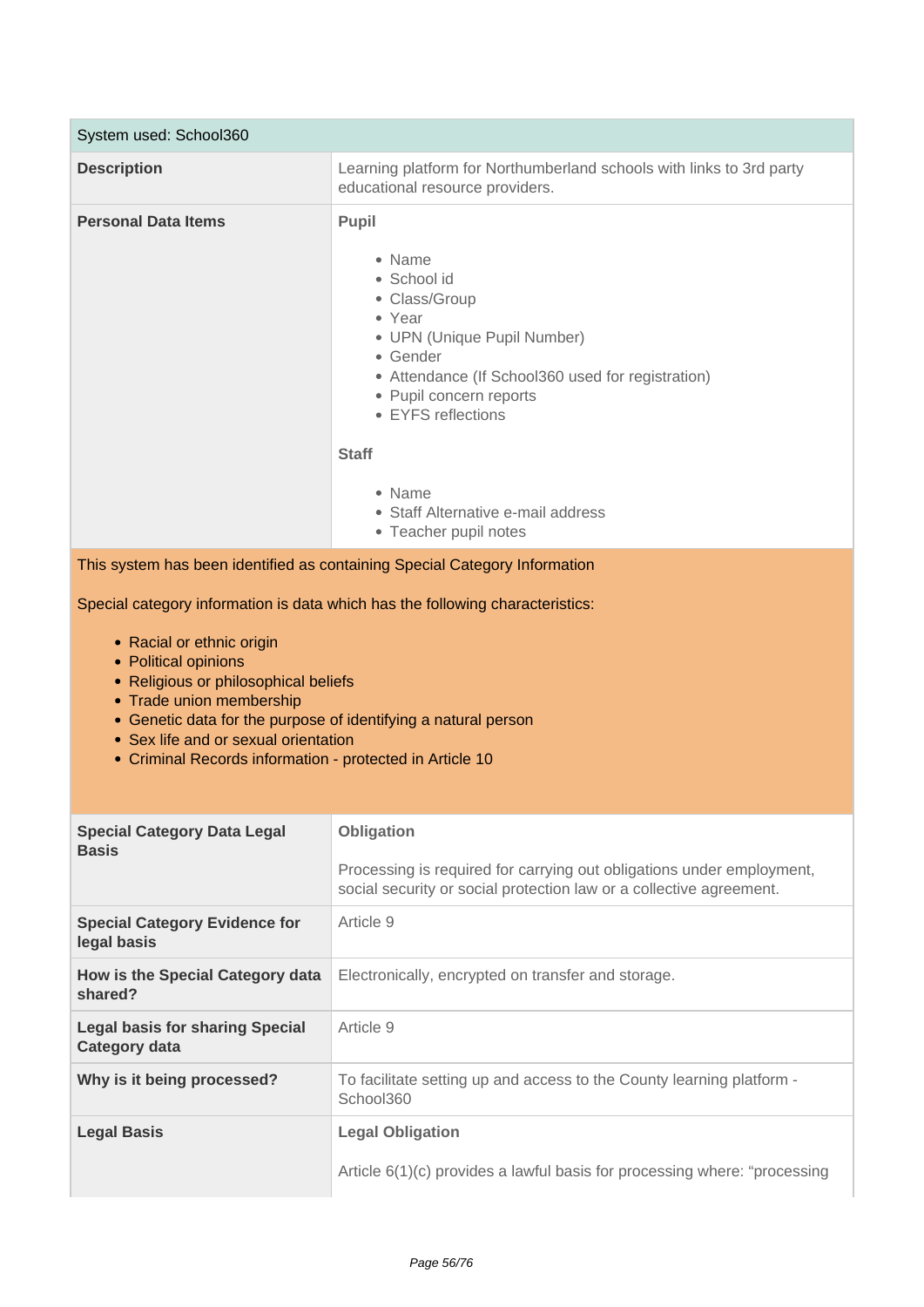|                                 | is necessary for compliance with a legal obligation to which the controller<br>is subject."                                                                                                                                      |
|---------------------------------|----------------------------------------------------------------------------------------------------------------------------------------------------------------------------------------------------------------------------------|
|                                 | <b>Public task</b>                                                                                                                                                                                                               |
|                                 | Article 6(1)(e) gives you a lawful basis for processing where: "processing<br>is necessary for the performance of a task carried out in the public<br>interest or in the exercise of official authority vested in the controller |
| <b>Evidence for legal basis</b> | Guidance from ICO Tool                                                                                                                                                                                                           |
| <b>Is Consent Required?</b>     | No.                                                                                                                                                                                                                              |
| Data Source                     | <b>SIMS</b>                                                                                                                                                                                                                      |
| Where is data stored?           | Rackspace London                                                                                                                                                                                                                 |
| Is it secure and/or encrypted?  | Yes - See Rackspace Privacy Policy                                                                                                                                                                                               |
| Who can access data?            | School Administrator NCC ICT Team Seven360 development staff Users<br>(own data)                                                                                                                                                 |
| How long is data kept?          | 3 years after date closed                                                                                                                                                                                                        |
| Who is data shared with?        | SIMs Wonde Frog Learning Just2easy Interactive Resources                                                                                                                                                                         |
| <b>Legal basis for sharing</b>  | Public task and legal obligation                                                                                                                                                                                                 |
| How is data shared?             | Electronically, encrypted on transfer and storage.                                                                                                                                                                               |
| <b>References</b>               | <b>Click to download School360 Privacy Policy</b><br>Click to download School360 EYFS App Privacy Policy<br><b>Click to download School360 Parent App Privacy Policy</b>                                                         |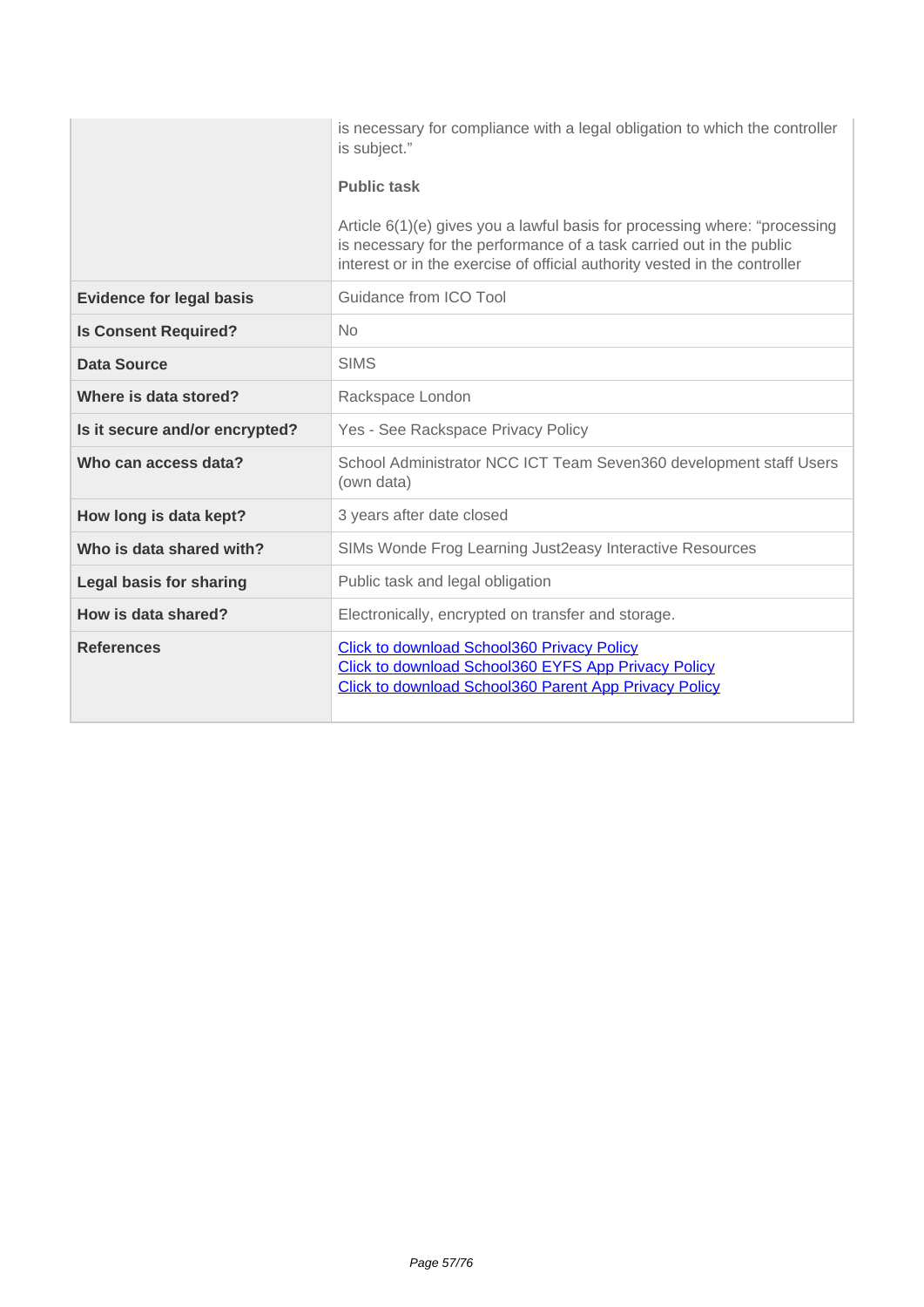| System used: Schoolcomms        |                                                                                                                                                                                                                                                                                                                                                                                                                                                               |
|---------------------------------|---------------------------------------------------------------------------------------------------------------------------------------------------------------------------------------------------------------------------------------------------------------------------------------------------------------------------------------------------------------------------------------------------------------------------------------------------------------|
| <b>Description</b>              | Communication app for parents                                                                                                                                                                                                                                                                                                                                                                                                                                 |
| <b>Personal Data Items</b>      | Pupil<br>• Name<br>• Attendance data<br><b>Parent</b><br>• Name<br>• Address<br>• e-mail address<br>• Mobile number                                                                                                                                                                                                                                                                                                                                           |
| Why is it being processed?      | To allow regular communication between the school and parent, plus<br>attendance data and payment information if the school chooses these<br>modules.                                                                                                                                                                                                                                                                                                         |
| <b>Legal Basis</b>              | <b>Legal Obligation</b><br>Article 6(1)(c) provides a lawful basis for processing where: "processing<br>is necessary for compliance with a legal obligation to which the controller<br>is subject."<br><b>Public task</b><br>Article 6(1)(e) gives you a lawful basis for processing where: "processing<br>is necessary for the performance of a task carried out in the public<br>interest or in the exercise of official authority vested in the controller |
| <b>Evidence for legal basis</b> | ICO legal basis tool, app conditions of use, app privacy notice                                                                                                                                                                                                                                                                                                                                                                                               |
| <b>Is Consent Required?</b>     | Yes                                                                                                                                                                                                                                                                                                                                                                                                                                                           |
| <b>Data Source</b>              | <b>SIMS</b>                                                                                                                                                                                                                                                                                                                                                                                                                                                   |
| Where is data stored?           | 'Schoolcomms do not transfer data to countries outside of the EEA. The<br>cloud providers that we work with guarantee data is only processed in the<br>EEA, or that they explicitly abide by the regulation.'                                                                                                                                                                                                                                                 |
| Is it secure and/or encrypted?  | 'Security of data is essential. Schoolcomms uses best of class protection<br>measures and carry out regular external audits to assess our security<br>posture.'                                                                                                                                                                                                                                                                                               |
| Who can access data?            | Schoolcomm staff - 'our own staff may see information in the course of<br>providing technical support to the school but this will not be shared with<br>anyone without permission of the Data Controller.'                                                                                                                                                                                                                                                    |
| How long is data kept?          | 3 years after date closed                                                                                                                                                                                                                                                                                                                                                                                                                                     |
| Who is data shared with?        | 'We may pass your own details to another organisation to supply/deliver<br>products or services you have purchased and/or to provide after-sales<br>service. We share data with our Payments Processing Service Providers<br>when you make a purchase using our Payments module. This information<br>will be used to authenticate you as a cardholder when making credit or<br>debit card transactions. This data includes name, mobile phone number,         |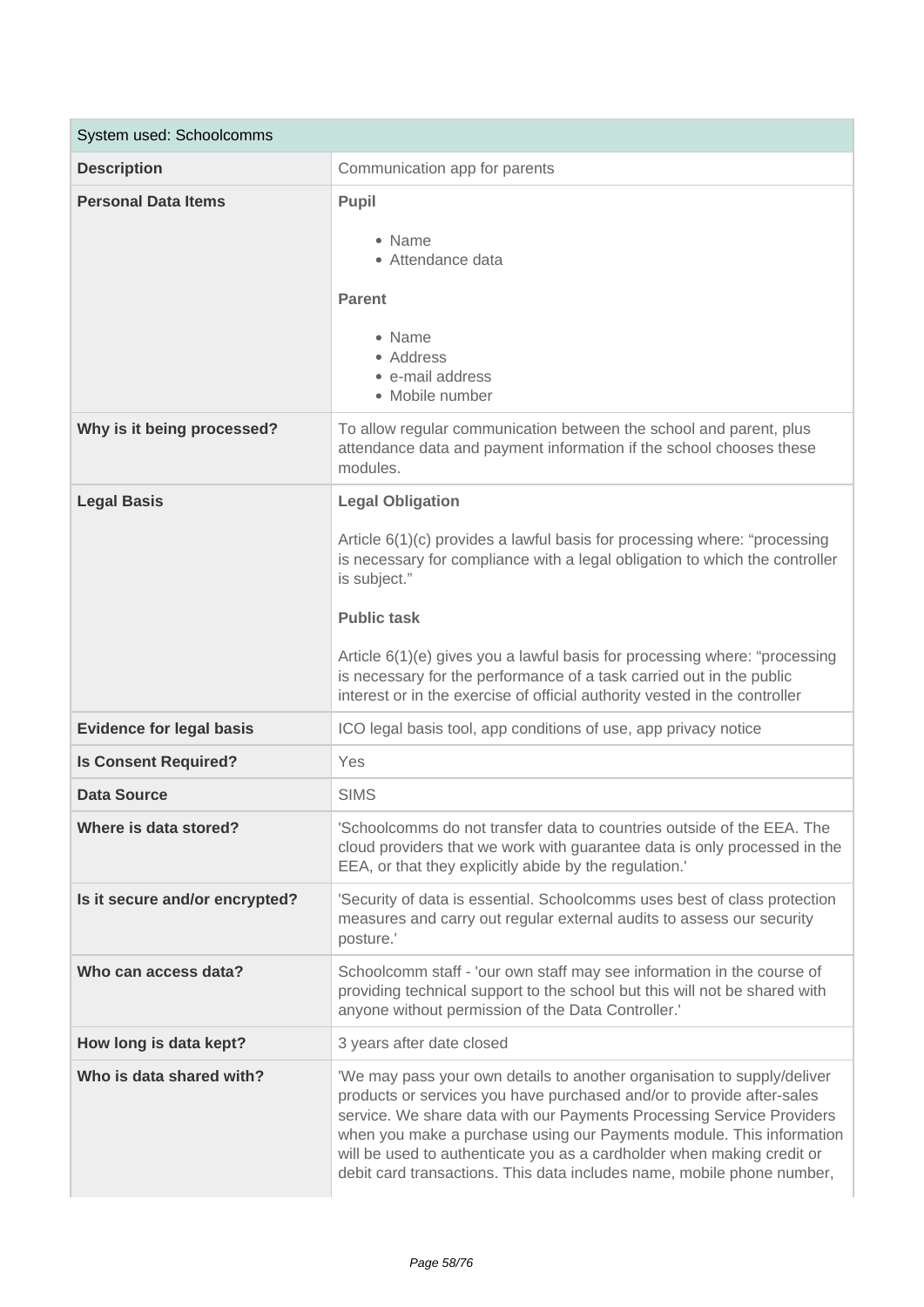|                         | email address.'                                                                                                  |
|-------------------------|------------------------------------------------------------------------------------------------------------------|
| Legal basis for sharing | Public task and legal obligation                                                                                 |
| How is data shared?     | 'If you apply for a Merchant Account through Schoolcomms, we can set<br>up your payments gateway on your behalf' |
| <b>References</b>       | <b>Click to download Schoolcomms Privacy Notice</b>                                                              |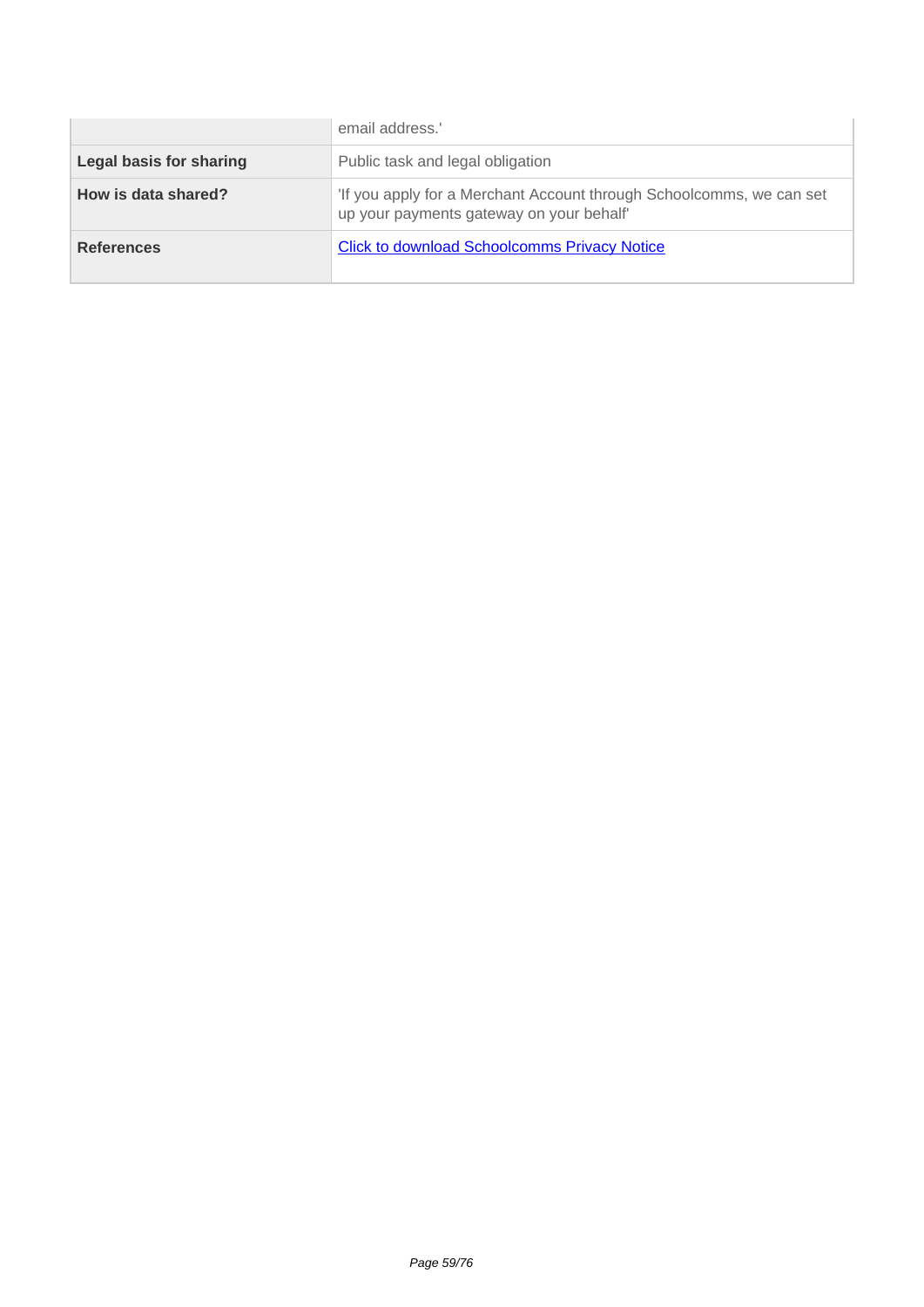| System used: Seesaw             |                                                                                                                                                                                                                                                                                                                                                                                                                                                               |
|---------------------------------|---------------------------------------------------------------------------------------------------------------------------------------------------------------------------------------------------------------------------------------------------------------------------------------------------------------------------------------------------------------------------------------------------------------------------------------------------------------|
| <b>Description</b>              | Seesaw - Student driven digital portfolios and simple parent<br>communication.                                                                                                                                                                                                                                                                                                                                                                                |
| <b>Personal Data Items</b>      | <b>Staff</b><br>• Name<br>• School<br>• Classes<br>Pupil<br>• Name<br>· School<br>• Year<br>• Classes                                                                                                                                                                                                                                                                                                                                                         |
| Why is it being processed?      | To provide Staff and pupil accounts on Seesaw and to enable the<br>production of pupil portfolios.                                                                                                                                                                                                                                                                                                                                                            |
| <b>Legal Basis</b>              | <b>Legal Obligation</b><br>Article 6(1)(c) provides a lawful basis for processing where: "processing<br>is necessary for compliance with a legal obligation to which the controller<br>is subject."<br><b>Public task</b><br>Article 6(1)(e) gives you a lawful basis for processing where: "processing<br>is necessary for the performance of a task carried out in the public<br>interest or in the exercise of official authority vested in the controller |
| <b>Evidence for legal basis</b> | ICO legal basis toolkit                                                                                                                                                                                                                                                                                                                                                                                                                                       |
| <b>Is Consent Required?</b>     | <b>No</b>                                                                                                                                                                                                                                                                                                                                                                                                                                                     |
| <b>Data Source</b>              | School                                                                                                                                                                                                                                                                                                                                                                                                                                                        |
| Where is data stored?           | Seesaw servers                                                                                                                                                                                                                                                                                                                                                                                                                                                |
| Is it secure and/or encrypted?  | Yes                                                                                                                                                                                                                                                                                                                                                                                                                                                           |
| Who can access data?            | School staff with logins and pupils (own account).                                                                                                                                                                                                                                                                                                                                                                                                            |
| How long is data kept?          | 3 years after date closed                                                                                                                                                                                                                                                                                                                                                                                                                                     |
| Who is data shared with?        | Not shared                                                                                                                                                                                                                                                                                                                                                                                                                                                    |
| <b>Legal basis for sharing</b>  | N/A                                                                                                                                                                                                                                                                                                                                                                                                                                                           |
| How is data shared?             | N/A                                                                                                                                                                                                                                                                                                                                                                                                                                                           |
| <b>References</b>               | <b>Click to download Seesaw Privacy Policy</b>                                                                                                                                                                                                                                                                                                                                                                                                                |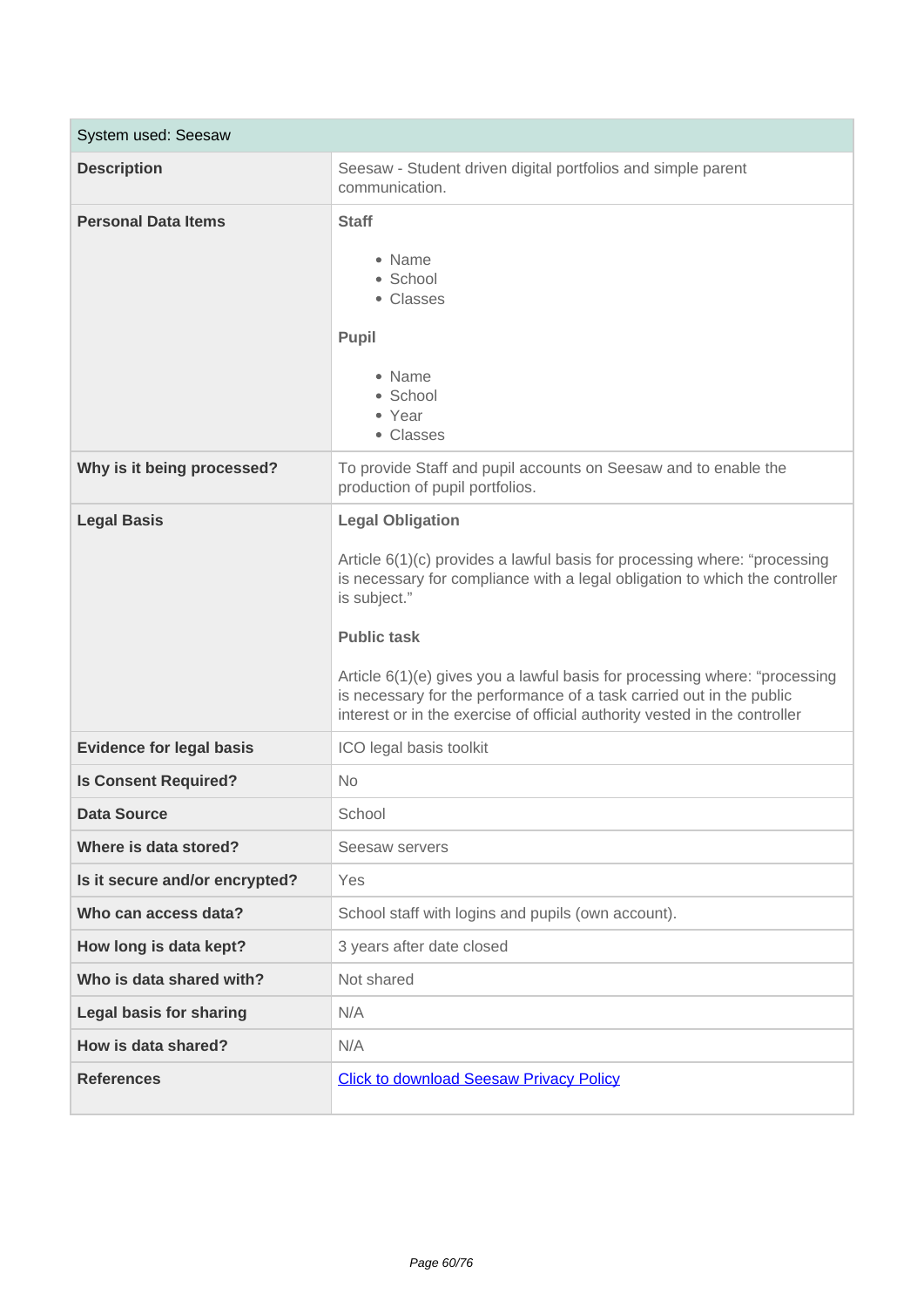| System used: SEND electronic records                                       |                                                                                                                                                                                                                                                                                                                                                                          |  |
|----------------------------------------------------------------------------|--------------------------------------------------------------------------------------------------------------------------------------------------------------------------------------------------------------------------------------------------------------------------------------------------------------------------------------------------------------------------|--|
| <b>Description</b>                                                         | Records relating to Special Educational Needs and Disability for individual<br>pupils                                                                                                                                                                                                                                                                                    |  |
| <b>Personal Data Items</b>                                                 | <b>Pupils</b><br>• Name<br>• Date of Birth<br>• Address<br>• Health Needs<br>• Social Care Status<br>• Educational Needs<br>• SEND History<br><b>Parents / Carers</b><br>• Name<br>• Address<br>• Contact details<br><b>Staff</b><br>• Name<br>• Position<br><b>External Support Workers</b><br>• Name<br>• Organisation<br>• Position<br>• Address<br>• Contact details |  |
| This system has been identified as containing Special Category Information |                                                                                                                                                                                                                                                                                                                                                                          |  |

- Racial or ethnic origin
- Political opinions
- Religious or philosophical beliefs
- Trade union membership
- Genetic data for the purpose of identifying a natural person
- Sex life and or sexual orientation
- Criminal Records information protected in Article 10

| <b>Special Category Data Legal</b><br><b>Basis</b>  | <b>Obligation</b><br>Processing is required for carrying out obligations under employment,<br>social security or social protection law or a collective agreement. |
|-----------------------------------------------------|-------------------------------------------------------------------------------------------------------------------------------------------------------------------|
| <b>Special Category Evidence for</b><br>legal basis | Article 9                                                                                                                                                         |
|                                                     |                                                                                                                                                                   |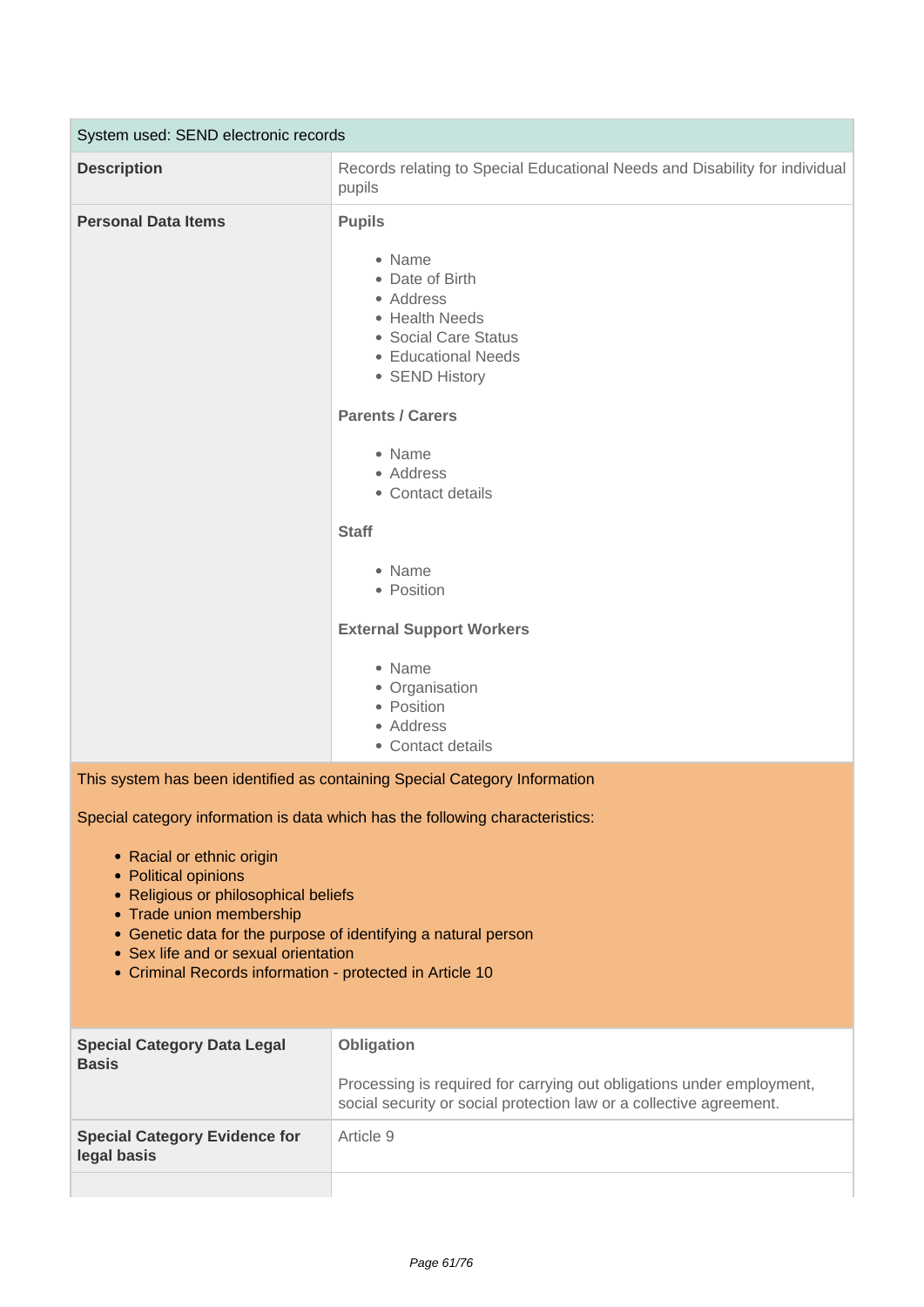| How is the Special Category data<br>shared?                    | Secure cloud share - Google or Office 365                                                                                                                                                                                                                                                                                                                                                                                                                     |
|----------------------------------------------------------------|---------------------------------------------------------------------------------------------------------------------------------------------------------------------------------------------------------------------------------------------------------------------------------------------------------------------------------------------------------------------------------------------------------------------------------------------------------------|
| <b>Legal basis for sharing Special</b><br><b>Category data</b> | Article 9                                                                                                                                                                                                                                                                                                                                                                                                                                                     |
| Why is it being processed?                                     | To ensure appropriate levels of support for the student in relation SEND<br>needs                                                                                                                                                                                                                                                                                                                                                                             |
| <b>Legal Basis</b>                                             | <b>Legal Obligation</b><br>Article 6(1)(c) provides a lawful basis for processing where: "processing<br>is necessary for compliance with a legal obligation to which the controller<br>is subject."<br><b>Public task</b><br>Article 6(1)(e) gives you a lawful basis for processing where: "processing<br>is necessary for the performance of a task carried out in the public<br>interest or in the exercise of official authority vested in the controller |
| <b>Evidence for legal basis</b>                                | ICO legal basis tool                                                                                                                                                                                                                                                                                                                                                                                                                                          |
| <b>Is Consent Required?</b>                                    | <b>No</b>                                                                                                                                                                                                                                                                                                                                                                                                                                                     |
| Data Source                                                    | School                                                                                                                                                                                                                                                                                                                                                                                                                                                        |
| Where is data stored?                                          | Google Drive or Office 360 secure cloud storage                                                                                                                                                                                                                                                                                                                                                                                                               |
| Is it secure and/or encrypted?                                 | Yes                                                                                                                                                                                                                                                                                                                                                                                                                                                           |
| Who can access data?                                           | Head, SENDCO, Teachers, Key Workers                                                                                                                                                                                                                                                                                                                                                                                                                           |
| How long is data kept?                                         | 3 years after date closed                                                                                                                                                                                                                                                                                                                                                                                                                                     |
| Who is data shared with?                                       | Parents/Carers as appropriate; Social Workers; Health Care<br>Professionals; Receiving Schools; Youth Offending Teams (case<br>dependent); LA Workers as appropriate                                                                                                                                                                                                                                                                                          |
| <b>Legal basis for sharing</b>                                 | <b>Public Task</b>                                                                                                                                                                                                                                                                                                                                                                                                                                            |
| How is data shared?                                            | Secure cloud share or secure messenger if printed.                                                                                                                                                                                                                                                                                                                                                                                                            |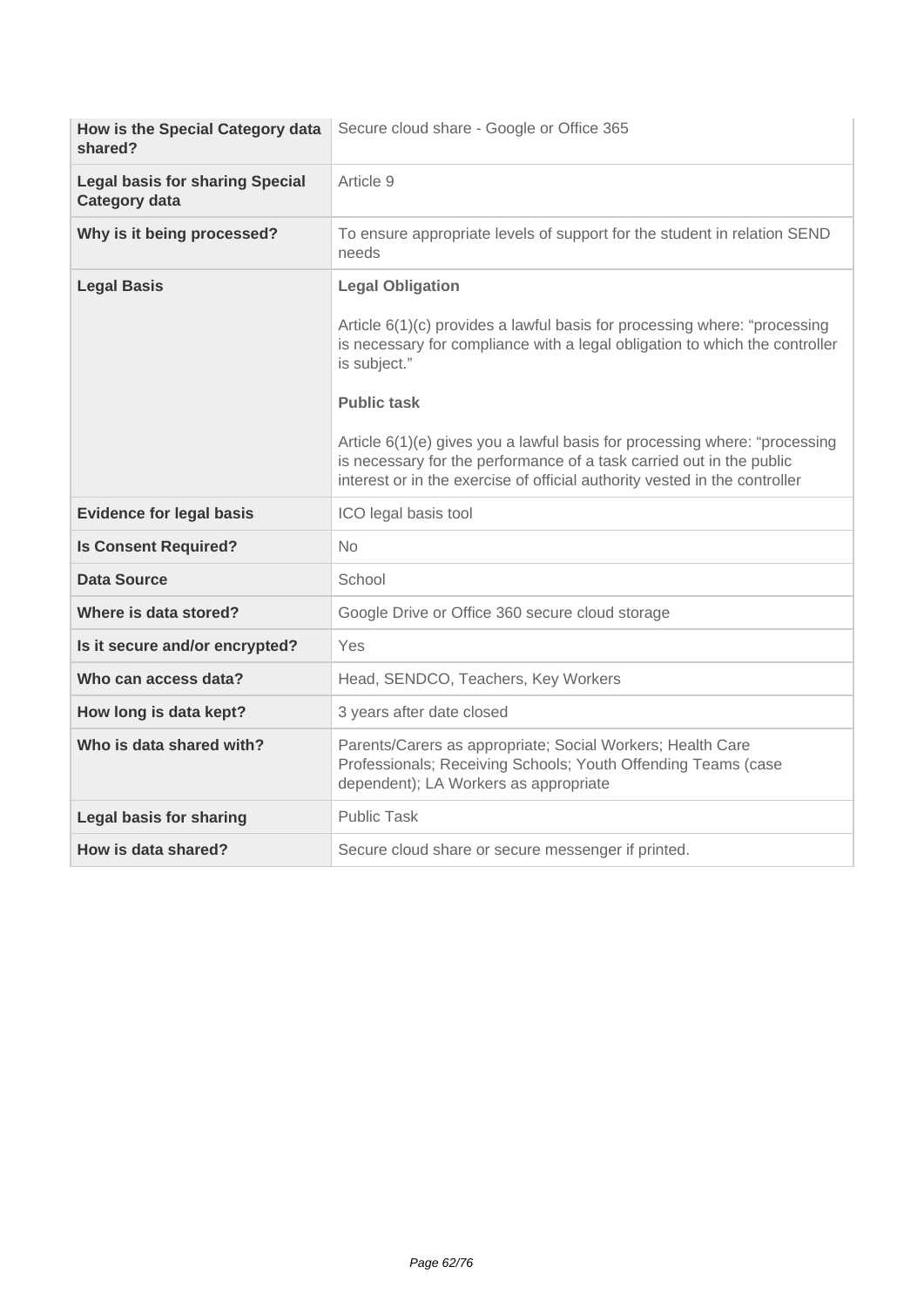| System used: Send Paper Records |                                                                                                                                                                                                                                                                                                                                                                             |
|---------------------------------|-----------------------------------------------------------------------------------------------------------------------------------------------------------------------------------------------------------------------------------------------------------------------------------------------------------------------------------------------------------------------------|
| <b>Description</b>              | Records relating to individual pupil's SEND history                                                                                                                                                                                                                                                                                                                         |
| <b>Personal Data Items</b>      | Pupil<br>• Name<br>• Date Of Birth<br>• Address<br>• Medical Information<br>• Health & Social Care<br>• Specific Educational Needs<br>• Interventions In Place<br><b>Parents</b><br>• Name<br>• Address<br>• Contact Details<br><b>Staff</b><br>• Name<br>• Position<br><b>External Support</b><br>• Name<br>• Organisation<br>• Position<br>• Address<br>• Contact Details |
|                                 | This system has been identified as containing Special Category Information                                                                                                                                                                                                                                                                                                  |

- Racial or ethnic origin
- Political opinions
- Religious or philosophical beliefs
- Trade union membership
- Genetic data for the purpose of identifying a natural person
- Sex life and or sexual orientation
- Criminal Records information protected in Article 10

| <b>Special Category Data Legal</b><br><b>Basis</b>  | <b>Obligation</b><br>Processing is required for carrying out obligations under employment,<br>social security or social protection law or a collective agreement. |
|-----------------------------------------------------|-------------------------------------------------------------------------------------------------------------------------------------------------------------------|
| <b>Special Category Evidence for</b><br>legal basis | Article 9                                                                                                                                                         |
| How is the Special Category data                    | Secure messenger                                                                                                                                                  |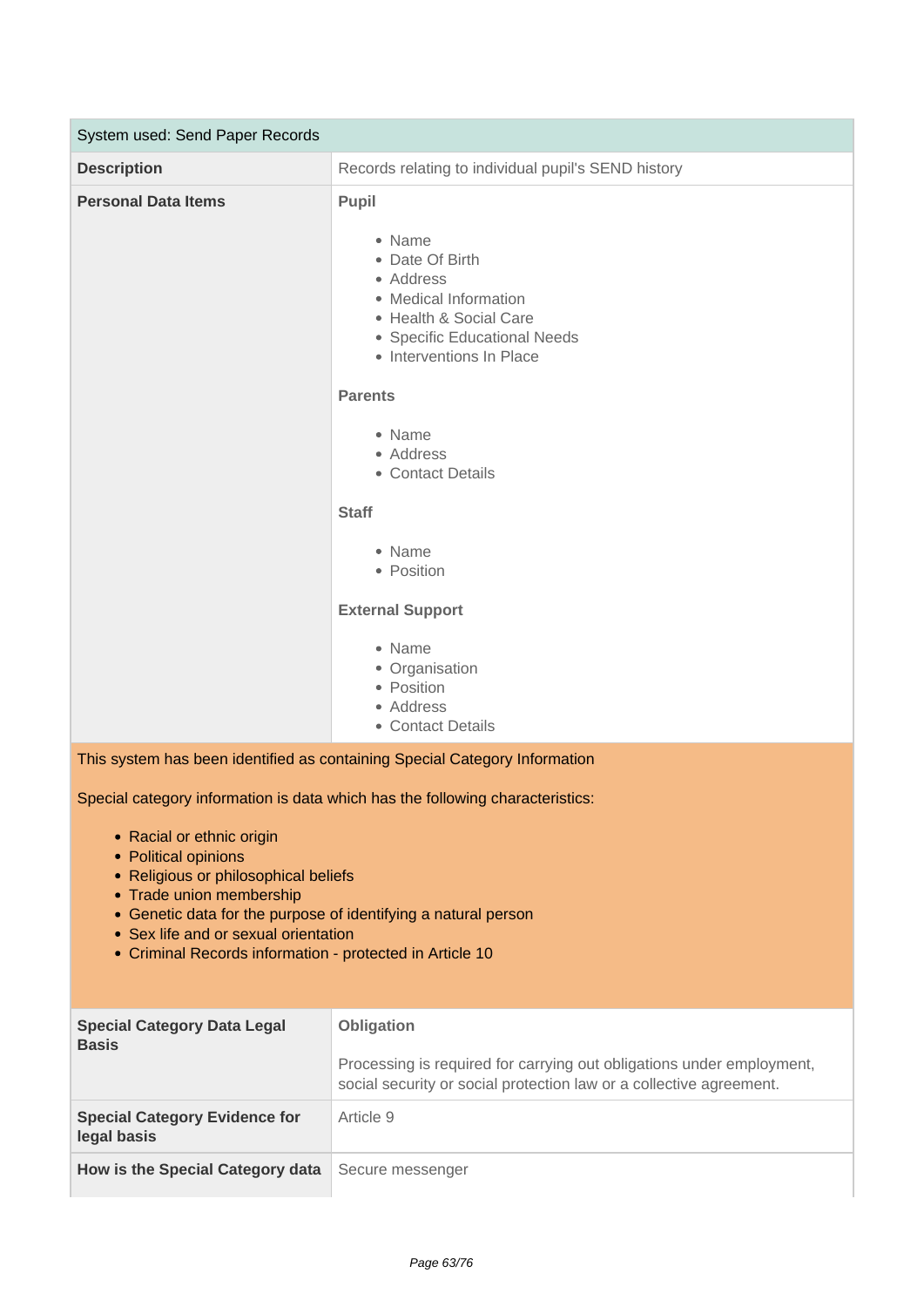| shared?                                                        |                                                                                                                                                                                                                                                                                                                                                                                                                                                                                                                                                                                                                                                        |
|----------------------------------------------------------------|--------------------------------------------------------------------------------------------------------------------------------------------------------------------------------------------------------------------------------------------------------------------------------------------------------------------------------------------------------------------------------------------------------------------------------------------------------------------------------------------------------------------------------------------------------------------------------------------------------------------------------------------------------|
| <b>Legal basis for sharing Special</b><br><b>Category data</b> | Article 9                                                                                                                                                                                                                                                                                                                                                                                                                                                                                                                                                                                                                                              |
| Why is it being processed?                                     | To support educational entitlement to meet statutory obligations                                                                                                                                                                                                                                                                                                                                                                                                                                                                                                                                                                                       |
| <b>Legal Basis</b>                                             | <b>Legal Obligation</b><br>Article 6(1)(c) provides a lawful basis for processing where: "processing<br>is necessary for compliance with a legal obligation to which the controller<br>is subject."<br><b>Legitimate Interest</b><br>Article 6(1)(f) gives you a lawful basis for processing where: "processing<br>is necessary for the purposes of the legitimate interests pursued by the<br>controller or by a third party except where such interests are overridden<br>by the interests or fundamental rights and freedoms of the data subject<br>which require protection of personal data, in particular where the data<br>subject is a child." |
| <b>Evidence for legal basis</b>                                | ICO Legal Basis Toolkit                                                                                                                                                                                                                                                                                                                                                                                                                                                                                                                                                                                                                                |
| <b>Is Consent Required?</b>                                    | <b>No</b>                                                                                                                                                                                                                                                                                                                                                                                                                                                                                                                                                                                                                                              |
| Data Source                                                    | School                                                                                                                                                                                                                                                                                                                                                                                                                                                                                                                                                                                                                                                 |
| Where is data stored?                                          | <b>Secure Cabinet</b>                                                                                                                                                                                                                                                                                                                                                                                                                                                                                                                                                                                                                                  |
| Is it secure and/or encrypted?                                 | Yes                                                                                                                                                                                                                                                                                                                                                                                                                                                                                                                                                                                                                                                    |
| Who can access data?                                           | Headteacher, Key Worker, Class Teacher, SENDCO and Office Staff                                                                                                                                                                                                                                                                                                                                                                                                                                                                                                                                                                                        |
| How long is data kept?                                         | 3 years after date closed                                                                                                                                                                                                                                                                                                                                                                                                                                                                                                                                                                                                                              |
| Who is data shared with?                                       | Case workers, Parents, local Authority and Receiving Schools                                                                                                                                                                                                                                                                                                                                                                                                                                                                                                                                                                                           |
| <b>Legal basis for sharing</b>                                 | Public task and legal obligation                                                                                                                                                                                                                                                                                                                                                                                                                                                                                                                                                                                                                       |
| How is data shared?                                            | Secure Messenger                                                                                                                                                                                                                                                                                                                                                                                                                                                                                                                                                                                                                                       |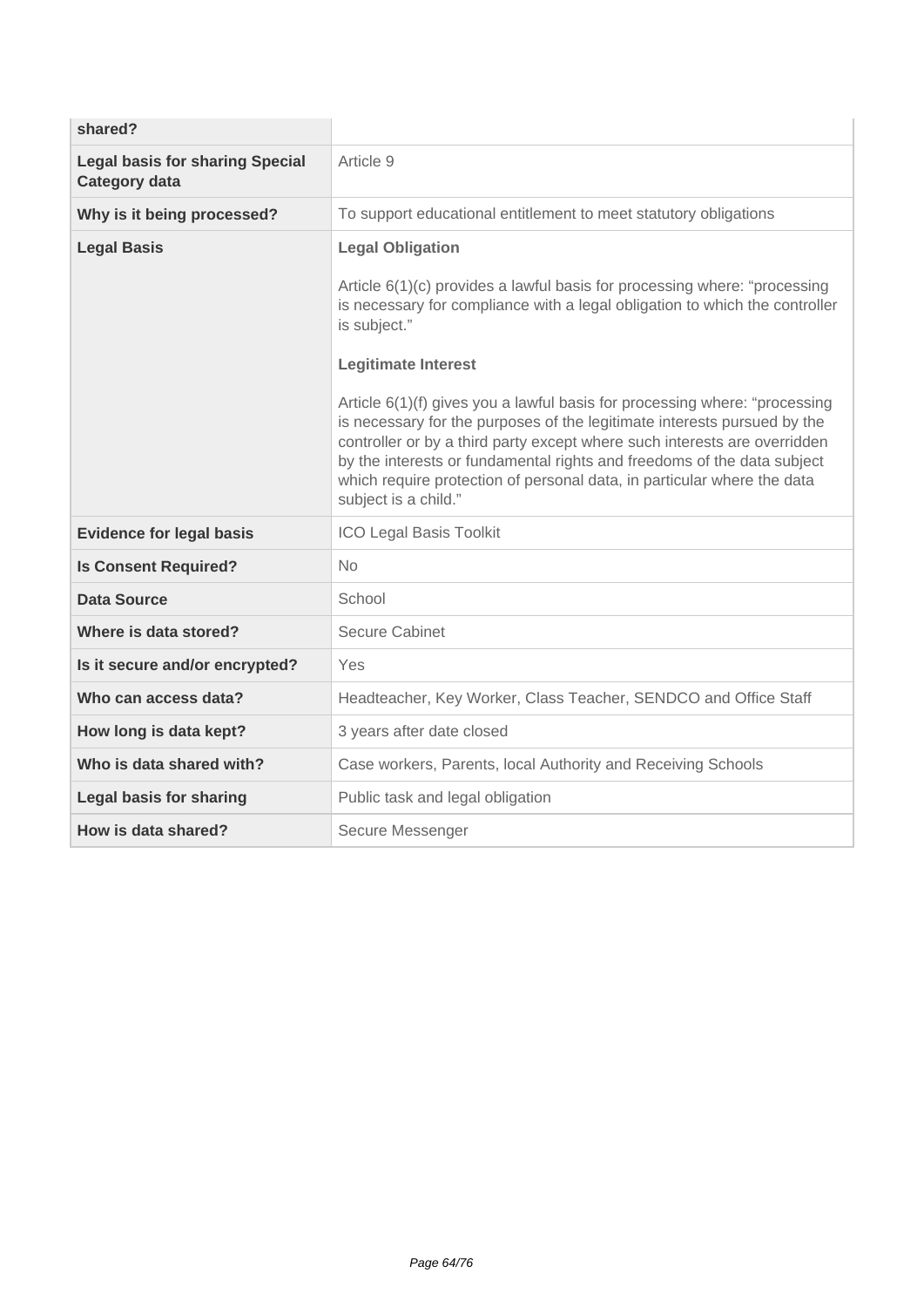| System used: SIMS          |                                                                                                                                                                                                                                                                                                                                                                                                                                                                                                                                                                                                                                                                                                                                                                             |
|----------------------------|-----------------------------------------------------------------------------------------------------------------------------------------------------------------------------------------------------------------------------------------------------------------------------------------------------------------------------------------------------------------------------------------------------------------------------------------------------------------------------------------------------------------------------------------------------------------------------------------------------------------------------------------------------------------------------------------------------------------------------------------------------------------------------|
| <b>Description</b>         | SIMS is a management information system used by maintained schools in<br>the UK. It provides, teachers, senior leaders and support staff with the<br>tools to efficiently manage daily school life and drive improvement in their<br>schools.                                                                                                                                                                                                                                                                                                                                                                                                                                                                                                                               |
| <b>Personal Data Items</b> | Pupil<br>• Name<br>• Date of birth<br>• Address<br>• Title<br>• Gender<br>• Class<br>• Year<br>• Parent/carer name<br>• UPN<br>• Dietary Requirements<br>• Medical information<br>• Attendance/exclusion<br>• FSM<br>$\bullet$ SEN<br>• Assessment information<br>• Child Protection Plan<br>• School history<br>• Looked After Information<br><b>Parent/Carer</b><br>• Name<br>• Address<br>• Phone number<br>• email address<br>• Gender<br>• Title<br>$\bullet$ DOB<br>• Parental responsibility<br>• Language<br>• Occupation<br><b>Staff</b><br>• Name<br>• Address<br>• Phone number<br>· email address<br>• Title<br>• Gender<br>$\bullet$ DOB<br>• NI Number<br>• Ethnicity<br>• Bank Account Information<br>• Qualifications<br>• Disability & Medical Information |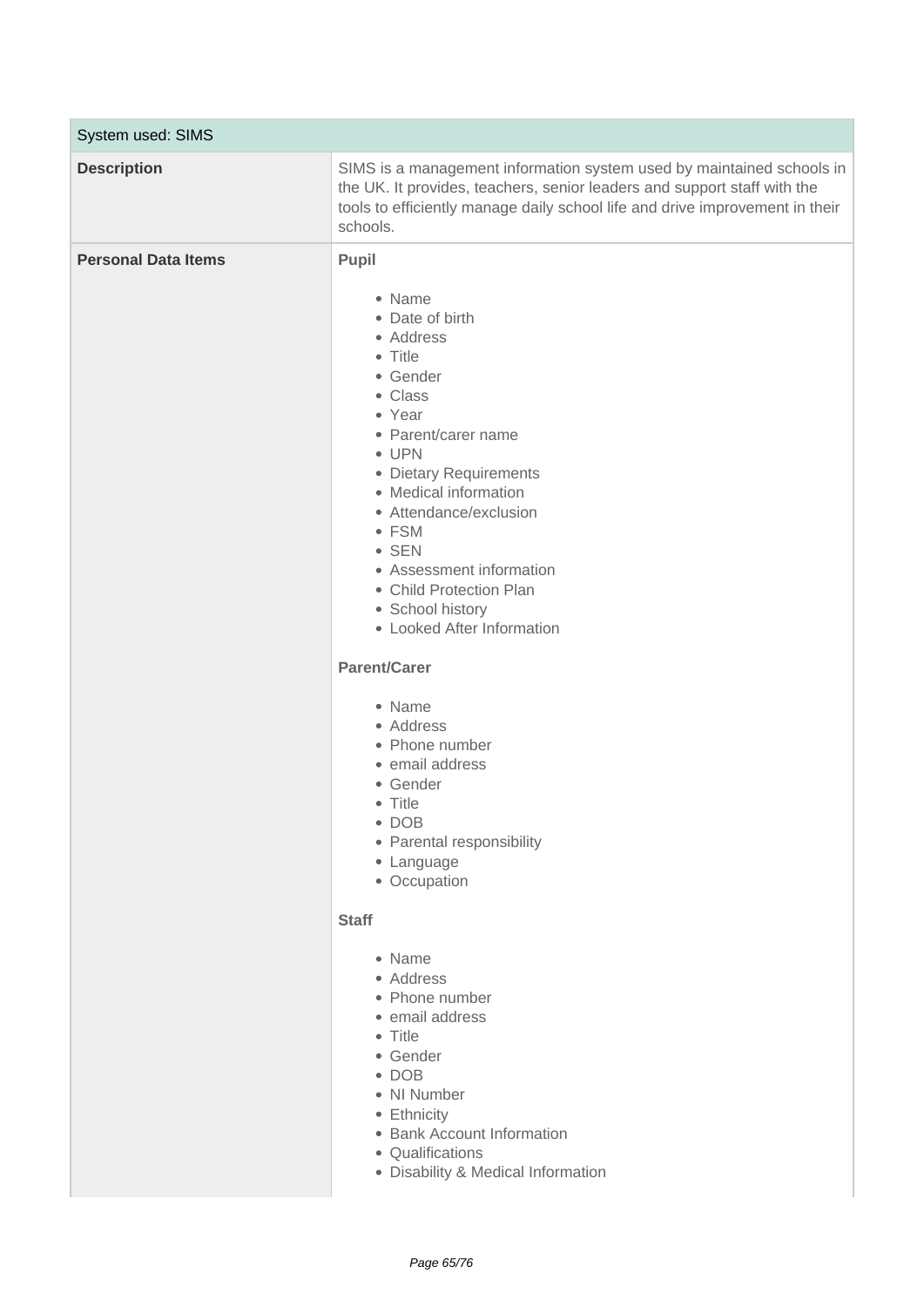| Religion |  |
|----------|--|
|          |  |

- Marital status
- Language
- Passport Information
- Dietary requirements
- Absences
- Car information
- Next of Kin
- Payroll number
- DBS Information

This system has been identified as containing Special Category Information

- Racial or ethnic origin
- Political opinions
- Religious or philosophical beliefs
- Trade union membership
- Genetic data for the purpose of identifying a natural person
- Sex life and or sexual orientation
- Criminal Records information protected in Article 10

| <b>Special Category Data Legal</b><br><b>Basis</b>             | Obligation                                                                                                                                                                                                                                                                                                                                                                                                                                                    |
|----------------------------------------------------------------|---------------------------------------------------------------------------------------------------------------------------------------------------------------------------------------------------------------------------------------------------------------------------------------------------------------------------------------------------------------------------------------------------------------------------------------------------------------|
|                                                                | Processing is required for carrying out obligations under employment,<br>social security or social protection law or a collective agreement.                                                                                                                                                                                                                                                                                                                  |
| <b>Special Category Evidence for</b><br>legal basis            | Article 9                                                                                                                                                                                                                                                                                                                                                                                                                                                     |
| How is the Special Category data<br>shared?                    | Electronically via secure encrypted communication                                                                                                                                                                                                                                                                                                                                                                                                             |
| <b>Legal basis for sharing Special</b><br><b>Category data</b> | Article 9                                                                                                                                                                                                                                                                                                                                                                                                                                                     |
| Why is it being processed?                                     | Processing of this data is necessary for the completion of a public task<br>and for the school to meet statutory requirements.                                                                                                                                                                                                                                                                                                                                |
| <b>Legal Basis</b>                                             | <b>Legal Obligation</b><br>Article 6(1)(c) provides a lawful basis for processing where: "processing<br>is necessary for compliance with a legal obligation to which the controller<br>is subject."<br><b>Public task</b><br>Article 6(1)(e) gives you a lawful basis for processing where: "processing<br>is necessary for the performance of a task carried out in the public<br>interest or in the exercise of official authority vested in the controller |
| <b>Evidence for legal basis</b>                                | ICO legal basis toolkit                                                                                                                                                                                                                                                                                                                                                                                                                                       |
| <b>Is Consent Required?</b>                                    | <b>No</b>                                                                                                                                                                                                                                                                                                                                                                                                                                                     |
|                                                                |                                                                                                                                                                                                                                                                                                                                                                                                                                                               |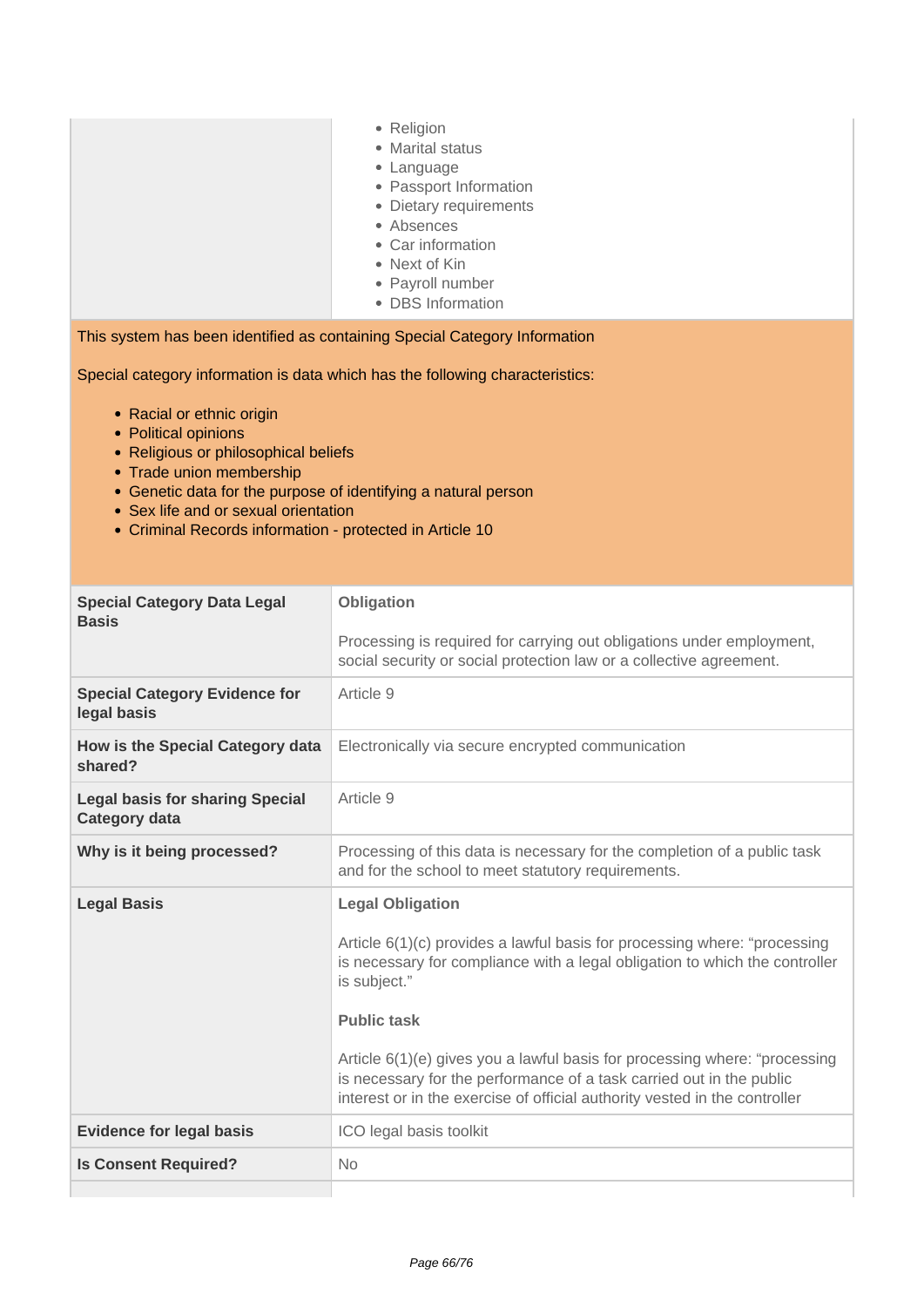| Data Source                    | <b>SIMS</b>                                                                          |
|--------------------------------|--------------------------------------------------------------------------------------|
| Where is data stored?          | Capita SIms secure servers                                                           |
| Is it secure and/or encrypted? | Yes                                                                                  |
| Who can access data?           | Admin staff, teachers in school, NCC SIMs team and Capita SIMs staff for<br>support. |
| How long is data kept?         | $10+$ years                                                                          |
| Who is data shared with?       | <b>Parents</b>                                                                       |
| <b>Legal basis for sharing</b> | Necessary for completion of statutory tasks.                                         |
| How is data shared?            | Electronically via secure encrypted communication                                    |
| <b>References</b>              | <b>Click to download Capita SIMS Privacy Statement</b>                               |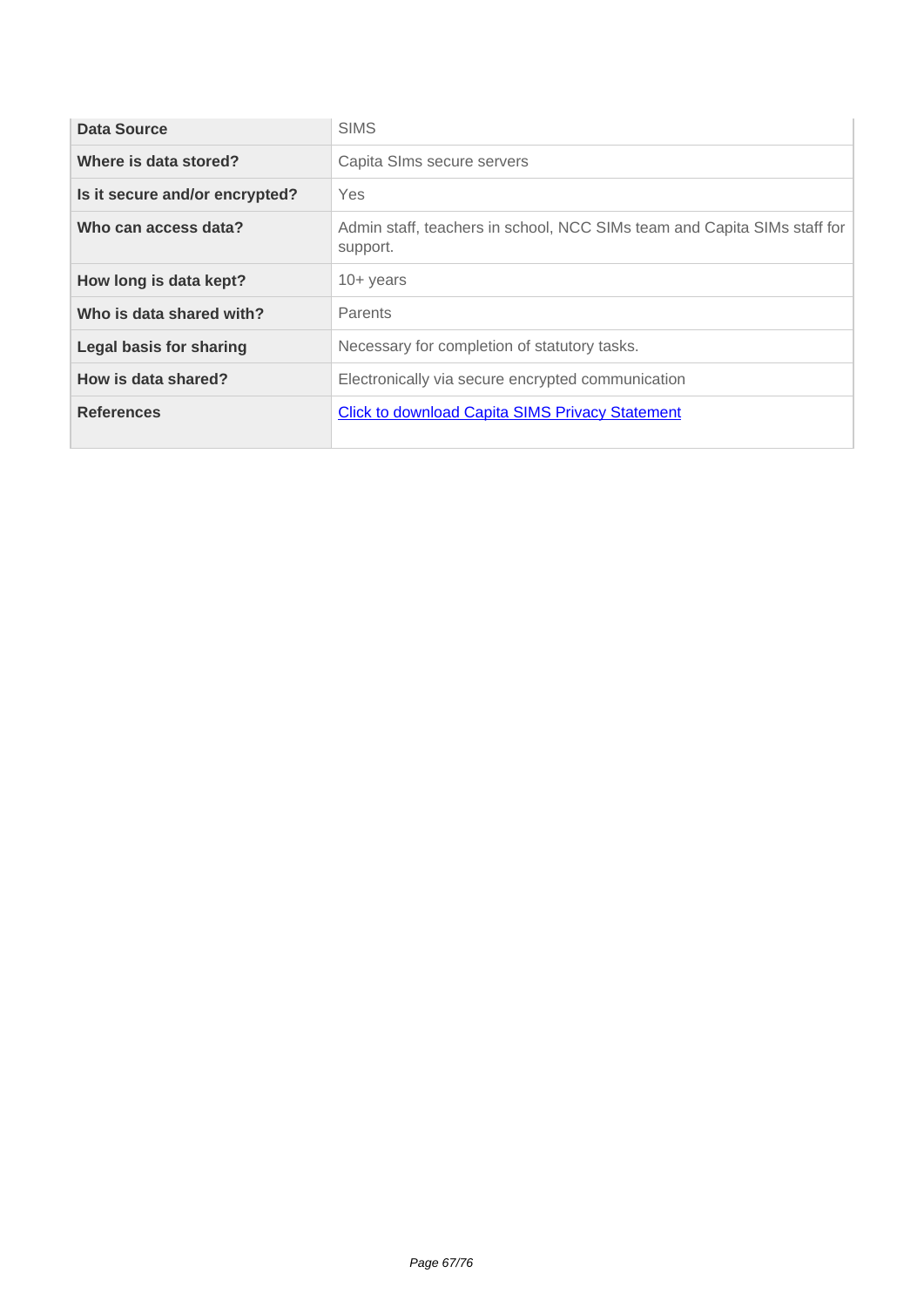| System used: Social media sites e.g. Twitter, Facebook |                                                                                                                                                                                                          |
|--------------------------------------------------------|----------------------------------------------------------------------------------------------------------------------------------------------------------------------------------------------------------|
| <b>Description</b>                                     | Social Media tool used to inform parents about events in school and<br>celebrate children's achievement.                                                                                                 |
| <b>Personal Data Items</b>                             | Pupil<br>• Photos (unnamed)<br>• Videos (unnamed)<br>• School name<br>• Classes                                                                                                                          |
| Why is it being processed?                             | Unnamed photos of pupils and their work are used on the site                                                                                                                                             |
| <b>Legal Basis</b>                                     | <b>Consent</b><br>Article $6(1)(a)$ gives you a lawful basis for processing where: "the data<br>subject has given consent to the processing of their personal data for one<br>or more specific purposes" |
| <b>Evidence for legal basis</b>                        | ICO legal basis toolkit                                                                                                                                                                                  |
| <b>Is Consent Required?</b>                            | <b>Yes</b>                                                                                                                                                                                               |
| <b>Data Source</b>                                     | School                                                                                                                                                                                                   |
| Where is data stored?                                  | Twitter or Facebook servers and in school                                                                                                                                                                |
| Is it secure and/or encrypted?                         | Twitter account is password protected. Only parents who have been<br>approved by the school can access or follow the school twitter account                                                              |
| Who can access data?                                   | Parents of children in school who have requested to follow the school on<br>twitter and who have been approved by the admin team.                                                                        |
| How long is data kept?                                 | 3 years after date closed                                                                                                                                                                                |
| Who is data shared with?                               | Information shared with parents                                                                                                                                                                          |
| <b>Legal basis for sharing</b>                         | Consent                                                                                                                                                                                                  |
| How is data shared?                                    | Online via secure servers                                                                                                                                                                                |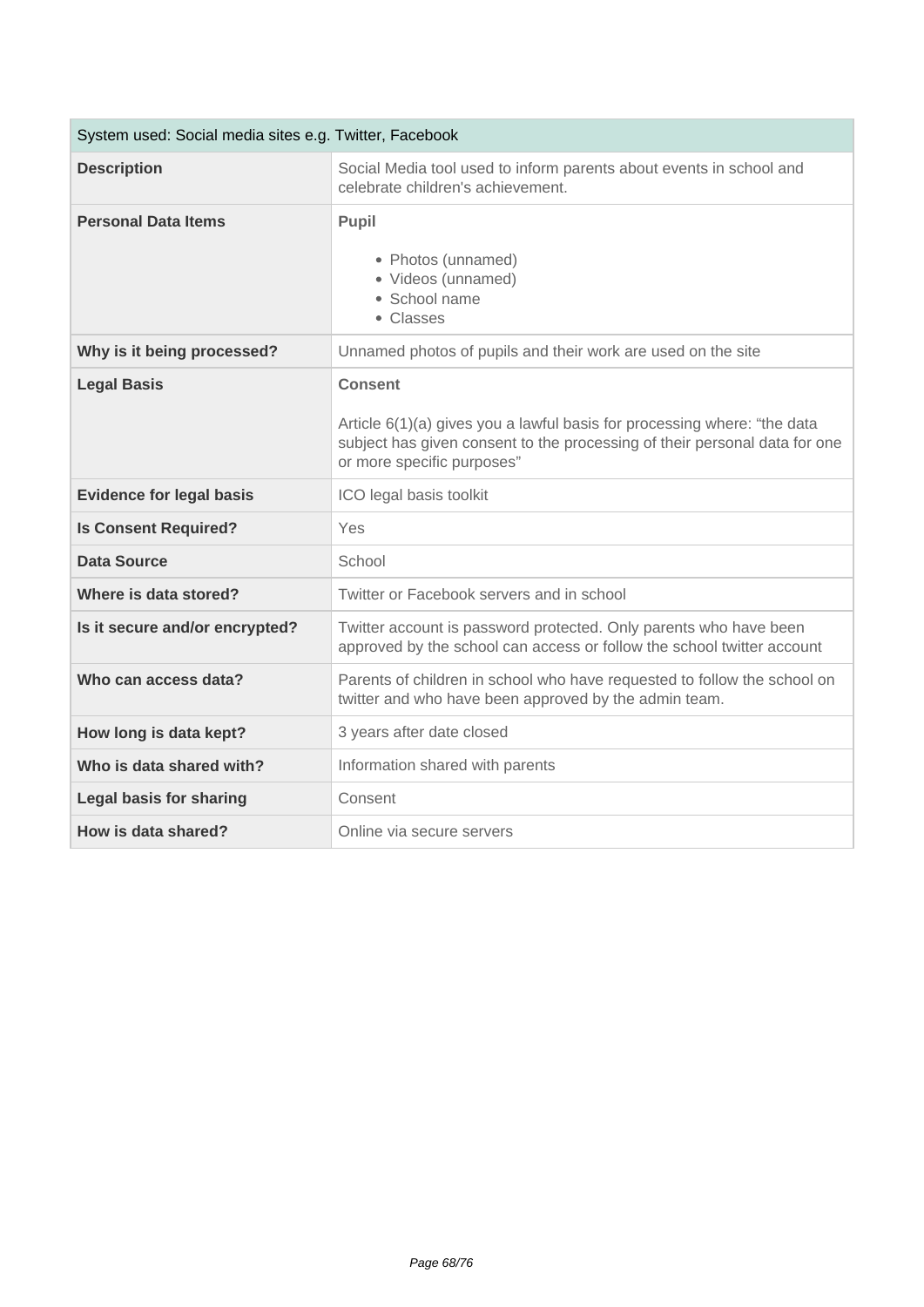| System used: Tapestry           |                                                                                                                                                                                                                                                                                                             |
|---------------------------------|-------------------------------------------------------------------------------------------------------------------------------------------------------------------------------------------------------------------------------------------------------------------------------------------------------------|
| <b>Description</b>              | An online journal recording all the learning and fun of children's early<br>years education.                                                                                                                                                                                                                |
| <b>Personal Data Items</b>      | <b>School</b><br>• Name<br>• Address<br>• Email address and name of person who pays for service in school<br>Pupil<br>• Name<br>• Date of birth<br>• Notes on progress<br>• Photographs<br>• Videos<br>• Address<br><b>Parent</b><br>• Name<br>• email address<br><b>Staff</b><br>• Name<br>• Email address |
| Why is it being processed?      | To provide access to an online early years journal which records pupil<br>activity and progress throughout the year.                                                                                                                                                                                        |
| <b>Legal Basis</b>              | <b>Public task</b><br>Article 6(1)(e) gives you a lawful basis for processing where: "processing<br>is necessary for the performance of a task carried out in the public<br>interest or in the exercise of official authority vested in the controller                                                      |
| <b>Evidence for legal basis</b> | ICO legal basis toolkit                                                                                                                                                                                                                                                                                     |
| <b>Is Consent Required?</b>     | Yes for parent access element                                                                                                                                                                                                                                                                               |
| <b>Data Source</b>              | School                                                                                                                                                                                                                                                                                                      |
| Where is data stored?           | Tapestry? secure servers                                                                                                                                                                                                                                                                                    |
| Is it secure and/or encrypted?  | Yes                                                                                                                                                                                                                                                                                                         |
| Who can access data?            | Staff, parents (own child), other settings if child moves school and new<br>school if it uses Tapestry.                                                                                                                                                                                                     |
| How long is data kept?          | 3 years after date closed                                                                                                                                                                                                                                                                                   |
| Who is data shared with?        | The child's? new school if it uses Tapestry.                                                                                                                                                                                                                                                                |
| <b>Legal basis for sharing</b>  | Public task                                                                                                                                                                                                                                                                                                 |
| How is data shared?             | Electronically over secure link.                                                                                                                                                                                                                                                                            |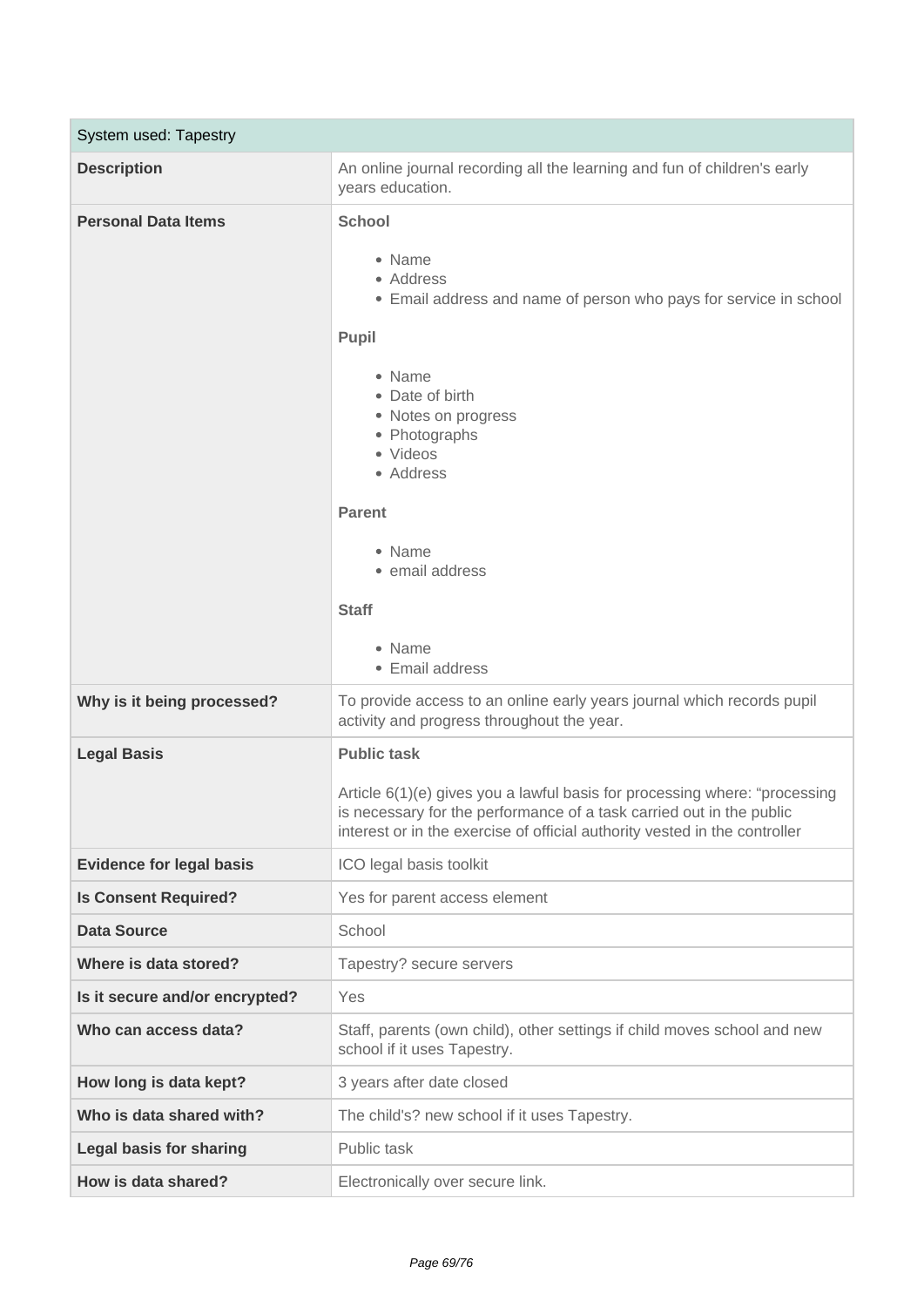| References | <b>4 Click to download Tapestry Privacy Policy</b> |
|------------|----------------------------------------------------|
|            |                                                    |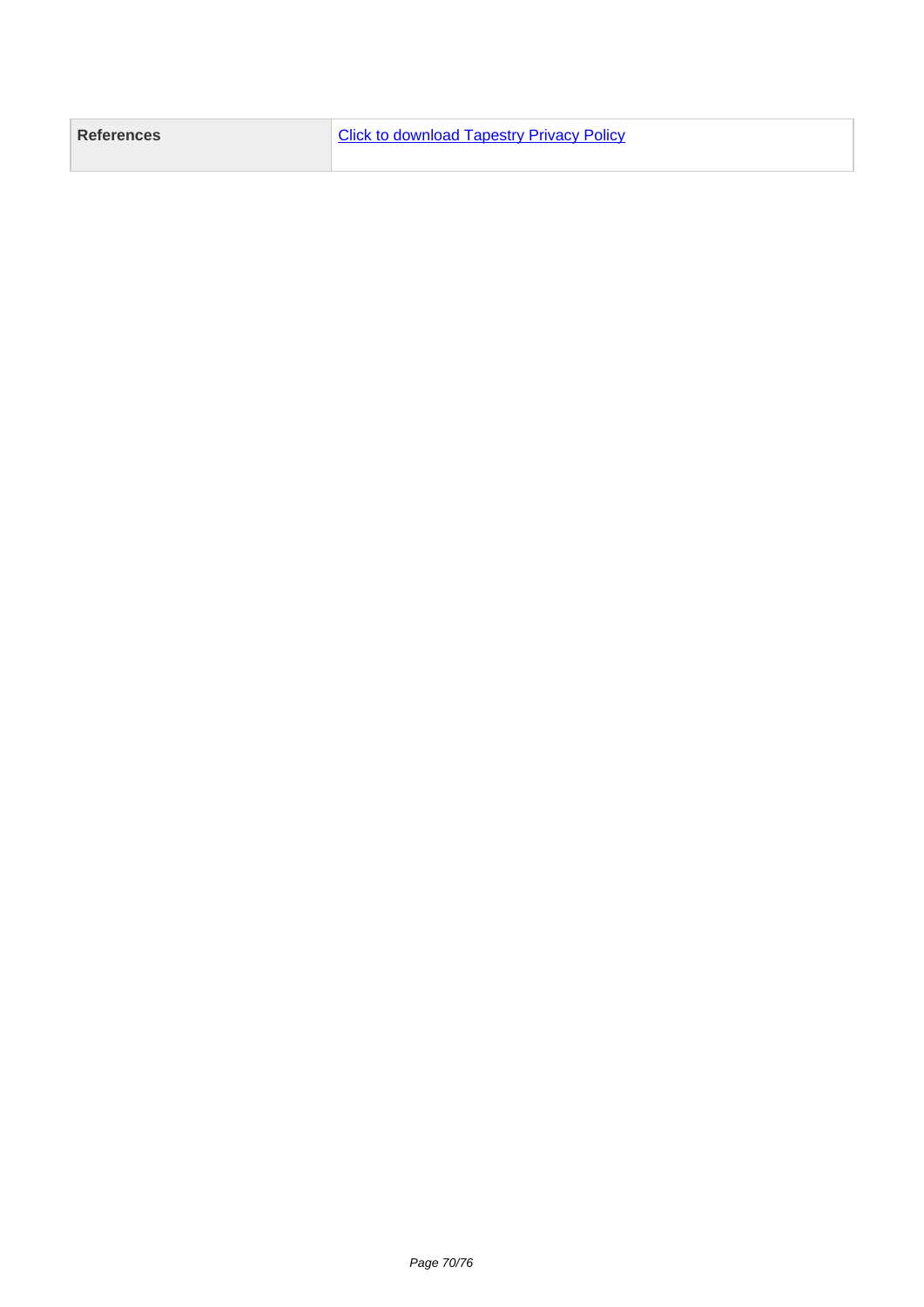| System used: Times Tables Rock Stars |                                                                                                                                                                                                                                                        |
|--------------------------------------|--------------------------------------------------------------------------------------------------------------------------------------------------------------------------------------------------------------------------------------------------------|
| <b>Description</b>                   | Online times tables practice and testing.                                                                                                                                                                                                              |
| <b>Personal Data Items</b>           | <b>Staff</b><br>• Name<br>• Email address<br>• School name<br>• School address<br>Pupil<br>• Name<br>• Year group<br>• Maths group                                                                                                                     |
| Why is it being processed?           | To provide access to online learning tool.                                                                                                                                                                                                             |
| <b>Legal Basis</b>                   | <b>Public task</b><br>Article 6(1)(e) gives you a lawful basis for processing where: "processing<br>is necessary for the performance of a task carried out in the public<br>interest or in the exercise of official authority vested in the controller |
| <b>Evidence for legal basis</b>      | ICO legal basis toolkit                                                                                                                                                                                                                                |
| <b>Is Consent Required?</b>          | <b>No</b>                                                                                                                                                                                                                                              |
| <b>Data Source</b>                   | School                                                                                                                                                                                                                                                 |
| Where is data stored?                | Maths circle EU servers                                                                                                                                                                                                                                |
| Is it secure and/or encrypted?       | Yes                                                                                                                                                                                                                                                    |
| Who can access data?                 | <b>Staff</b>                                                                                                                                                                                                                                           |
| How long is data kept?               | 3 years after date closed                                                                                                                                                                                                                              |
| Who is data shared with?             | <b>Staff</b>                                                                                                                                                                                                                                           |
| <b>Legal basis for sharing</b>       | Public task                                                                                                                                                                                                                                            |
| How is data shared?                  | Online secure servers                                                                                                                                                                                                                                  |
| <b>References</b>                    | <b>Click to download Times Tables Rock Stars</b><br><b>Click to download Times Tables Rock Stars GDPR</b>                                                                                                                                              |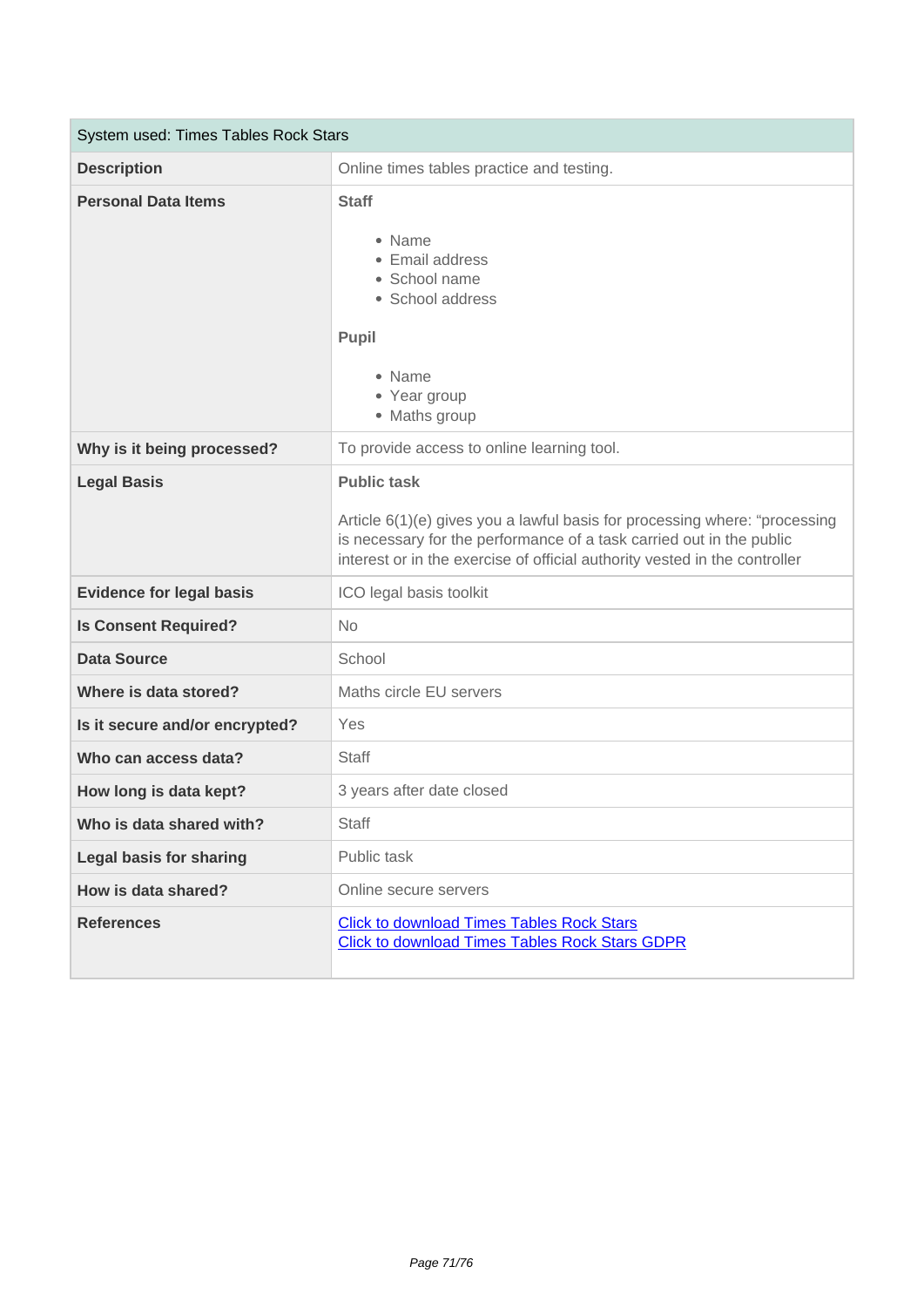| System used: Wonde                                                                                                                                                                                                                                                                                                                                                           |                                                                                                                                                                                                                                                                                          |
|------------------------------------------------------------------------------------------------------------------------------------------------------------------------------------------------------------------------------------------------------------------------------------------------------------------------------------------------------------------------------|------------------------------------------------------------------------------------------------------------------------------------------------------------------------------------------------------------------------------------------------------------------------------------------|
| <b>Description</b>                                                                                                                                                                                                                                                                                                                                                           | Manages transfer of data from Sims MIS to School360.                                                                                                                                                                                                                                     |
| <b>Personal Data Items</b>                                                                                                                                                                                                                                                                                                                                                   | <b>Staff</b><br>• Name<br>Pupil<br>• Name<br>• School id<br>• Class/group<br>• Year<br>• UPN<br>• Gender<br>• Attendance                                                                                                                                                                 |
|                                                                                                                                                                                                                                                                                                                                                                              | This system has been identified as containing Special Category Information                                                                                                                                                                                                               |
| Special category information is data which has the following characteristics:<br>• Racial or ethnic origin<br>• Political opinions<br>• Religious or philosophical beliefs<br>• Trade union membership<br>• Genetic data for the purpose of identifying a natural person<br>• Sex life and or sexual orientation<br>• Criminal Records information - protected in Article 10 |                                                                                                                                                                                                                                                                                          |
| <b>Special Category Data Legal</b><br><b>Basis</b>                                                                                                                                                                                                                                                                                                                           | Obligation<br>Processing is required for carrying out obligations under employment,<br>social security or social protection law or a collective agreement.                                                                                                                               |
| <b>Special Category Evidence for</b><br>legal basis                                                                                                                                                                                                                                                                                                                          | Article 9                                                                                                                                                                                                                                                                                |
| How is the Special Category data<br>shared?                                                                                                                                                                                                                                                                                                                                  | School 360 secure servers                                                                                                                                                                                                                                                                |
| <b>Legal basis for sharing Special</b><br><b>Category data</b>                                                                                                                                                                                                                                                                                                               | Article 9                                                                                                                                                                                                                                                                                |
| Why is it being processed?                                                                                                                                                                                                                                                                                                                                                   | To facilitate the exchange of data to allow the set up of school360 for a<br>school.                                                                                                                                                                                                     |
| <b>Legal Basis</b>                                                                                                                                                                                                                                                                                                                                                           | <b>Contract</b><br>Article 6(1)(b) gives you a lawful basis for processing where: "processing<br>is necessary for the performance of a contract to which the data subject is<br>party or in order to take steps at the request of the data subject prior to<br>entering into a contract" |
| <b>Evidence for legal basis</b>                                                                                                                                                                                                                                                                                                                                              | ICO legal basis toolkit                                                                                                                                                                                                                                                                  |
|                                                                                                                                                                                                                                                                                                                                                                              |                                                                                                                                                                                                                                                                                          |

 $\sim$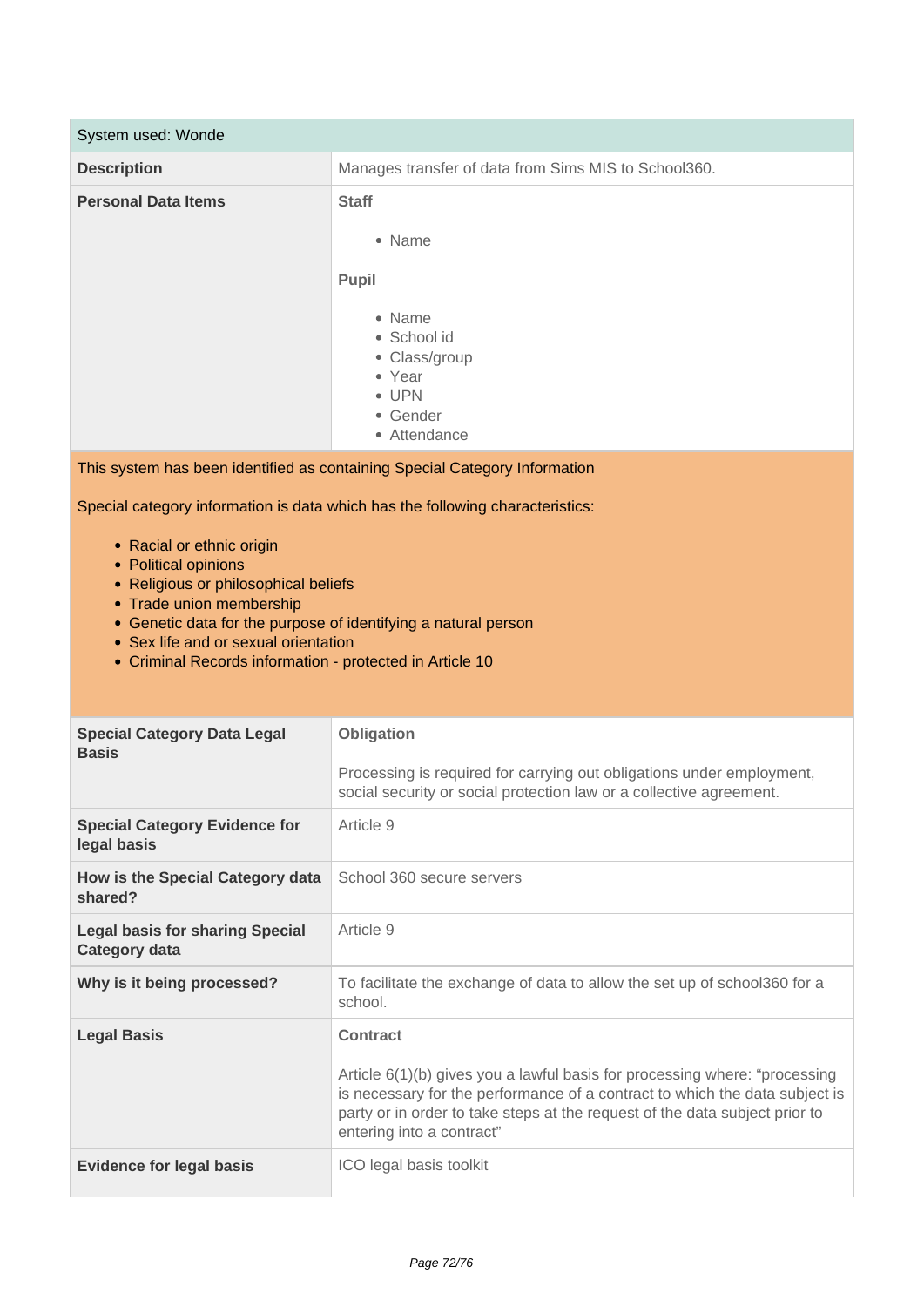| <b>Is Consent Required?</b>    | <b>No</b>                                                                                       |
|--------------------------------|-------------------------------------------------------------------------------------------------|
| Data Source                    | <b>SIMS</b>                                                                                     |
| Where is data stored?          | School360 servers                                                                               |
| Is it secure and/or encrypted? | Yes                                                                                             |
| Who can access data?           | School360 users                                                                                 |
| How long is data kept?         | 3 years after date closed                                                                       |
| Who is data shared with?       | School360 users                                                                                 |
| <b>Legal basis for sharing</b> | Public task & legitimate interest                                                               |
| How is data shared?            | Online secure servers                                                                           |
| <b>References</b>              | <b>Click to download Wonde Privacy Policy</b><br><b>Click to download Wonde data protection</b> |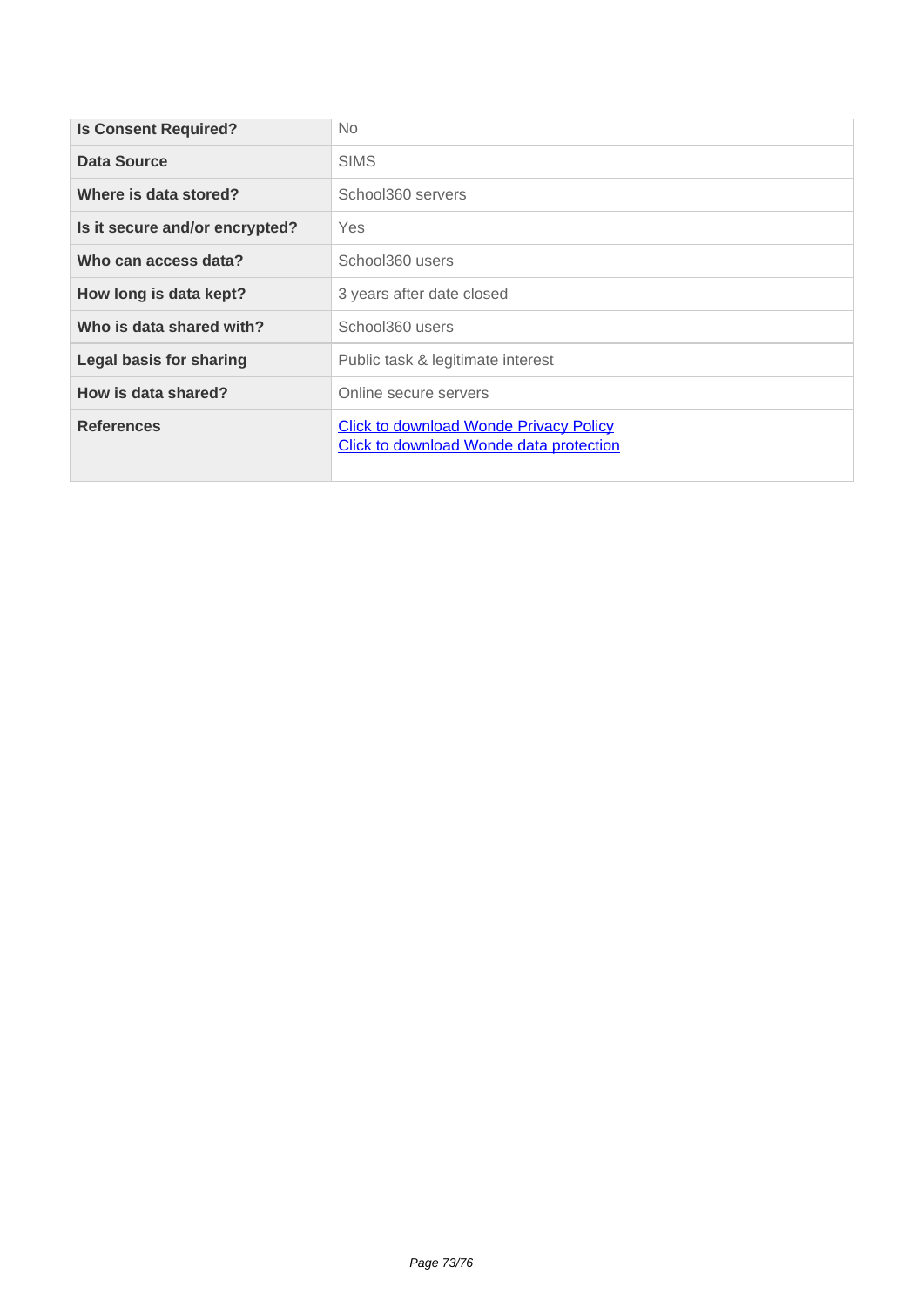| System used: Admission data                                                                                                                                                                            |                                                                                                                                                                                                                                                                                                                                                              |
|--------------------------------------------------------------------------------------------------------------------------------------------------------------------------------------------------------|--------------------------------------------------------------------------------------------------------------------------------------------------------------------------------------------------------------------------------------------------------------------------------------------------------------------------------------------------------------|
| <b>Description</b>                                                                                                                                                                                     | Data collected by the school admission form (paper or online)                                                                                                                                                                                                                                                                                                |
| <b>Personal Data Items</b>                                                                                                                                                                             | <b>Pupil</b><br>• Name<br>• Forename(s)<br>• Legal surname<br>• Preferred surname<br>• Gender<br>• Date of birth<br>• Address<br>• Postcode<br>• Services child<br>• Ethnicity<br>$\bullet$ GP<br>• Medical requirements<br>• Special educational needs<br>• Dietary requirements<br>• Method of travel to school<br>• Language spoken at home<br>• Religion |
|                                                                                                                                                                                                        | <b>Parent</b><br>• Name<br>• Relationship to child<br>• Telephone number (home)<br>• Telephone number (mobile)<br>• Email address<br>• Occupation<br>• Place of work<br>• Telephone number (work)<br><b>Sibling</b><br>• Name                                                                                                                                |
| This system has been identified as containing Special Category Information                                                                                                                             |                                                                                                                                                                                                                                                                                                                                                              |
| Special category information is data which has the following characteristics:<br>• Racial or ethnic origin<br>• Political opinions<br>• Religious or philosophical beliefs<br>• Trade union membership |                                                                                                                                                                                                                                                                                                                                                              |

- Genetic data for the purpose of identifying a natural person
- Sex life and or sexual orientation
- Criminal Records information protected in Article 10

| <b>Special Category Data Legal</b><br><b>Basis</b> | <b>Obligation</b>                                                     |
|----------------------------------------------------|-----------------------------------------------------------------------|
|                                                    | Processing is required for carrying out obligations under employment, |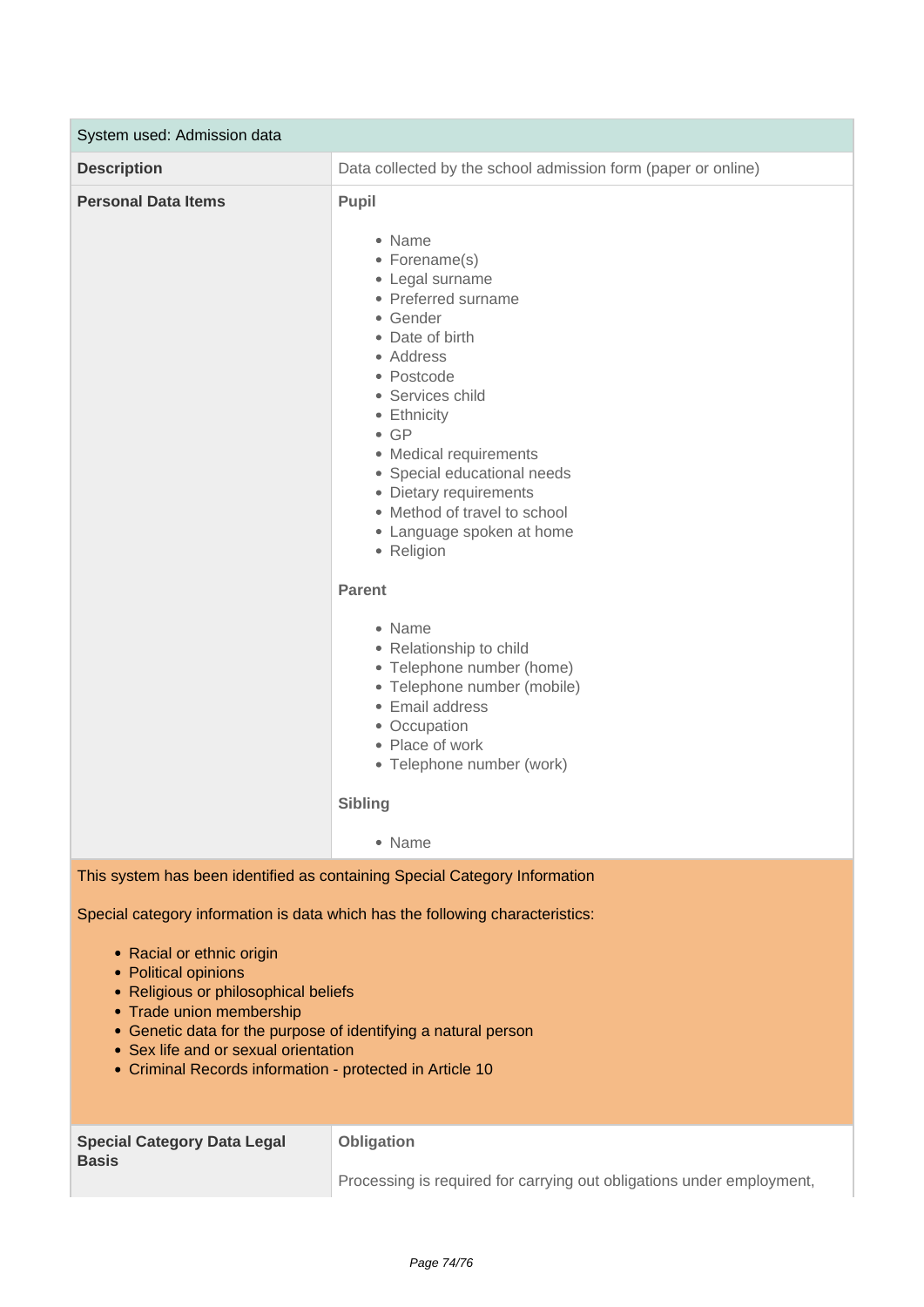|                                                                | social security or social protection law or a collective agreement.                                                                                                                                                                       |
|----------------------------------------------------------------|-------------------------------------------------------------------------------------------------------------------------------------------------------------------------------------------------------------------------------------------|
|                                                                | <b>Vital Interests</b>                                                                                                                                                                                                                    |
|                                                                | Processing is required to protect the vital interests of a Data Subject or<br>another individual where the Data Subject is legally or physically unable<br>to give consent.                                                               |
| <b>Special Category Evidence for</b><br>legal basis            | Section 537A of the Education Act (1996)                                                                                                                                                                                                  |
| How is the Special Category data<br>shared?                    | Via school census                                                                                                                                                                                                                         |
| <b>Legal basis for sharing Special</b><br><b>Category data</b> | Statutory obligation                                                                                                                                                                                                                      |
| Why is it being processed?                                     | To inform and aid school admission                                                                                                                                                                                                        |
| <b>Legal Basis</b>                                             | <b>Legal Obligation</b>                                                                                                                                                                                                                   |
|                                                                | Article 6(1)(c) provides a lawful basis for processing where: "processing<br>is necessary for compliance with a legal obligation to which the controller<br>is subject."                                                                  |
| <b>Evidence for legal basis</b>                                | Education Act (1996)                                                                                                                                                                                                                      |
| <b>Is Consent Required?</b>                                    | No                                                                                                                                                                                                                                        |
| <b>Data Source</b>                                             | Parent                                                                                                                                                                                                                                    |
| Where is data stored?                                          | Locked filing cabint and school servers                                                                                                                                                                                                   |
| Is it secure and/or encrypted?                                 | Yes                                                                                                                                                                                                                                       |
| Who can access data?                                           | School administator                                                                                                                                                                                                                       |
| How long is data kept?                                         | 5+ years                                                                                                                                                                                                                                  |
| Who is data shared with?                                       | Local authority Basic identifying/contact data ONLY is shared with Active<br>Northumberland (swimming & other health activities) Health and contact<br>data is shared with NHS staff visiting for hearing/sight tests or<br>immunisations |
| <b>Legal basis for sharing</b>                                 | With local authority: Statutory requirement With Active Northumberland:<br>Consent With NHS: Vital interests of the data subject                                                                                                          |
| How is data shared?                                            | With local authority: Via school census and SIMS With active<br>Northumberland: Hard-copy lists With NHS: Access granted to hard-copy<br>files                                                                                            |